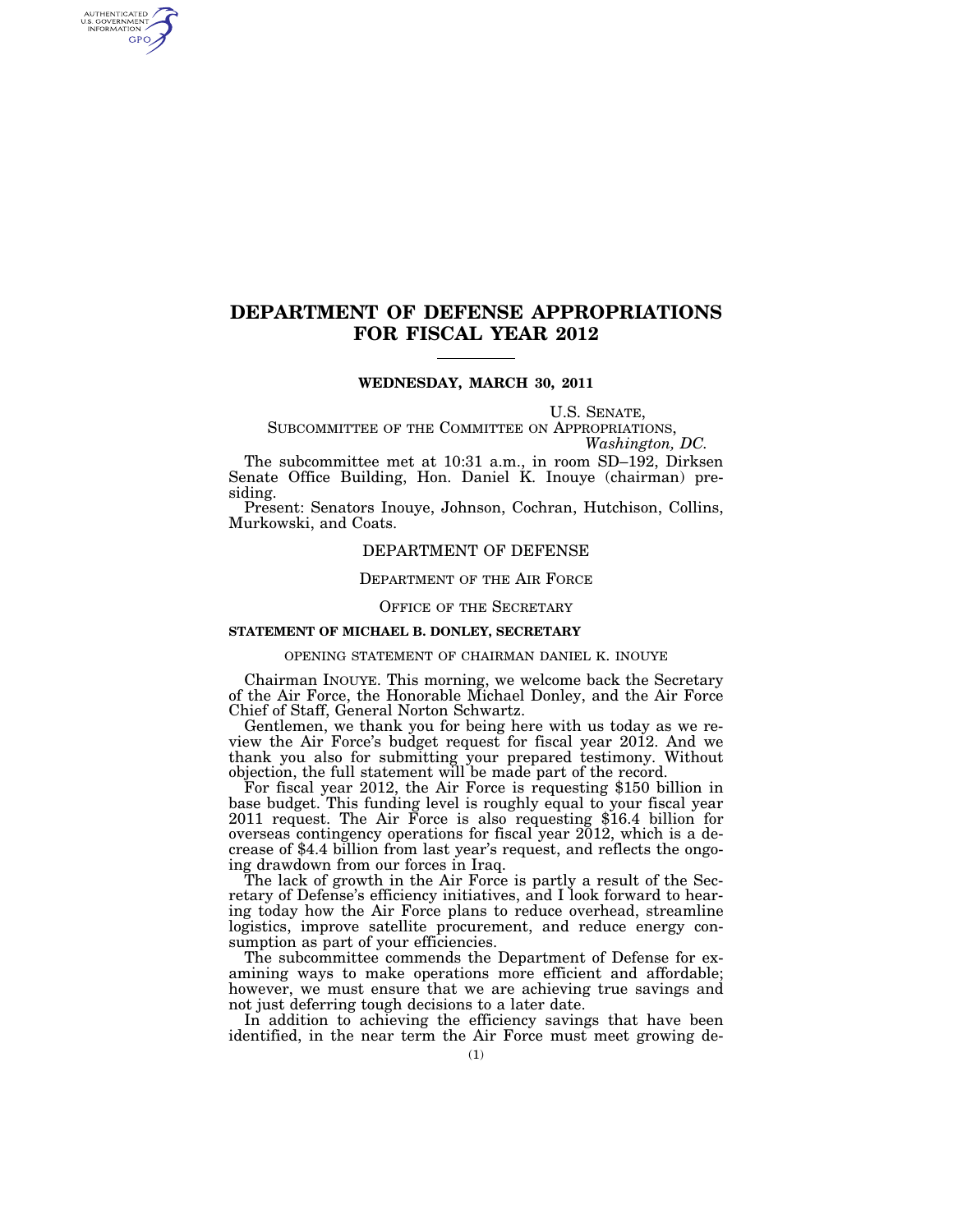mands for cyber security and nuclear security and intelligence, surveillance, reconnaissance (ISR).

In theater, the situational awareness requirements of our forces continue to grow. Good progress has been made toward achieving this goal of operating 65 continuous combat air patrols in theater with remotely piloted vehicles. However, the Air Force must still address how to fulfill long-term manpower requirements of these operations and how to incorporate the ever increasing number of ISR assets into the Air Force's force structure.

Over the next decade, the Air Force will face growing budgetary pressures as several expensive recapitalization programs get underway. But, first, let me commend both of you on the successful award of the aerial refueling tanker contract. This is a critical step in replacing our aging tanker fleet.

But as you know, the commencement of work on the new tanker comes at the same time as the development of a new penetrating bomber begins and Joint Strike Fighter (JSF) production ramps up. These efforts will place significant pressure on the budget at a time of tightening budgets.

To this end, to add to the Air Force's already full plate, you are now heavily engaged in operations in Libya. And I look forward to hearing from you today about the extent of Air Force support to the coalition forces operating in Libya, as well as the cost of these operations, and what you see as the end game of our involvement there.

Gentlemen, these are challenging times, to say the least, and we have many difficult choices in front of us. I look forward to working with both of you to ensure that the fiscal year 2012 appropriations reflects the current and future needs of the Air Force.

And now, I wish to turn to our vice chairman, Senator Cochran, for his opening statement.

Senator Cochran.

## STATEMENT OF SENATOR THAD COCHRAN

Senator COCHRAN. Mr. Chairman, thank you. I am pleased to join you in welcoming our panel of witnesses at our hearing today. We are looking, of course, at the budget request that has been submitted for the Department of the Air Force, and anxious to learn what the reaction of the Uniformed Services and the Secretary are to the budget request, and whether it meets the needs that you have, particularly in light of developments in Libya. We are interested to know what are the consequences in terms of the budget request of—for the actions that we are taking and the obligations that we have assumed in that part of the world. Your insights would be helpful to us to understand what we are facing there in terms of the need for appropriated dollars.

I join the chairman in thanking you for your service. We appreciate very much what you are doing for the safety and security of our country.

Thank you.

Chairman INOUYE. I thank you very much. And, Mr. Secretary? Mr. DONLEY. Thank you. Mr. Chairman, Senator Cochran, members of the subcommittee, it is certainly a pleasure to be here today representing more than 690,000 active duty, Guard, Reserve, and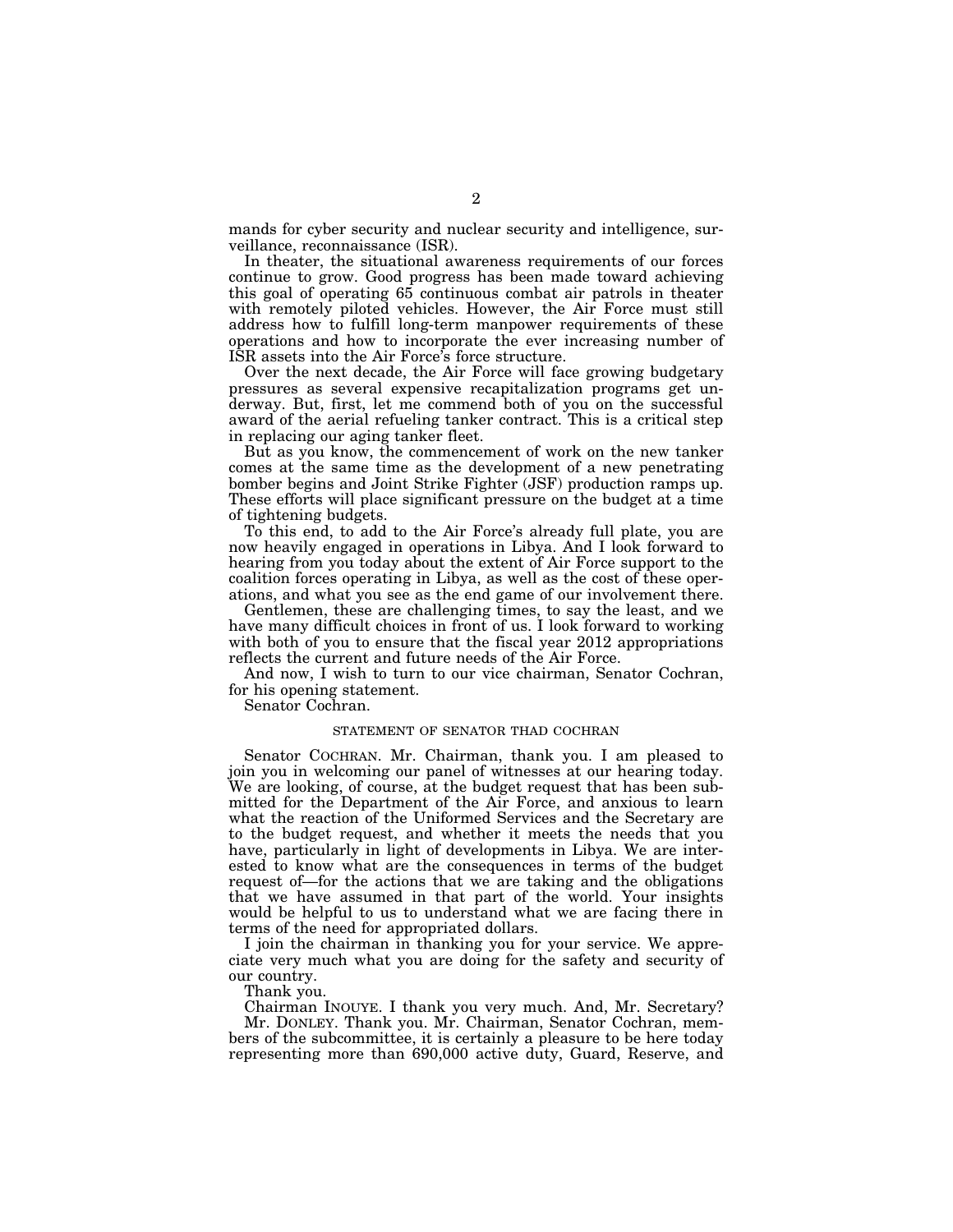civilian airmen. I am also joined this morning with my teammate and a tireless public servant, General Norty Schwartz.

We are pleased to report that America's Air Force continues to provide the Nation's unmatched global vigilance, reach, and power as part of the joint team, with an uncompromising commitment to our core values of integrity, service before self, and excellence in all we do.

## AIR FORCE GLOBAL OPERATIONS

Today, we are bringing this capability to bear in operations across the full spectrum, from humanitarian support to our Japanese friends in need, to the ongoing stability and counter insurgency operations in Iraq and Afghanistan, to the no fly zone enforcement and protection of the civilian population in Libya, to the continuous air sovereignty, space, and cyber, and nuclear deterrence missions—the speed, precision, and versatility of your Air

Force is being tested and proven daily. We are, as you suggested, Mr. Chairman, requesting \$150 billion in our baseline budget, and \$16 billion in the overseas contingency operations supplemental appropriation to support this work. Our budget request represents a careful balance of resources among Air Force core functions necessary to implement the President's national security strategy, and between today's operations and investments in the future.

Before discussing our fiscal year 2012 budget request, I would like to address some unfinished business from fiscal year 2011, and also set in context the changes in your Air Force over the last several years.

## EFFECTS OF OPERATING UNDER FISCAL YEAR 2011 CONTINUING RESOLUTIONS

Operating without a defense appropriations bill in fiscal year 2011 is having a significant impact on the Air Force. A decision to extend the continuing resolution at fiscal year 2010 levels through the remainder of this year would delay our ability to reach and sustain the Secretary of Defense's directed goal of reaching 65 MQ– 1/9 Combat Air Patrols by 2013 in support of operations in Afghanistan. And it would cause a production break and the likely increase in the unit cost of F–15 radar modernization, among other programs. Deeper reductions to our modernization programs would be required to fund over \$4 billion in must-pay bills for urgent operational needs, like those in Afghanistan, Iraq, military healthcare, and the military pay raise of 1.4 percent, which Congress authorized, but which has not yet been funded. Without fiscal year 2011 appropriations, we would face delay or cancellation of some depot maintenance, facilities maintenance, and other day-today activities in order to prioritize our most critical needs under the lower funding levels in a full year continuing resolution. Finally, fiscal year 2011 appropriations are also required for 44 military construction projects now on hold, which support ongoing operational needs and improve the quality of life for airmen and their families. Passing a fiscal year 2011 Defense appropriations bill is essential to avoid the severe disruptions. And we certainly appreciate, Mr. Chairman, your personal leadership, Senator Cochran,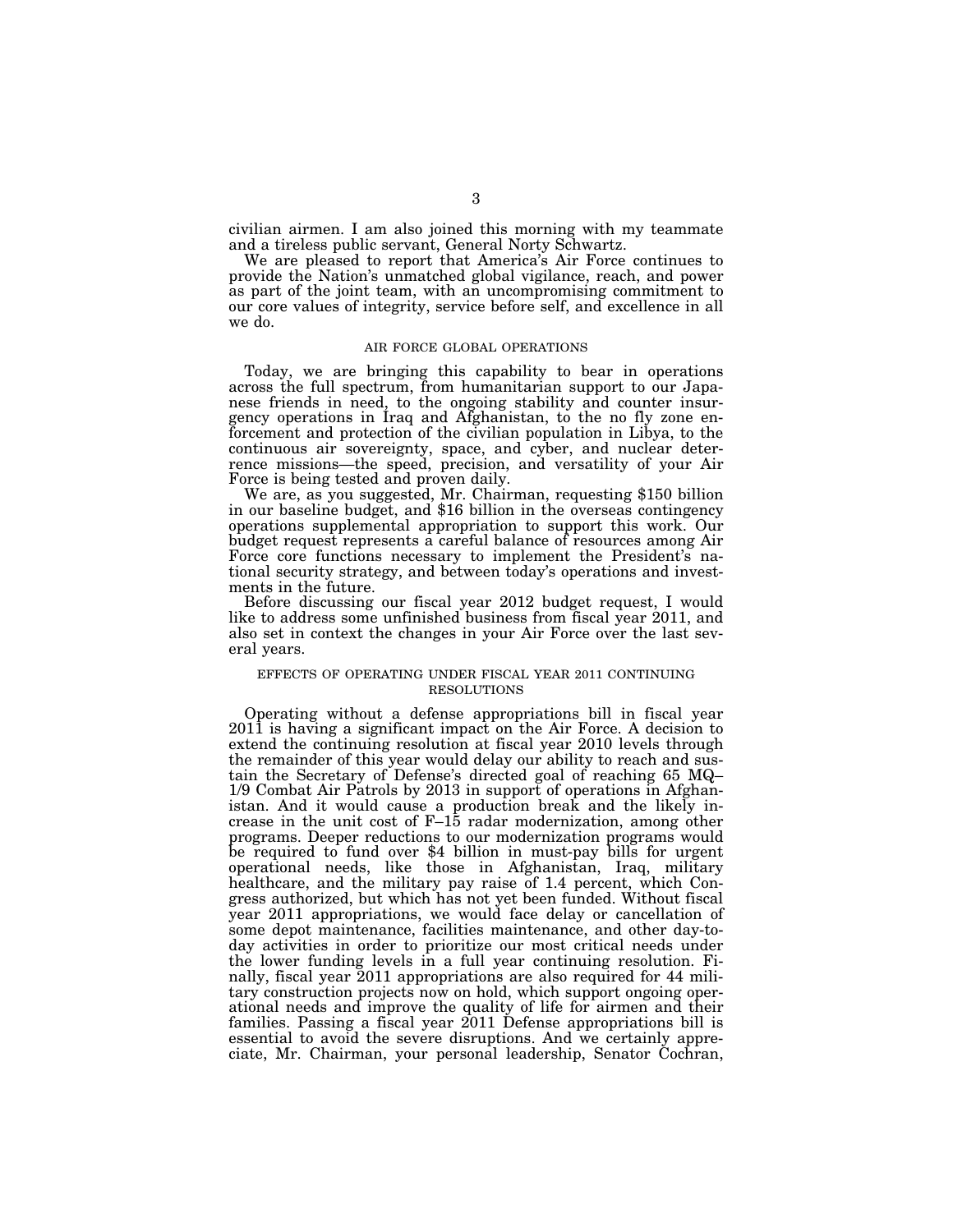your personal leadership, and the help of this subcommittee currently underway to resolve this situation.

#### RESHAPING THE AIR FORCE FOR PRESENT AND FUTURE THREATS

Over the past decade, the Air Force has substantially reshaped itself to meet the immediate needs of today's conflicts and position itself for the future. While we have grown in some critical areas, it has been at the expense of others. We have added intelligence, surveillance, and reconnaissance capacity with 328 remotely piloted aircraft and over 6,000 airmen to collect, process, exploit, and disseminate intelligence. We added over 17 aircraft and nearly 2,400 airmen to bolster special operations capacity necessary in counter insurgency operations. We added over 160 F–22s and 120 C–17S to our inventory and funded over 30 satellites. We added 2,200 airmen for critical nuclear and cyber operations and to support our acquisition process.

In the same period, however, we retired over 1,500 legacy aircraft. We cancelled or truncated procurement of major acquisition programs. We shed manpower in career fields less critical for the current fights, and deferred much-needed military construction in order to balance these capabilities within the resources available. In all, during the past 7 years, the size of the active duty Air Force has been reduced from 359,000 in 2004 to approximately 333,000 today. And the Air Force's baseline budget, when adjusted for inflation and setting aside the annual wartime supplemental appropriations, has remained flat.

Looking ahead, we face a multiyear effort to recapitalize our aging tanker, fighter bomber, and missile forces; continue to modernize critical satellite constellations; meet dynamic and growing requirements in the cyber domain; and also replace aging air frames for pilot training and presidential support.

We continue to recognize the requirement for fiscal restraint and are committed to remaining good stewards of every taxpayer dollar, improving management and oversight at every opportunity.

#### EFFICIENCIES ACROSS THE FYDP

The fiscal year 2012 budget request incorporates over \$33 billion in efficiencies across the future year's defense plan, which will be shifted to higher priority combat capability by reducing overhead costs, improving business practices, and eliminating excess troubled or lower priority programs. By consolidating organizational structures, improving our acquisition processes, procurement, and logistic support, and streamlining operations, we have been able to increase investment in core functions, such as global precision attack, intelligence, surveillance, and reconnaissance (ISR), in space and air superiority, reducing risk by adding tooth through savings in tail.

We are fully committed to implementing these planned efficiencies and have already assigned responsibilities to senior officials, and put in place the management structure to oversee this work and track progress on a regular basis. Having faced the need to reshape our force structure and capabilities within constrained manpower and resources over the last several years, we do not view the current need for efficiencies as a singular event, but rath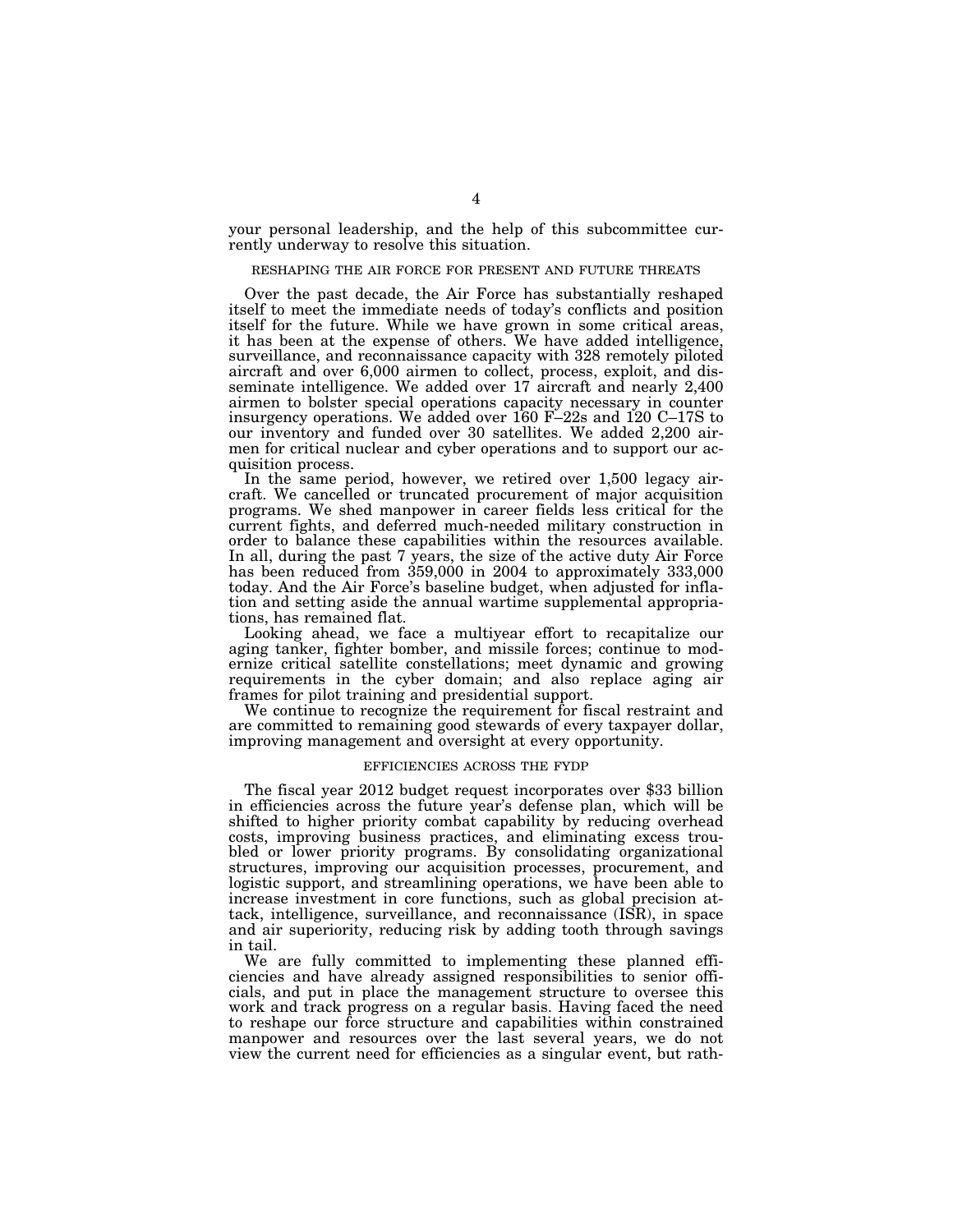er as an essential and continuing element of prudent management in our Air Force.

Our investment priorities remain consistent with minimizing risk and maximizing effectiveness and efficiency across the full spectrum of potential conflict. Proceeding with the development and production of the KC–46 tanker aircraft, implementing the Joint Strike Fighter restructure, and meeting the Combatant Commanders' need for more ISR, investing in the long-range strike family of systems, including a new penetrating bomber, and enhancing space control and situational awareness, all remain critical capabilities for both today's and tomorrow's Air Force.

In addition to these investments, we will continue to address challenges in readiness, in particular, the slow, but persistent, decline in materiel readiness most notable in our non-deployed forces, and the personnel challenges across roughly 28 stressed officer and enlisted career fields, both of which are the result of today's high operational tempo.

#### CARING FOR TOTAL FORCE AIRMEN

And, of course, Mr. Chairman, we will continue to support our Active, Guard, Reserve, and civilian airmen and their families with quality housing, healthcare, schools, and community support.

With respect to healthcare, I would like to convey the Air Force's support for DOD's TRICARE reforms that will modestly increase premiums for working-age retirees, premiums that have not changed since they were initially sent—set in 1995.

Going forward, we must continue to seek and develop reforms in the benefits that our men and women in uniform earn to make them economically sustainable over the long term.

#### PREPARED STATEMENT

Mr. Chairman, good stewardship of the United States Air Force is a responsibility that General Schwartz and I take very seriously, and we remain grateful for the continued support and service of this subcommittee. We look forward to discussing our proposed budget.

Thank you.

Chairman INOUYE. All right. Thank you very much, Mr. Secretary.

[The statement follows:]

## PREPARED STATEMENT OF THE HONORABLE MICHAEL B. DONLEY

The United States faces diverse and complex security challenges that require a range of agile and flexible capabilities. From the ongoing conflicts in Afghanistan and Iraq, to potential confrontation with aggressive state and non-state actors, to providing humanitarian assistance, the United States Air Force continues to provide capabilities across the full spectrum of potential military operations. The Air Force's fiscal year 2012 budget request aims for balance and versatility to meet the demands of this environment. We believe the request enables our efforts to prevail in today's wars, prevent and deter conflict, and prepare to defeat adversaries across the range of military operations—all the while preserving and enhancing the all-volunteer force.

We remain mindful of our Nation's budgetary challenges and fiscal constraints, because fiscal responsibility is a national security imperative. This environment requires that we balance our capabilities between current combat operations and the need to address emerging threats and challenges. We continue to pursue cost-effective systems that leverage existing capabilities and maximize interoperability and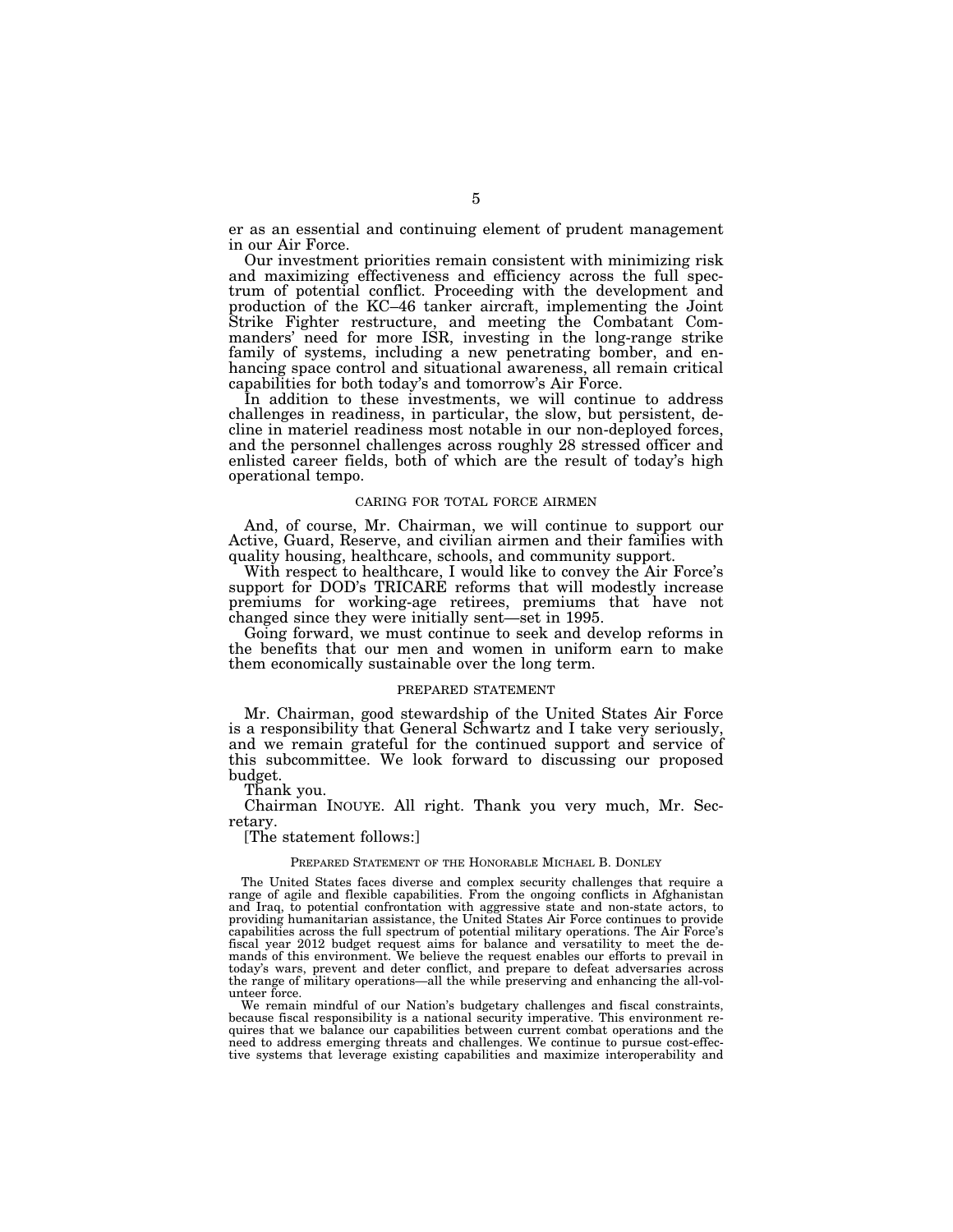integration of legacy and future systems. The commitment of the Air Force to collectively discern, access and provide tailored and scalable effects with Global Vigilance, Reach, and Power virtually anywhere in the world is reflected in our acquisition priorities. These priorities are:

- 
- —Tanker Recapitalization (KC–X); —Joint Strike Fighter (F–35) Restructure and F–16 Service Life Extension Program (SLEP); —Intelligence, Surveillance, and Reconnaissance (ISR) Systems;
- 
- —Long-Range Strike Family of Systems; and
- —Space Systems and Launch Capability Acquisition Strategy.

Global Vigilance is the ability to provide surveillance around the world. As the demand for ISR continues to grow, the Air Force is aggressively fielding enhanced ISR capability and capacity across the widest range of military operations to counter threats and defeat our adversaries. The Air Force will continue to enhance space control and situational awareness capabilities, as well as space management, to ensure we operate effectively in the increasingly competitive, congested and contested space domain. This includes implementing the Evolutionary Acquisition for Space Efficiency (EASE) concept to drive down costs, improve stability in the fragile space industrial base, invest in technology that will lower risk for future programs, and achieve efficiencies through block buys of satellites. There is also an ongoing collabo-ration between the Air Force, the National Reconnaissance Office (NRO) and the National Aeronautics and Space Administration (NASA) to maintain a healthy industrial base to meet government launch and range requirements in an efficient

manner. Global Reach is the ability to project capability responsively and advantageously without regard to distance. Air Force mobility assets are essential to Joint, Inter-agency and Coalition operations in peace and war as we provide critical supplies and personnel through strategic and tactical delivery—airlift and airdrop. Air re-<br>fueling aircraft play an integral role by providing reach and persistence for aircraft<br>to operate inter-theater and intra-theater, alike. A

Global Power is the ability to hold at risk any target in the world. The Air Force must continue to modernize and recapitalize our aircraft inventory to remain effective against global and regional competitors as they continue to modernize and improve their own air defense capabilities and harden valued targets. We will continue to work with Congress to enhance capabilities in our existing fighter and bomber fleets to mitigate delays in the F–35 development and procurement programs. One key to that mitigation effort is a focused F–16 SLEP. We must sustain our ability to consistently hold any target on the planet at risk with the development of a Long-Range Strike Family of Systems capability—including a new penetrating bomber to create desired effects across the full range of military operations in both permissive and contested environments. Last, a multi-faceted effort is underway to enhance our air superiority legacy fighters, maximize the capabilities of the F–22 fleet, invest in preferred air-to-air munitions, and optimize our electronic warfare systems.

The Air Force must take the necessary steps today that will allow future generations to continue to provide consistent, credible and effective air, space and cyber capabilities on which our Nation depends. Our ability to do so is constrained by the increasing costs to design and build platforms and by the accelerating costs of personnel benefits and other must-pay operational bills in a particularly challenging budget environment. We will ensure we maximize combat capability out of each taxpayer dollar by identifying waste, implementing efficiencies, pursuing continuous process improvement initiatives and making smart investments. We will provide the necessary capability, capacity and versatility required to prevail today and in the future.

Last, our fiscal year 2012 budget request recognizes the need to properly manage<br>ir force structure. We recognize that our most valuable assets—our people—are our force structure. We recognize that our most valuable assetscritical to achieving our broadest strategic goals, and our near- and far-term mission success is inextricably linked to the overall well-being of our Airmen and their families.

Operating without a defense appropriations bill in fiscal year 2011 is having a significant impact on the Air Force. Under a Continuing Resolution (CR), we are unable to raise procurement to requested levels in several critical areas. Constraining MQ–9 procurement to 24 aircraft versus the 48 requested will delay our ability to reach the Secretary of Defense's directed goal of 65 MQ–1/9 Combat Air Patrols (CAPs) by 2013 in support of ongoing operations in Afghanistan. The inability to ini-tiate a contract for the Wideband Global SATCOM (WGS)-7 satellite will cause a production break and a likely increase in unit cost. Production breaks and delayed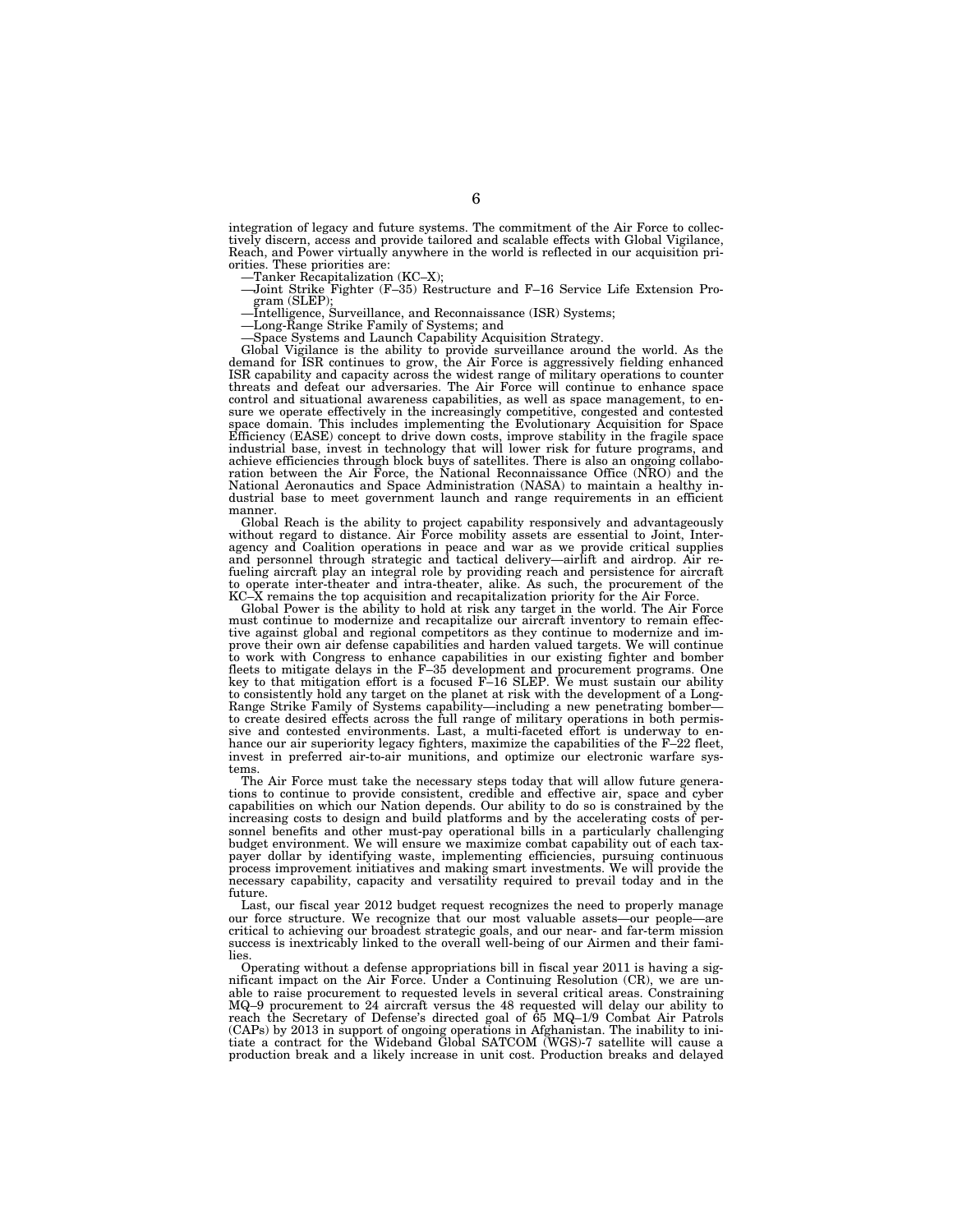procurements will also negatively affect the Joint Air-to-Surface Standoff Missile procurements will also negatively affect the bonne of the Summa F-15 APG 63<br>(JASSM), F–15 active electronically scanned array (AESA) radar, F–15 APG 63 radar, and other programs. In addition to these impacts, deeper reductions to our modernization programs would be required to fund over \$3 billion in must-pay bills for urgent operational needs in Afghanistan and Iraq, military healthcare, and the military pay raise of 1.4 percent, which was authorized by Congress and is being implemented, but was not funded. Fiscal year 2011 appropriations are also required for 75 military construction (Milcon) projects, now on hold, which support ongoing operational needs and improve the quality of life for Air Force personnel and their families. Last, the Air Force would have to delay or cancel some depot maintenance, weapon system sustainment and other day-to-day activities in order to prioritize our most critical needs under the lower funding levels in a full year CR.

In summary, continuing the CR far beyond March 4 would severely impact program and budget execution in the Air Force, delaying modernization and causing significant restructuring and potential cost increases to many acquisition programs, and creating larger backlogs for maintenance and other operations. Passing a fiscal year 2011 defense appropriations bill is essential to avoid these severe disruptions.

In June 2010, the Secretary of Defense challenged the Services to increase funding for mission activities by identifying efficiencies in overhead, support and other less mission-essential areas. The efficiency target for the Air Force was \$28.3 billion across this Future Years Defense Program (FYDP). The Air Force is committed to enhancing capabilities by reducing expenses allocated to overhead and support functions, while shifting resources to modernization and readiness programs.

As part of the fiscal year 2012 budget, the Air Force exceeded our efficiency target by \$5 billion and identified \$33.3 billion in efficiencies in an effort to make resources available to better support warfighter and readiness programs across the FYDP. Examples of these efficiencies include:

- —Consolidating three Numbered Air Forces with colocated Major Command staff and consolidating the activities of four Air and Space Operations Centers into two, thereby achieving a redistribution of 347 military authorizations (228 in fiscal year 2012 and 119 in fiscal year 2013) across the FYDP and eliminating 212 civilian authorizations beginning in fiscal year 2013 which will save \$100.1 million across the FYDP;
- —Consolidating installation support management to improve Air Force-wide standardization and prioritization;
- —Reallocating 5,600 active duty billets over the FYDP from lower priority support functions to higher priority, growth areas;
- Saving more than \$3 billion from anticipated growth in Weapon System Sustainment (WSS) portfolio efficiencies across the FYDP by reviewing operational requirements, depot processes and the sustainment of the supply chain without degrading operational capabilities or support to the warfighter;
- —Reducing fuel consumption within the Mobility Air Forces by leveraging proven commercial aviation practices for flight planning and weight reduction, and implementing other initiatives to save \$715 million (net) across the FYDP;
- —Reducing acquisition costs by consolidating services, scrutinizing contracts, reducing contract support, and more efficiently using resources to deliver capabilities and support to the warfighter;
- —Reducing information technology costs by more than \$1.2 billion over the FYDP by adopting DOD-level Enterprise Information Services including enterprise core services, consolidating and standardizing the network information technology infrastructure from nine Air Force and Air National Guard Regional Processing Centers to five centrally controlled centers, and migrating current and developmental applications, services and data to DOD-provided enterprise computing centers; and
- —Improving our procurement of satellites with a new acquisition strategy which, subject to congressional approval, will lower procurement costs and stabilize the defense industrial base.

The realization of these efficiencies allowed the Air Force to reallocate funding to modernize and recapitalize weapons systems, improve capabilities and enhance warfighter operations. Examples of these enhancements include:

- —Investing in the Long-Range Strike Family of Systems, including a new penetrating bomber as a key component of the Joint portfolio;
- —Investing an additional \$3.5 billion to fund the Evolved Expendable Launch Vehicles (EELV) program to the Office of the Secretary of Defense (OSD) Independent Cost Assessment, with the Department of Defense (DOD) committed to buying five boosters per year to meet national space launch requirements and stabilize the industrial base;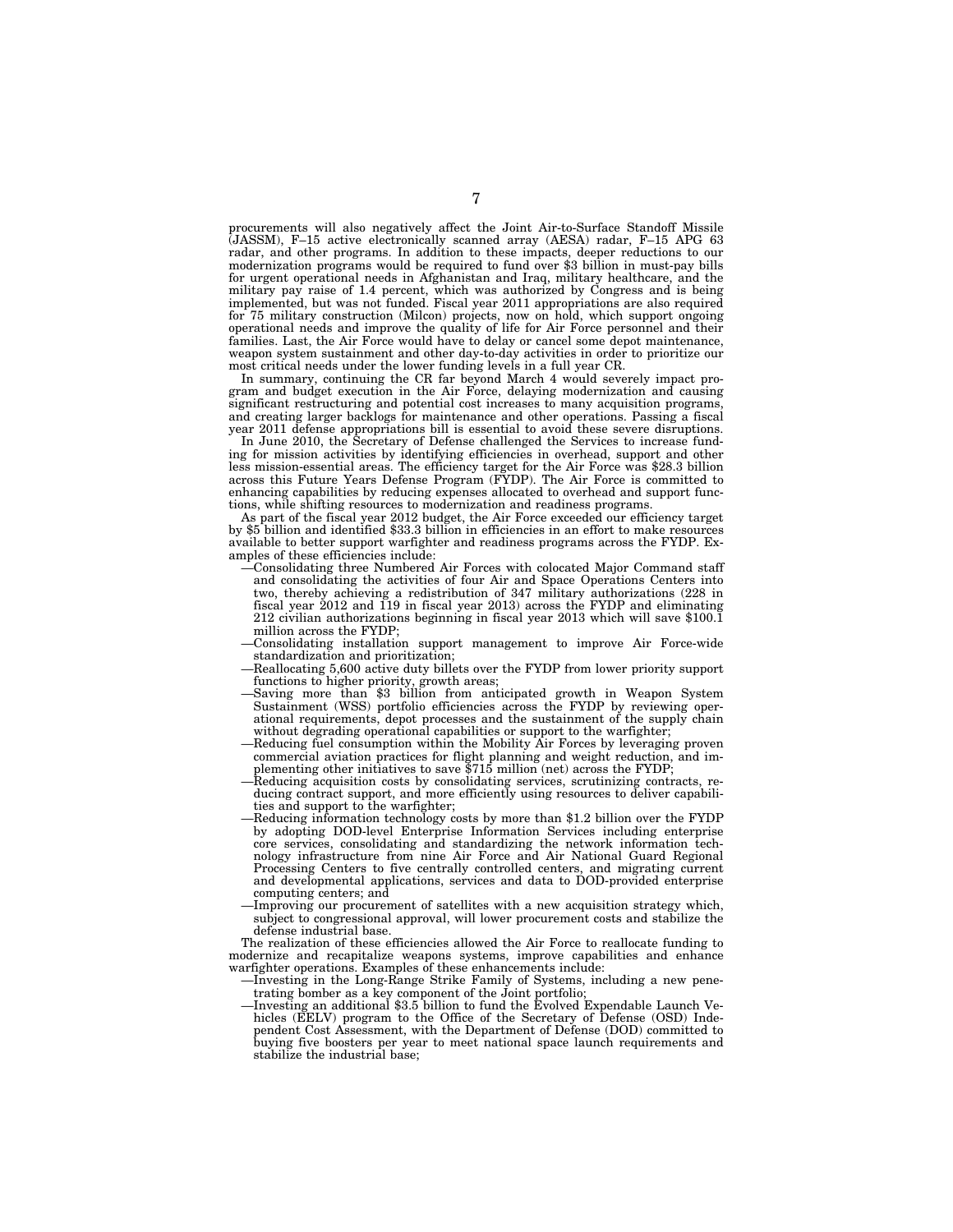- —Repurposing 5,600 active duty billets over the FYDP to support ISR capability, U.S. Pacific Command force structure requirements, Total Force Integration, the U–2 continuation, building partnership capacity, increasing support to the Air Force District of Washington UH–1N mission, among other increases;
- —Procuring an additional 16 simulators for F–35 aircrew training bringing the total procurement to 30 simulators to ensure an effective training pipeline throughput and operational unit pilot proficiency and cost control;
- —Recapitalizing the aging special operations forces MC–130H/W aircraft; —Improving the aircraft computer infrastructure of the B–52 to enable more
- rapid machine-to-machine retargeting; —Enhancing combat capability of the F–15C and F–15E with additional AESA ra-
- dars and electronic protection software upgrades; —Continuing to fund the development of next-generation Global Positioning Sys-
- tem (GPS) III Operational Control Segment; —Researching and developing electronic protection and suppression of enemy air
- defense (SEAD) capabilities for the F–22; —Transitioning MC–12W Liberty Project from Overseas Contingency Operations
- (OCO) funding into the Air Force baseline budget beginning in fiscal year 2013; —Continuing maximized production of the MQ–9 Reaper to ensure delivery of 65
- CAPs by the end of fiscal year 2013; —Extending U–2 operations through fiscal year 2015 to ensure a smooth high-al-
- titude transition; and —Baselining the Air Sovereignty Alert program across the FYDP to solidify sup-

port to homeland security operations. The Air Force leadership recognizes the importance of achieving planned efficiencies to avoid future bills and a negative impact to our mission and our Airmen. We are taking a long-term view of this initiative and will address our efficiency targets annually to further refine and identify follow-on opportunities. We assigned responsibility for initiatives to individual senior leaders who are developing their detailed implementation plans to oversee our efforts. Quarterly executive-level reviews will monitor plans and progress, and ensure that efficiency initiatives do not inadvertently impact readiness, mission performance, or quality of life for our Airmen.<br>Our continuous process improvement program, Air Force Smart Operations for the<br>21st Century (AFSO21), is well-established and provides our tics, techniques and procedures to improve performance while achieving efficiencies.

In order to ensure Air Force leadership has reliable and relevant financial information to monitor our efficiency goals, we are further emphasizing our work in Fi-nancial Improvement and Audit Readiness. In fiscal year 2012, the Air Force is dedicating \$29 million to audit readiness and validation and \$327 million to modernize our business systems.

Mission effectiveness of the Air Force is linked to the overall well-being of our Airmen and their families. The Air Force will continue to find innovative and efficient ways to provide and sustain programs that support our Airmen and their families, including our critical civilian personnel. We must ensure programs and services foster a greater sense of community, strengthen a sense of belonging and value to the Air Force, and improve Airman and family resiliency.

As mission demands continue to evolve and budgets flatten, the Air Force is making key strategic choices to leverage the collective talent and experience of our Total Force. Through improved integration across the Total Force Enterprise of active, Guard and Reserve forces, we are seeking greater Service-wide efficiencies and effectiveness to maximize combat capability for the Joint warfighter. We are developing business case analyses to inform decisions on how best to structure Active and Reserve Component relationships, especially in new areas. As missions such as cyber and dynamic battlefield ISR mature, so too will the Total Force investment in these areas.

*End Strength, Retention and Recruiting*.—The overall programmed Air Force end strength for fiscal year 2012 is more than 690,000 personnel. This includes 332,800 active duty, 71,400 Reserve, 106,700 Air National Guard, and more than 182,000 civilian personnel. To support the efforts of our Airmen and to recruit and retain the highest quality Air Force members, the fiscal year 2012 budget request includes \$30.2 billion in military personnel funding and a military pay raise in fiscal year 2012 of 1.6 percent.

The retention rates in the Air Force are the highest they have been in 16 years and recruiting has also been successful. Therefore, the \$626.6 million requested in the fiscal year 2012 budget for recruiting and retention bonuses is highly targeted. Bonuses are proposed for specific career fields with critical wartime skills including pilots, control and recovery, intelligence, contracting, security forces, health professionals, civil engineering, special operations and explosive ordnance disposal.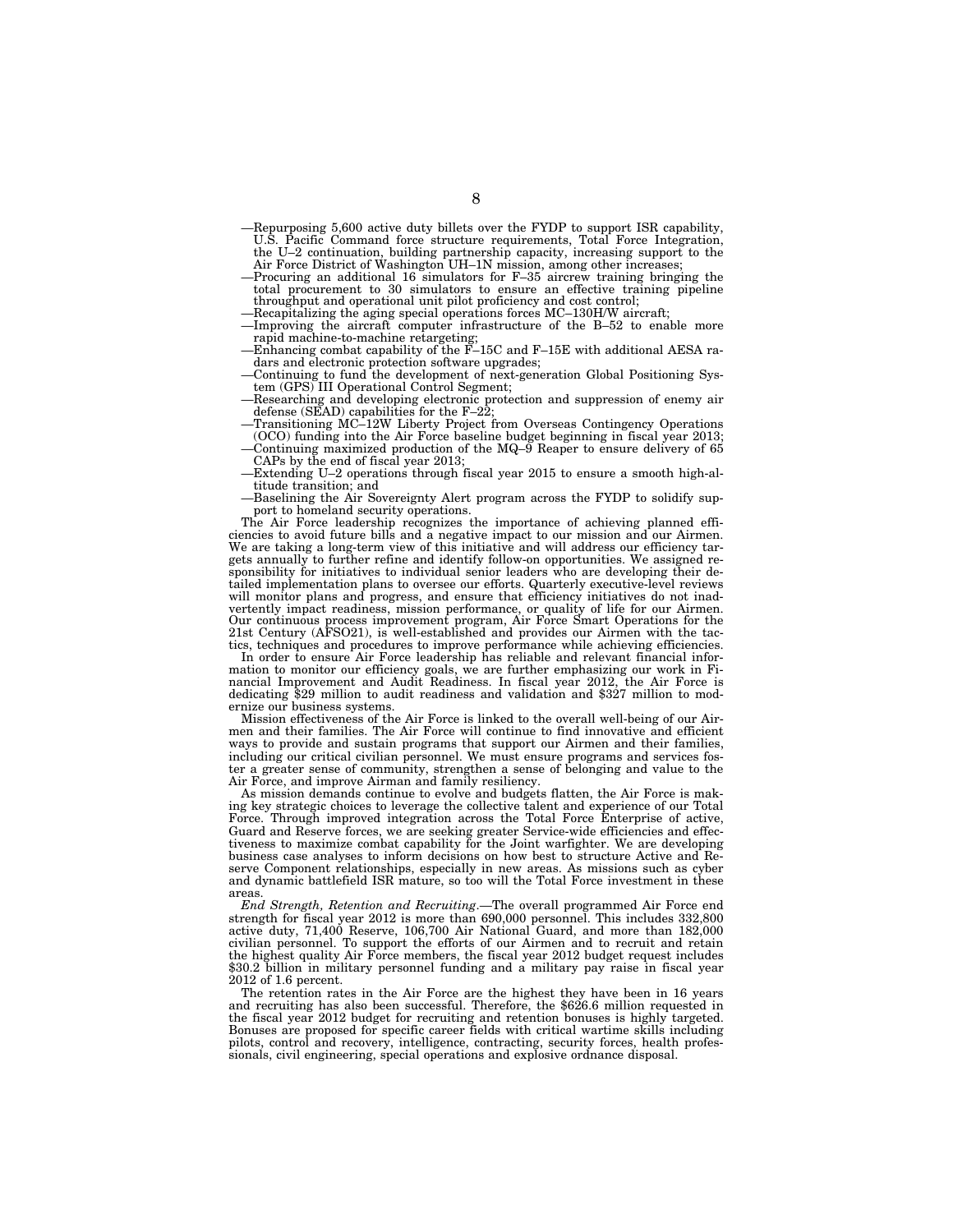In addition, the current economy has slowed attrition from the Air Force and had the effect of increasing active duty manning above planned levels. As a result, the Air Force is making difficult, but fiscally responsible decisions to implement force management programs that allow us to remain within authorized end strength ceilings. Specifically, we continue to progress toward an active duty end strength goal of 332,800 by the end of fiscal year 2012. To address excess end strength, particularly in the officer force, we will reduce accessions, continue to waive Active Duty Service Commitment and Time in Grade requirements for voluntary separations and retirements, continue to conduct enlisted Date of Separation rollbacks, and institute involuntary separation and retirement programs for officers through Selec-tive Early Retirement, Reduction in Force and Force Shaping boards. We will also work with OSD to seek additional legislative authority to help the Air Force meet end strength ceilings by the end of fiscal year 2012 and maintain the appropriate

level in fiscal year 2013 and beyond. *Civilian Workforce*.—The Secretary of Defense has limited our civilian workforce to fiscal year 2010 levels, with limited growth allowed for specific priorities like the acquisition workforce. This policy will require significant changes to previously planned civilian growth. The Air Force will also conduct an enterprise-wide review of civilian personnel end strength to facilitate DOD's efforts for efficiencies and rein-

vestment possibilities. *Contractor Reductions*.—The Air Force is looking at the way we utilize the contract workforce as we answer the Secretary of Defense's challenge to find efficiencies and to reduce duplication, overhead, and excess, and reinforce our culture of efficiency and restraint across the Air Force. This will impact the service support contract workforce in the following areas:

- Reduce our staff support contractor workforce by 10 percent per year, over the next 3 years in accordance with DOD's guidance with an estimated fiscal year 2012 savings of \$127 million; and
- —Reduce the funding for advisory studies by 25 percent from the fiscal year 2010 levels over the FYDP with an estimated fiscal year 2012 savings of \$41 million.
- —The Air Force identified two other areas that will result in reductions to its headquarters contract workforce and release resources for warfighter use. These include: Knowledge-based services estimated at \$252 million in fiscal year 2012; and Program Management Administration estimated at \$191 million in fiscal year 2012.

*Man-Days*.—Active Duty Operational Support days play a critical role in resourcing extended military operations. They allow for the active duty appropria-tion to pay for temporary use of National Guard and Reserve personnel to support military missions beyond the regular component's capability. In support of the Secretary of Defense's efficiency initiative, the Air Force reduces, by 1,250 work years, the Reserve Component fiscal year 2012 man-day program that supports non-critical administrative and overhead activities.

The demand for global mobility and related airlift support remains high in fiscal year 2012 as the Air Force will continue to support a large footprint in Afghanistan. The Air Force identified \$1.4 billion to support fiscal year 2012 OCO requirements. Our reliance on the Total Force is by design, and we recognize and value the contributions of the members of the Reserve Components who have performed tirelessly in support of our Nation. The Air Force will continue to prioritize Reserve Component requirements prudently and in accordance with mission needs as we transition to a lower steady state tempo.

*Diversity*.—The Air Force widened the aperture beyond traditional views of diversity, and defined it to include personal life experiences, geographic background, socioeconomic background, cultural knowledge, educational background, work background, language abilities, physical abilities, philosophical/spiritual perspectives, age, and more. We declared diversity a military necessity, as both a source of greater combat effectiveness and as means toward a force that more closely mirrors American society. Deliberate plans are being developed to attract, recruit, develop, and retain a more diverse force.

*Repeal of ''Don't Ask, Don't Tell''*.—The Air Force will execute the plan established by OSD for the effective implementation of the repeal of Section 654 of Title 10 of the United States Code, known as ''Don't Ask, Don't Tell.'' We are also developing strategic communications, and we will provide initial and sustainment education and training at all levels.

*Readiness*.—With Air Force personnel deployed to more than 135 locations worldwide on an average day, we rely heavily on the Total Force. Currently, more than 37,000 Airmen are deployed and more than 57,000 are forward-stationed. In addition, approximately 134,000 Airmen are directly supporting Combatant Commander requirements from their home stations daily. These Airmen contribute in a variety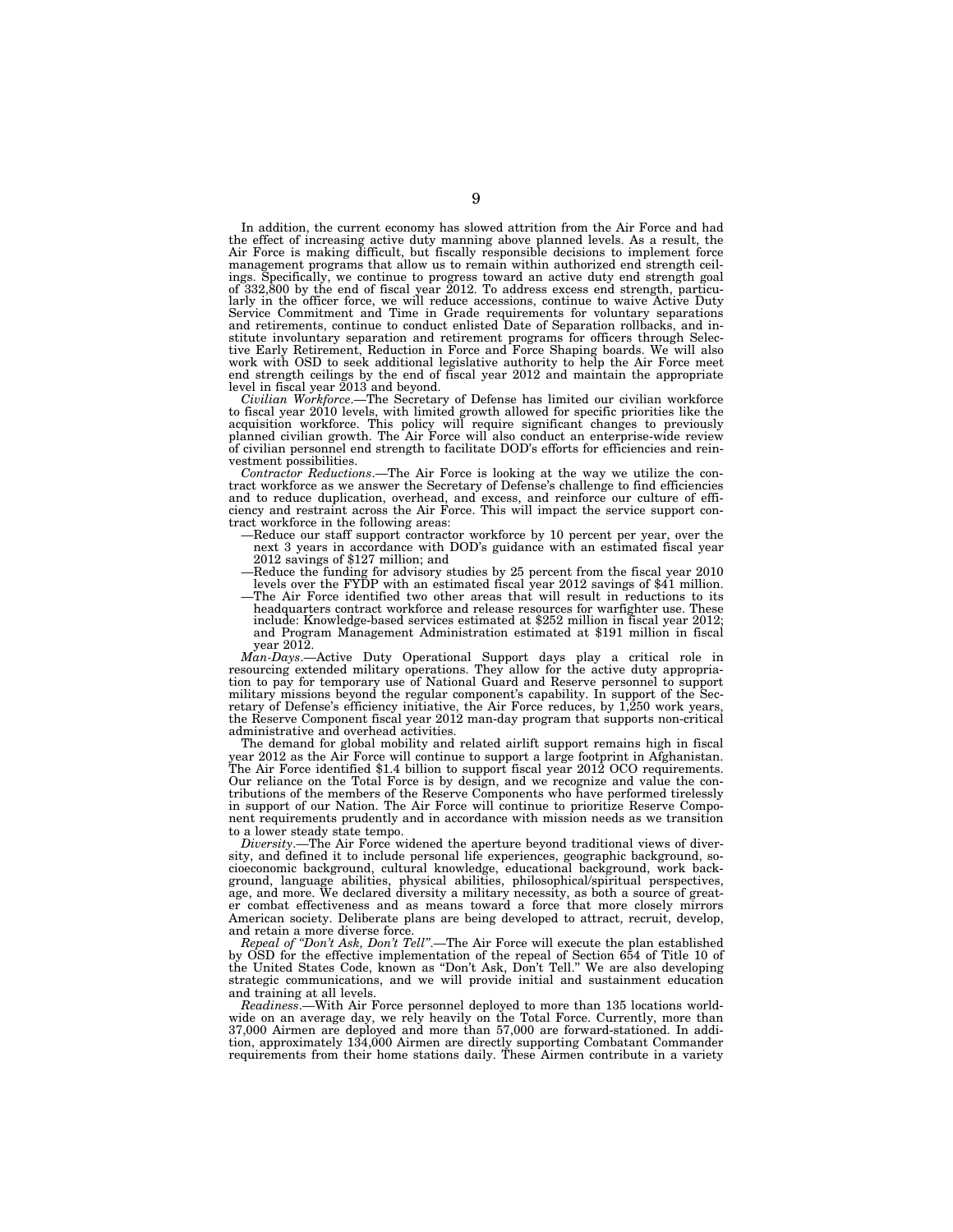of ways, to include operating the Nation's space and missile forces, processing and exploiting remotely collected ISR data, providing national intelligence support, operating and defending our networks, and executing air sovereignty alert missions.

The Air Force has flown more than 419,000 sorties in support of Operations Iraqi Freedom and New Dawn and more than 244,000 sorties in support of Operation En-during Freedom since September 11, 2001. During this time, we delivered over 6.3 million passengers and 3.3 million tons of cargo, employed almost 23,800 tons of munitions, flew more than 15,750 personnel recovery sorties recording over 2,900 saves and 6,200 assists, and transported more than 85,000 patients and more than 15,400 casualties from the U.S. Central Command alone. In 2010, our Airmen averaged approximately 400 sorties every day.

This level of activity reflects our commitment to provide Global Vigilance, Reach, and Power in today's Joint fight. However, our high operations tempo (OPTEMPO) has also had some detrimental effects on our overall readiness. Readiness for full spectrum military operations is a challenge for our combat air forces and some other limited-supply/high-demand aviation units. Since 2003, we have seen a slow but steady decline in reported readiness indicators. Our OPTEMPO since 2001 has produced lower deploy-to-dwell ratios for high-demand skills. At present, 19 enlisted and nine officer career fields are ''stressed.'' We have improved funding to WSS; however, sustainment challenges continue as we field new weapon systems and balance contract versus organic sources of repair. To address these readiness issues, we must keep aircraft recapitalization and procurement programs on track and continue managing our force to ensure the right numbers and mix of skills in our highly tasked and highest priority mission areas.

The Air Force Core Functions, assigned by the Secretary of Defense and recognized by the Joint community, provide a framework for balancing investments across Air Force capabilities. While this document describes the Core Functions individually, we recognize the inherent interdependence of these capabilities within the Air Force, the Joint force, and throughout the United States Government. When considered together, the Core Functions encompass the full range of Air Force capabilities. The budget request in this posture statement provides an appropriate balance of investment across our Core Functions. The table below depicts the fiscal year 2012 budget request and the projected allocation of resources across the FYDP, by Air Force Core Function.

[In billions of dollars]

| Air Force Core Function | <b>Fiscal Year</b><br>2012 PB Re-<br>quest | <b>FYDP</b> |
|-------------------------|--------------------------------------------|-------------|
|                         | 5.2                                        | 28 O        |
|                         | 16.0                                       |             |
|                         | 9.2                                        |             |
|                         | 15.9                                       | 89.5        |
|                         | 8.2                                        |             |
|                         | 11 6                                       | 56 2        |
|                         | 4.6                                        | 21 G        |
|                         |                                            | 33.5        |
|                         | ι.4                                        | 6.5         |
|                         | .6                                         | 9.0         |
|                         | 0.5                                        |             |
|                         | 33 R                                       |             |

Note 1: This table does not include OCO, Non-Blue or classified programs.<br>Note 2: The funding for Nuclear Deterrence Operations includes weapon systems, support systems, as well as nuclear command, control, and communications requirements.

#### NUCLEAR DETERRENCE OPERATIONS

Continuing to strengthen our nuclear enterprise remains the number one Air Force priority, and we have taken positive steps within the fiscal year 2012 budget request to continue to strengthen and improve this Core Function.

Air Force Global Strike Command achieved full operational capability (FOC) on September 30, 2010, moving all Air Force nuclear-capable bombers and Intercontinental Ballistic Missiles (ICBMs) under one command. The Air Force Nuclear Weapons Center continues to pursue vital and deliberate sustainment of the nuclear enterprise through efforts such as the Air Force Comprehensive Assessment of Nuclear Sustainment process. Bomber force modernization continued in an effort to maintain a viable force beyond 2030. We have completed the transition to four B–52 operational squadrons with the addition of the 69th Bomb Squadron at Minot Air Force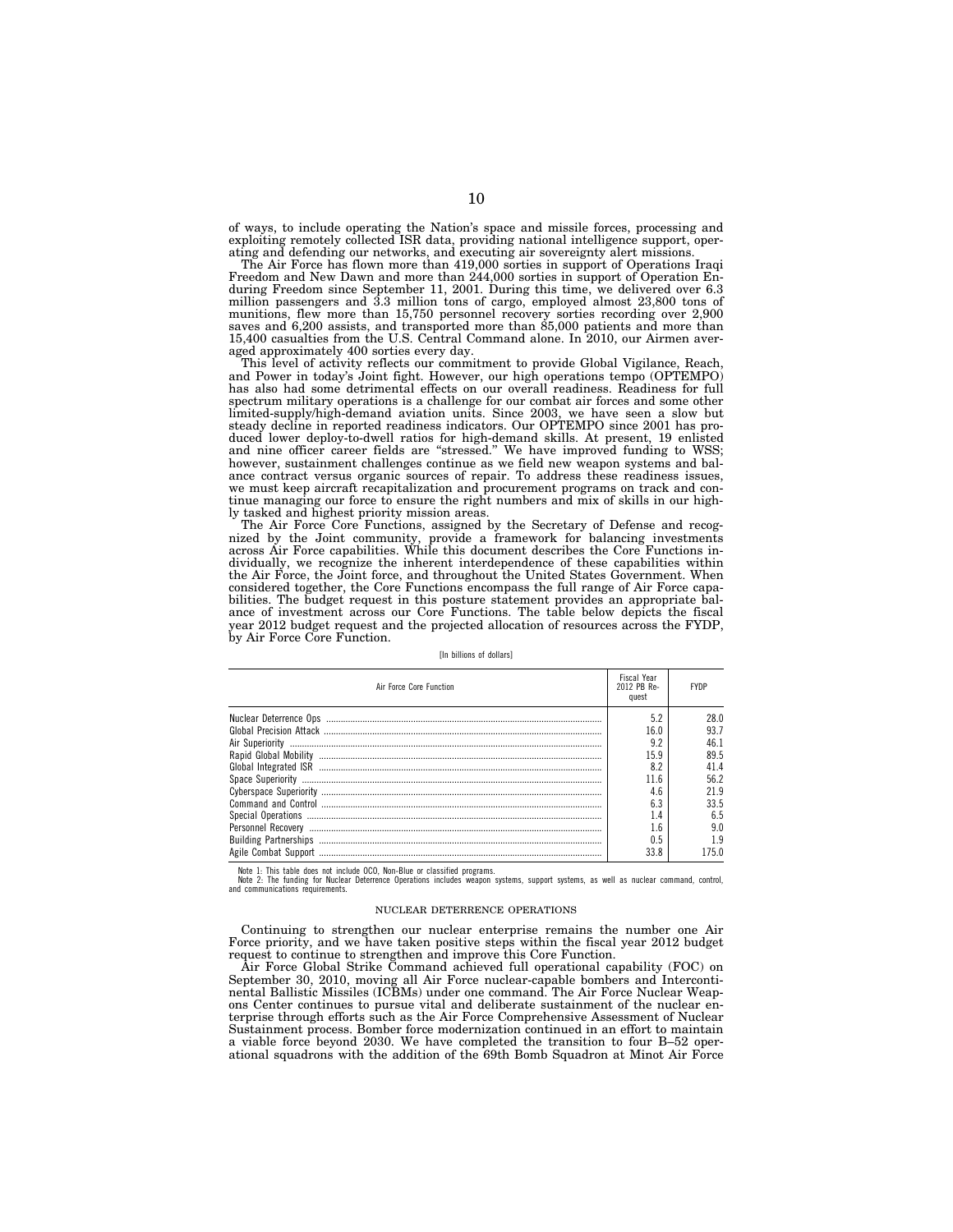Base, North Dakota. ICBM modernization and sustainment also continued with investments in new test equipment and launch facility environmental control systems. Although an initial study for the Ground Based Strategic Deterrent to replace the Minuteman III will begin in fiscal year 2011, we must continue sustainment efforts to ensure Minuteman III viability through 2030.

An important event for the ICBM force in 2010 was a temporary loss of the ability to monitor the status of 50 missiles at F.E. Warren Air Force Base, Wyoming. At no time was there any danger to the public or to the safety and security of the weapon system. The missiles are protected by multiple and redundant safety, security, and command and control features. The root cause of this communication interruption was identified, and the necessary technical and procedural changes to prevent future occurrences have ensued. In addition, the Air Force has completed a number of assessments including initiatives to address systemic issues with ICBM infrastructure and operating procedures as well as a report on the age and pedigree of the infrastructure and equipment associated with the ICBM system. Based on these assessments, it is clear that a significant portion of the existing infrastructure will eventually require modernization or complete replacement in the years ahead.

The fiscal year 2012 budget request of \$5.2 billion continues to invest in the future of nuclear deterrence. The Air Force is committed to sustaining the ICBM force through 2030 with investment including command and control, cryptographic improvements and ballistic missile fuze sustainment. Bomber modernization and sustainment efforts include the B–52 Combat Network Communications Technology program, the B–2 Extremely High Frequency communications program and the Defensive Management Systems program. The Air Force removed early-to-need procurement funding in bomber extremely high frequency communications and the ground element of the Minimum Essential Emergency Communications Network program due to program delays. The Air Force is committed to continuing to strengthen the nuclear enterprise through other programs such as the tail kit portion of the B61 nuclear weapon life extension program, the future long-range standoff weapon, and the Common Vertical Lift Support Platform. Beyond weapon system sustainment and modernization, the Air Force is focusing on human capital as we carefully balance requirements for our limited, intensively scrutinized, high-demand Airmen in the nuclear enterprise.

The Air Force is prepared for a new verification regime and is planning for the elimination and conversion of launchers under the New Strategic Arms Reduction Treaty. We will work with the OSD and U.S. Strategic Command to identify and assess options for future force structure adjustments consistent with the Treaty provisions.

#### GLOBAL PRECISION ATTACK

Many of our global precision attack forces are meeting the current requirements of ongoing contingency operations by performing precision strike and ISR support roles. However, the proliferation of anti-access and area-denial capabilities will challenge the ability of current fourth-generation fighters and legacy bombers to penetrate contested airspace in the longer term.

The Air Force used a balanced approach across the global precision attack portfolio in fiscal year 2011, prioritizing investment in fifth-generation aircraft while sustaining legacy platforms as a bridge to the F–35, Joint Strike Fighter. We continue to modernize our bomber fleet to sustain our capability and capacity as we invest in a Long-Range Strike Family of Systems.

The fiscal year 2012 budget request for this Core Function is \$16 billion. Investments in global precision attack will fund modernization of legacy fighters and the B–1B, development and procurement of the F–35A, preferred munitions, and simulators for Tactical Air Control System training. The fiscal year 2012 budget request adds \$15 million to begin design and development of structural and capability modifications for the F–16 Block 40/42/50/52 fleet. The SLEP initiatives for the F–16 airframe are scalable and responsive to the Air Force's total fighter requirements. The Air Force is also studying F–16 modernization efforts, to include a new AESA radar, center displays, electronic warfare defensive suite, and an improved data-link in anticipation of F–35A delivery delays.

The multi-role F–35A is the centerpiece of the Air Force's future precision attack capability. In addition to complementing the F–22's world class air superiority capabilities, the F–35A is designed to penetrate air defenses and deliver a wide range of precision munitions. This modern, fifth-generation aircraft brings the added benefit of increased allied interoperability and cost-sharing across Services and partner nations. It will also serve to fulfill our commitment to NATO's dual-capable aircraft mission. The fiscal year 2012 budget includes \$5.3 billion for continued development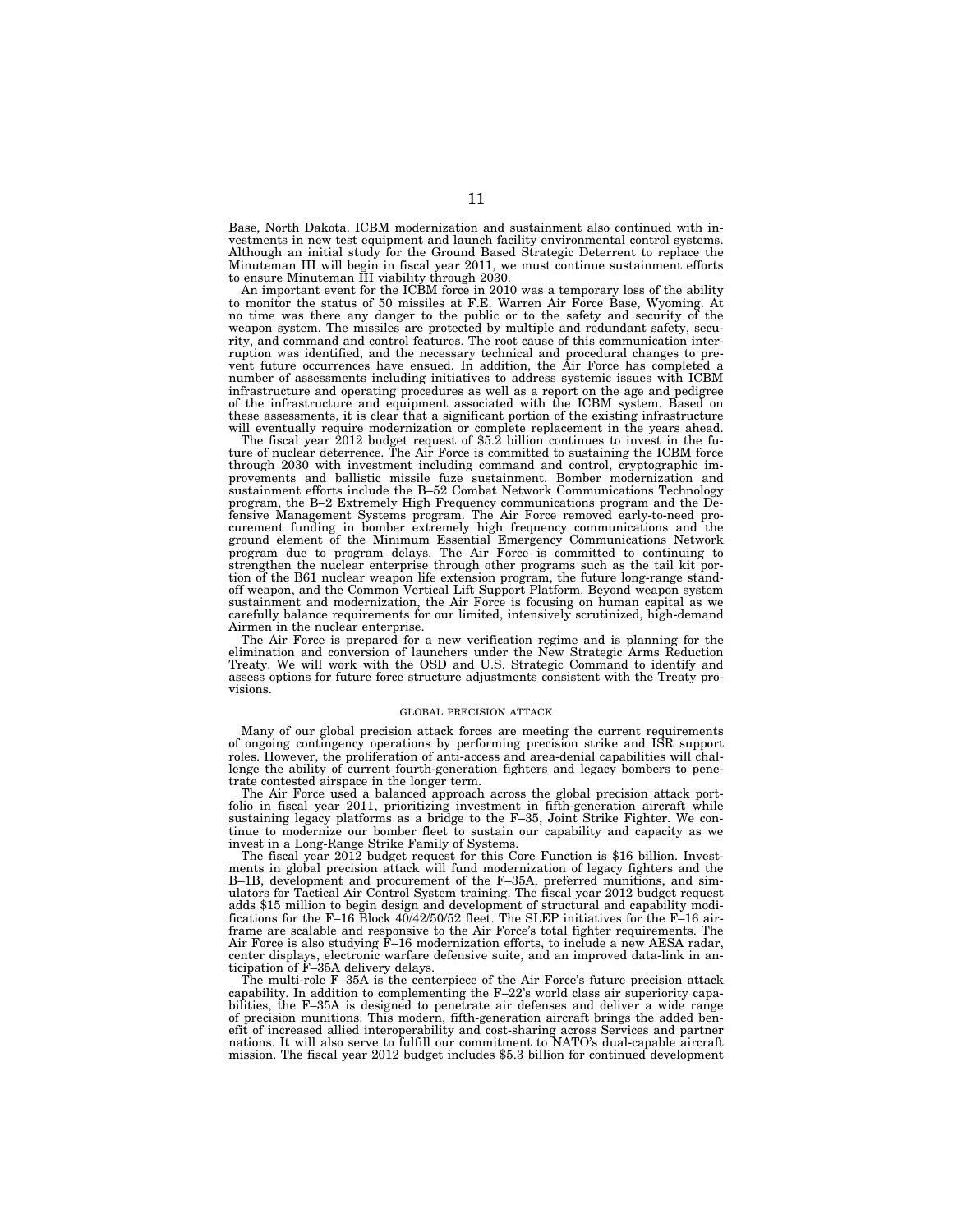and procurement of 19 F–35A, Conventional Take-Off and Landing (CTOL), production aircraft.

The F–35A program team achieved a number of accomplishments over the past year, including the first flight of the first mission systems aircraft, arrival of the first four F–35A test aircraft at Edwards Air Force Base, California, completion of F–35A static structural testing 5 months ahead of schedule with no failures, roll out of the first Low Rate Initial Production (LRIP) F–35A, completion of 410 total F– 35 test flights in 2010 of which 171 were F-35A flights, negotiation of the first fixed price type production contract (LRIP Lot 4—10 CTOL aircraft), and the signing of a Letter of Acceptance to procure the F–35A by Israel.

Also in 2010, the Air Force announced the preferred alternatives for F–35A operational and training bases. Those bases are Hill Air Force Base, Utah, and Bur-lington Air Guard Station, Vermont for operational squadrons and Luke Air Force Base, Arizona for training. The program continues to experience challenges as it transitions from develop-

ment to production despite the significant accomplishments. The Secretary of De-fense announced a program restructure in February 2010. The restructure resulted in increased funding for development and production in accordance with Joint Estimate Team II estimates, reduced procurement by 122 aircraft over the FYDP in the fiscal year 2011 PB, upgraded the Program Executive Office position from a 2-star to 3-star flag rank, extended development by 13 months, added an additional LRIP lot prior to entering full rate production, and reduced the ramp rate to less than 150 percent of the previous year's production. Program cost growth, including growth from the restructure, resulted in a critical Nunn-McCurdy breach in March 2010. The Under Secretary of Defense for Acquisition, Technology, and Logistics subsequently certified the program in accordance with the Nunn-McCurdy statute,

allowing the F–35 program to continue. The DOD tasked the program office to perform a bottom-up review of the remaining development effort after the program Nunn-McCurdy certification. This Tech-nical Baseline Review (TBR), completed in November 2010, became the basis for additional program restructuring within the fiscal year 2012 PB. The TBR informed the need for an additional \$4.6 billion to complete the Joint development effort. To fund this new development effort, and recognizing a continued lagging performance in production, the DOD reduced procurement by 124 aircraft over the FYDP in the fiscal year 2012 PB, 57 of which were F–35As.

The Air Force intends to accelerate the procurement of the F–15E AESA radar modernization program, funding 88 radars and electronic protect software upgrades across the FYDP to keep our legacy platforms viable well into the future. Other legacy fighter improvements in the fiscal year 2012 budget include the continuation of the A–10C wing replacement program.

The fiscal year 2012 budget request includes funds to modernize the B–1B fleet, including the central integrated test system, fully integrated data link, and vertical situation display unit. To provide the funds to modernize the B–1B fleet, the fiscal year 2012 budget request also reduces B–1B force structure by six primary aircraft authorizations leaving 60 B–1Bs in our inventory. Investing in a new penetrating bomber is critical to maintaining our long-range strike capability in the face of increasing risk associated with anti-access and area-denied environments.

To this end, the Secretary of Defense announced on January 6, 2011, that the Air Force will invest in a new long-range, penetrating, and nuclear-capable bomber capable of both manned and unmanned operations. A major focus of this program is to develop an affordable, long-range penetrating strike capability that delivers on schedule and in quantity. This aircraft will be designed and built using proven technologies, will leverage existing systems to provide sufficient capability, and allow growth to improve the system as technology matures and threats evolve. This program should start now to ensure that the new bomber can be ready before the current aging B–52 and B–1 bomber fleets go out of service. The follow-on bomber represents a key component of a Joint portfolio of conventional deep-strike capabilities, an area that must be a high priority for future defense investment given the antiaccess challenges our military faces. It is a central element in a Family of Systems that includes enabling electronic warfare, ISR, and communications capabilities, as well as new weapons.

Anti-access and area-denial challenges have also caused us to pursue the Air-Sea Battle concept in partnership with the U.S. Navy and Marine Corps, so that together we can preserve and bolster our Nation's freedom of action in the air, maritime, space, and cyberspace domains. Once implemented, Air-Sea Battle will guide us to develop a more permanent and better-institutionalized relationship between Departments that will ultimately shape our Service organizations, inform our operational concepts, and guide our materiel acquisitions.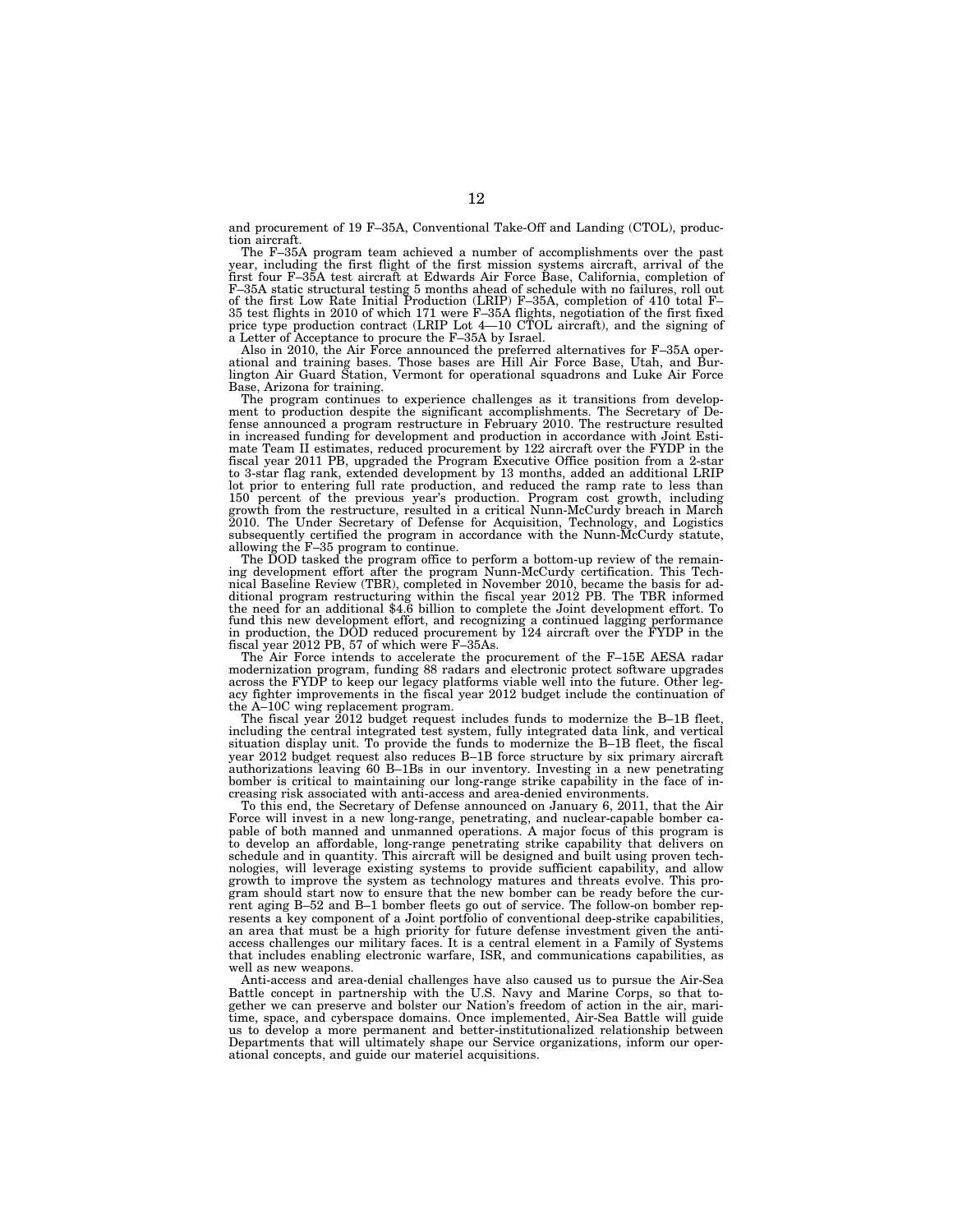This budget request also includes Developmental Test (DT)/Operational Test (OT) and procurement of the Joint Air-to-Surface Stand-off Missile baseline and Extended Range programs. As Small Diameter Bomb (SDB)-1 production concludes in fiscal year 2011, the Air Force plans to transition to development and production of the SDB–II in fiscal year 2012. Additionally, the fiscal year 2012 budget request continues funding for integration of the Hard Target Void-Sensing Fuze onto the BLU– 113 and BLU–109 weapons, and funds weapon DT/OT for the Massive Ordnance Penetrator.

Fiscal year 2012 budget investments in global precision attack reflect the requirement to win today's fight while recognizing that proliferation of anti-access and area-denial capabilities will increasingly challenge America's ability to penetrate contested airspace. The Air Force continues to modernize the legacy fighter and bomber fleet to maintain sufficient capability and capacity as we transition to a fully operational F-35A fleet and field a modern Long-Range Strike Family of Systems.

#### AIR SUPERIORITY

Air superiority is crucial in modern warfare. It enables air, land and maritime operations in support of our Joint, Interagency and Coalition partners. For over five decades, Air Force investments, expertise and sacrifice in achieving air superiority have ensured that friendly ground forces operate without threat of attack from enemy aircraft. Airspace control remains vitally important in all operating environments to ensure the advantages of rapid mobility, ISR and precision strike are broadly available to the Combatant Commander. Ongoing air defense modernization efforts by global and regional competitors will challenge the Air Force's ability to attain the same degree of control in the future. The fiscal year 2012 budget request for air superiority is \$9.2 billion.

We plan to continue upgrading to a fifth-generation fleet with F-22 modifications to provide fleet commonality and ensure the viability of our legacy weapons systems. We will also continue the development of preferred air-to-air munitions and defenses such as the AIM–9X, AIM–120D and electronic warfare capabilities.

We are currently modernizing our legacy fleet of F–15 fighter aircraft with AESA radars to ensure their viability well into the future. Other F-15C/D modernization programs underway include an advanced display core processor upgrade with vertical situation display, beyond line of sight radios, and Link-16 cryptographic upgrades. The fiscal year 2012 budget request continues funding for the F–15C/D AESA radar modernization program. The Air Force has recently restructured this program, procuring 90 radars across the FYDP and an additional eight radars in fiscal year 2017.

The Air Force is also incrementally modernizing the F–22 Block 30/35 aircraft and requests funding in the fiscal year 2012 budget for the F–22 Block 20/30/35 Common Configuration, Reliability and Maintainability Maturation Program and enhancement of the air-to-air and SEAD capabilities on F–22 Block 30/35 aircraft.

Select electronic warfare enhancements continue in fiscal year 2011, including EC–130H Compass Call fleet upgrades, and a flight deck and mission crew simulator to increase training capacity. The fiscal year 2012 budget request begins funding 13 electronic attack pod sets for MQ–9s and the conversion of a C–130 to EC– 130H Compass Call aircraft, adding two mission aircraft authorizations across the FYDP. The fiscal year 2012 budget also funds concurrent production of Miniature Air-Launched Decoy (MALD)/MALD-Jammer (MALD–J) and development of MALD–J Increment II to improve the system's electronic warfare capabilities.

The Air Force continues to enhance development, production, and integration of critical munitions for air superiority. The fiscal year 2012 budget requests funds for the development and full-rate production of the AIM–9X Block 2; development, integration, and production of the AIM–120D; and development and integration of the AGM–88 HARM control section modification. The fiscal year 2012 budget also requests research and development funding for the ''Next Generation Missile,'' an air launched missile to replace both the AIM–120D and the AGM–88. This funding will provide for a competitive prototype demonstration and technical development preceding entrance into the Engineering and Manufacturing Development phase of the program.

Other key enhancements in the fiscal year 2012 budget request include the development and fielding of new training range equipment and updates to threat systems to provide realistic combat training. Among these are the P5 Combat Training System and Joint Threat Emitters. Also, the fiscal year 2012 budget request provides procurement of F–16 Block 40/50 Full-Mission Simulators, affording high-fidelity simulation for use in Distributed Mission Operations. Enhanced opportunities to mi-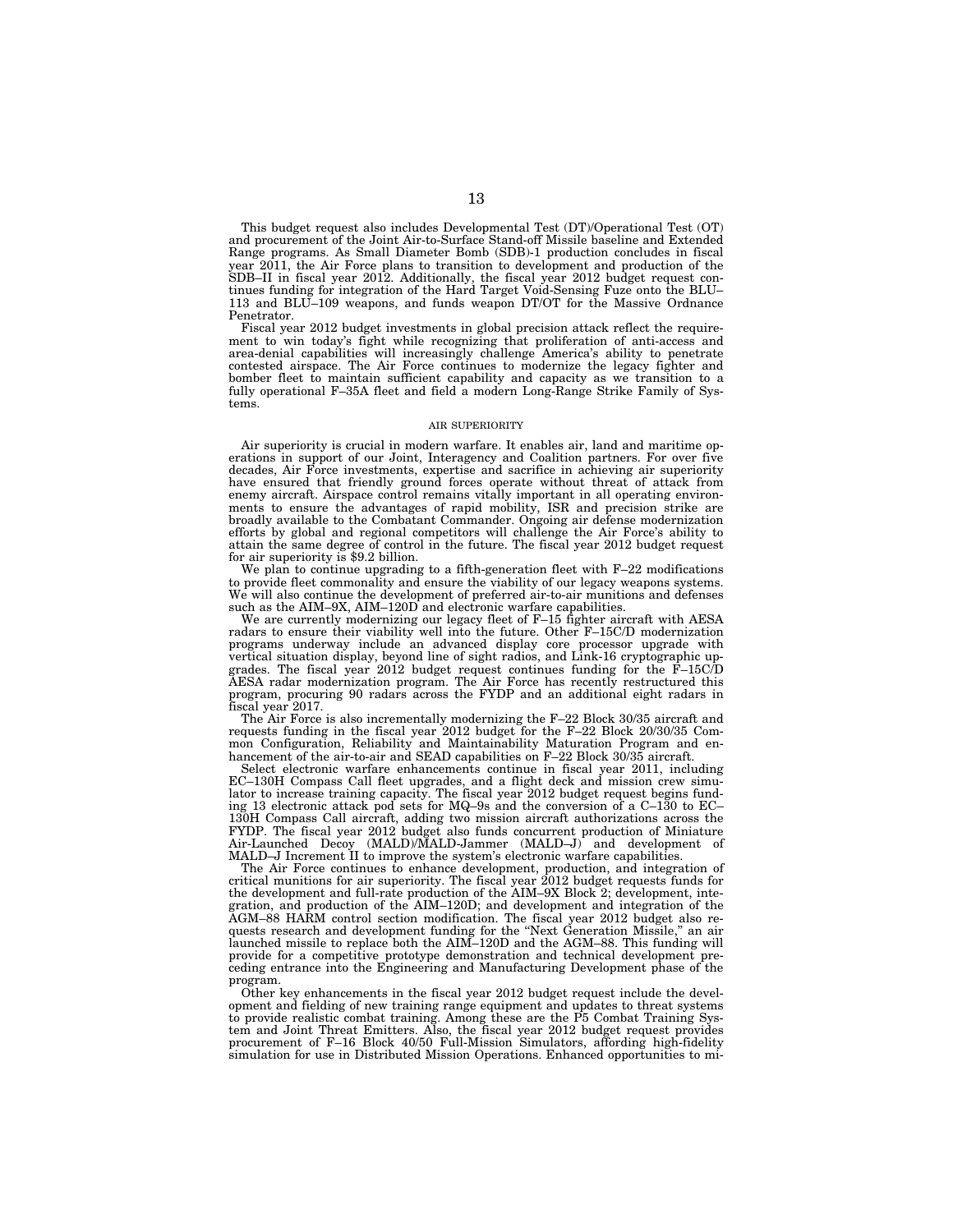grate aircrew training into high fidelity simulators will help realize efficiencies in the peacetime flying hour program, as well as support energy efficiency. The proposed fiscal year 2012 investments will sustain America's air superiority

advantage and expand the multi-role capability of the Air Force's most advanced aircraft. Additionally, these investments continue the development and procurement of electronic warfare capabilities and preferred air-to-air munitions.

#### RAPID GLOBAL MOBILITY

The Air Force continues to provide unparalleled airlift and air refueling capability to support our national defense. Mobility forces provide a vital deployment and sustainment capability for Joint and Coalition forces, globally delivering equipment, personnel, and materiel essential for missions ranging from major combat to humanitarian relief operations worldwide.

The Air Force is accelerating the retirement of our oldest legacy airlifters, the C– 5A and C–130E, in fiscal year 2011. Airlift capacity and capability will be maintained through continued recapitalization and modernization. The Air Force will<br>take delivery of seven C–130Js, and continue to ensure world-wide airspace access<br>through avionics modernization of C–130H2/3, KC–10 and the C 27J completed transition from a Joint to an Air Force-led program, and we continued C-27J procurement as an investment in overall fleet viability.

The fiscal year 2012 budget request balances tanker and airlift requirements to ensure that we sustain the critical needs of the warfighter. This is accomplished by prioritizing recapitalization of the tanker aircraft while ensuring the continued viability of the legacy fleet. Tanker capability investments of \$877 million are heavily weighted toward our top acquisition priority, the KC–X program. The Air Force submitted a Request for Proposal for a KC–X replacement tanker in February 2010, and is anticipating contract award in early 2011. While moving aggressively to recapitalize the tanker fleet, we also continue maintaining the health of legacy aircraft. The budget includes \$147.4 million in fiscal year 2012 for the airspace access requirement and sustainment of the KC–10 and KC–135 fleets.

In conjunction with the continued procurement of C–130Js, the fiscal year 2012 budget continues to modernize C–130Hs through the Avionics Modernization Program, ensuring continued global airspace access. Similar efforts to modernize C–5 avionics remain on track and the C–5B/C Reliability Enhancement and Re-engine Program (RERP) has completed operational testing. In October 2010, OSD approved RERP for full rate production with the final C–5M "Super Galaxy" scheduled for delivery in the third quarter of fiscal year 2016. Additionally, in accordance with the results of the Mobility Capabilities and Requirements Study 2016, and subject to authorization by the Congress, we intend to retire some of the oldest, least capable C–5As and C 130H1s. The C–17 Globemaster III remains the backbone of our Nation's strategic airlift fleet, and the Air Force takes delivery of 11 new C–17s in fiscal year 2011 and eight in fiscal year 2012. These additions bring the total C–17 fleet to 221 aircraft. The Air Force will continue to modernize its mature C–17s to the production line standard by accelerating the Block 13–17 upgrade program, and retrofitting the aircraft with extended range fuel tanks and an improved on-board inert gas generating system.

Efforts to increase direct support airlift continue, with plans to beddown 38 C– 27Js in the Air National Guard. The Air Force continues Operational Support Aircraft/Very Important Person Special Airlift Mission modernization with the upgrade of VC–25 avionics, with completion in fiscal year 2018 enabling unrestricted global access for the Presidential aircraft.

#### GLOBAL INTEGRATED INTELLIGENCE, SURVEILLANCE AND RECONNAISSANCE

The Air Force continues to rapidly increase its ISR capability and capacity to support all military operations. Air Force ISR provides timely, fused, and actionable intelligence to the Joint force from forward-deployed locations and distributed processing centers around the globe.

The exceptional operational value of Air Force ISR assets has led Joint force commanders in Iraq, Afghanistan and the Horn of Africa to continually increase their requests for support. To help meet this demand, the Air Force currently has more than 90 percent of all available ISR assets deployed. Over the last 2 years, the Air Force increased the number of remotely piloted aircraft (RPA) and completed deployment of 30 MC–12W Project Liberty aircraft to theater to complement remotely piloted capabilities. This is being accomplished as we transitioning MC–12W Liberty<br>Project from OCO funding into the Air Force baseline budget beginning in fiscal<br>year 2013. Additionally, the Air National Guard, already f enterprise, has also deployed the RC–26B in support of operations in Iraq. Finally,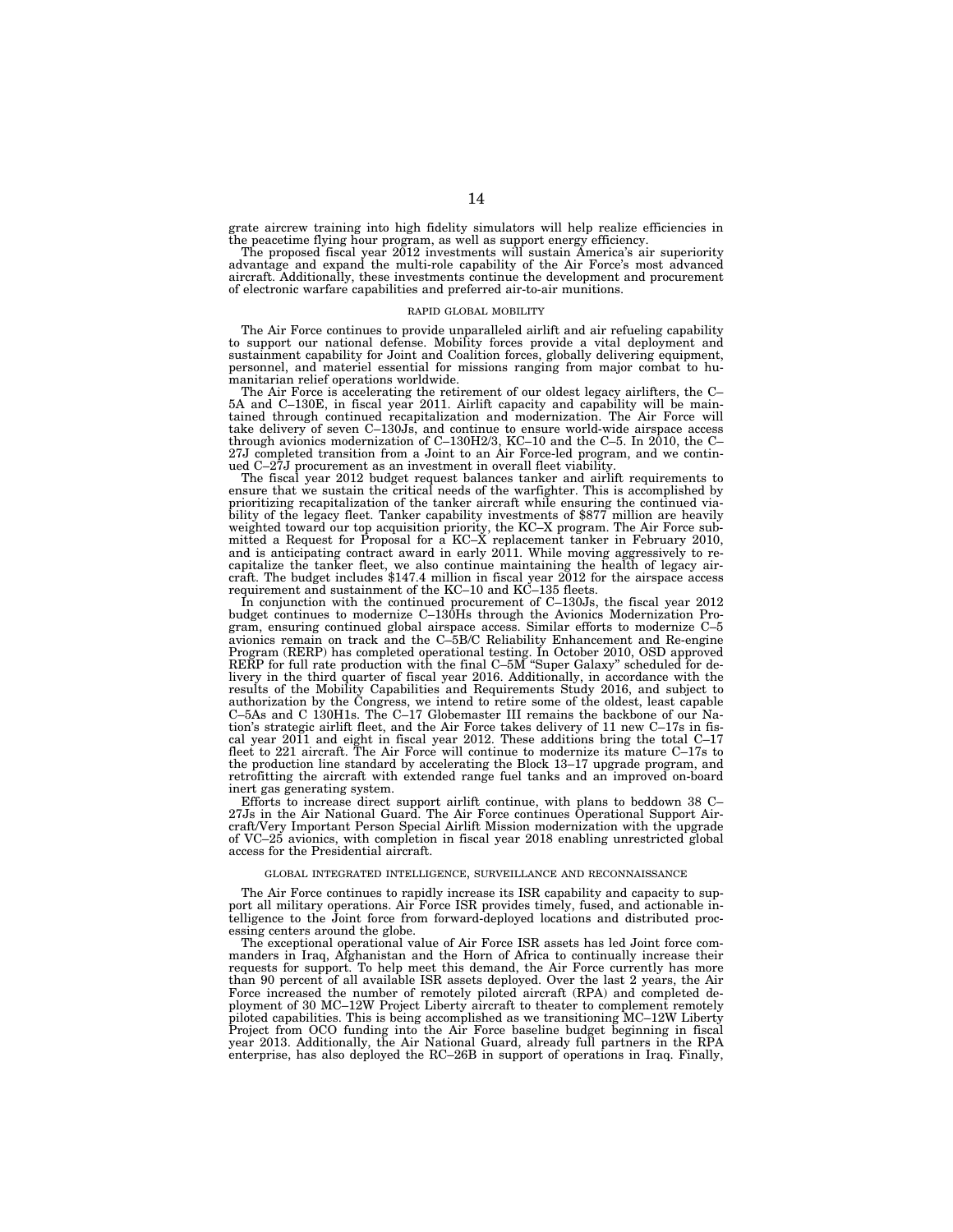both the Air Force and Air National Guard operate the RC–135 Rivet Joint and Senior Scout, respectively, in support of global signals intelligence taskings.

In fiscal year 2011, we will increase the number of CAPs in theater to 50, maximize the MQ–9 production rate to 48 per year, complete the procurement of 11 RQ– 4 Block 40, and will deliver five additional MC–12W aircraft. We also will maintain our current Joint Surveillance Target Attack and Radar System-based Ground Moving Target Indicator (GMTI) capability as we complete an Analysis of Alternatives to determine the future of GMTI.

Our fiscal year 2012 ISR budget request of \$8.2 billion fully supports the Joint force emphasis on ISR capacity and allows the Air Force to sustain maximum MQ– 9 production and achieve 65 RPA CAPs in theater by the end of fiscal year 2013. In intelligence production, we corrected an internal Operation and Maintenance shortfall within the Air Force Distributed Common Ground System to sustain intelligence analysis and dissemination. The budget request also continues support for the U–2 Dragon Lady manned aircraft through the end of fiscal year 2015 to ensure a smooth high-altitude transition to the unmanned RQ–4 Global Hawk. This extension enables a measured reduction of the U–2 program as RQ–4 Block 30 aircraft become operational and ensures continued support to national leadership, Combatant Commanders and Joint warfighters.

The fiscal year 2012 ISR budget also realigns resources within the RQ–4 program to correct a \$979 million diminishing manufacturing sources disconnect across the FYDP. To optimize our support of the overall RQ–4 program, the Air Force decided to curtail production of the RQ–4 Block 40 at 11 aircraft. This decision allows the Air Force to fully support and sustain the required RQ-4 Block 40 capability already procured and concentrate on fielding effective Block 30 multiple intelligence platforms on time.

#### SPACE SUPERIORITY

The DOD, civilian agencies and our Nation rely on space capabilities developed and operated by the Air Force. The fiscal year 2012 space superiority budget request of \$11.6 billion will enable the Air Force to field, upgrade and sustain vital space systems for the Joint warfighter. As part of the Joint force, we integrate and operate these capabilities to execute the space support, force enhancement, space control and force application missions; and, as launch agent for both the defense and intelligence sectors, provide reliable and timely space access for national security purposes.

Space capabilities provide the United States and our allies' unprecedented national security advantages in national decisionmaking, military operations, and homeland security. The Air Force's budget priorities align closely with the goals and principles outlined in the National Space Policy (NSP) and support the DOD's National Security Space Strategy (NSSS) and the National Military Strategy with specific emphasis on building international partnerships to establish mutually beneficial space capabilities and developing a better understanding of the space domain. International agreements are being pursued to expand space-based communication capability through the procurement of a ninth Wideband Global SATCOM satellite (WGS–9), and to meet National Search and Rescue requirements by working to integrate the Canadian-provided Distress Alerting Satellite Systems as a secondary payload on GPS Block III Increment B & C satellites. Additionally, realizing the space domain is becoming increasingly congested, contested and competitive, we will continue efforts to establish a Space Situational Awareness (SSA) partnership with Australia by jointly employing and operating a space object detect and track radar in Australia. This system will provide better understanding of the current and future strategic space environment and establish a foundation for continuing nationto-nation cooperation.

In close cooperation with OSD and the Office of Management and Budget, the fiscal year 2012 Air Force budget request proposes a new acquisition strategy for buying military spacecraft, Evolutionary Acquisition for Space Efficiency (EASE). The current practice of procuring satellites one-at-a-time or on a just-in-time basis has inadvertently increased costs due to production line breaks, parts obsolescence, and inefficient use of labor. Numerous space experts and congressional committees have expressed concern with the inefficiency and disruption caused by the status quo approach to procuring satellites. EASE is an acquisition strategy that encompasses the following tenets: block buys of satellites, fixed price contracting, stable research and development investment, and a modified annual funding approach. We believe this approach will result in savings that can be reinvested in research and development that will further improve the performance and lower the cost of follow-on systems.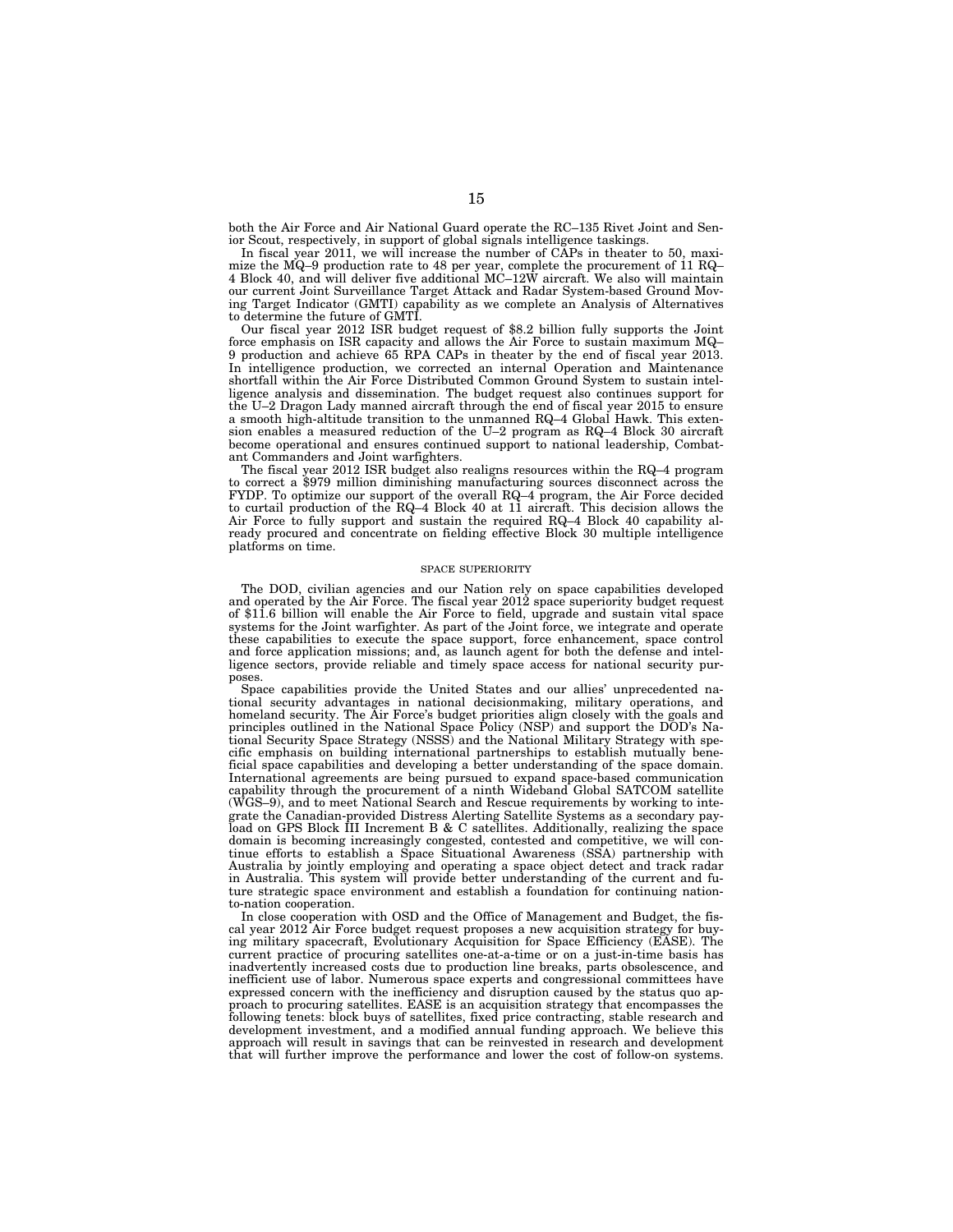Commitment to satellite production and reinvestment in technology development provides stability and predictability for a fragile space industrial base. The Air Force budget request reflects the use of EASE for acquisition of the next

blocks of Advanced Extremely High Frequency (AEHF) protected communications satellites in fiscal year 2012 and Space Based Infrared System (SBIRS)-Geosynchro-<br>nous missile warning satellites in fiscal year 2013. Once the EASE approach is prov-<br>en, we will examine the application of this acquisitio of space programs. Relying on a combination of regular appropriations, advance appropriations, and multi-year procurement authority, the EASE proposal is consistent with the full funding principle and is a critical part of ciency agenda. The Air Force recognizes the need to work with Congress to define and obtain the necessary legislative authorities to achieve our vision.

Spacelift is a critical component of the national security space enterprise. Despite our having achieved a record 76 consecutive successful launches since 1999, spacelift is still a complex and costly undertaking. Three recent launch studies reached the same conclusion that immediate commitment to a fixed annual production rate for launch vehicles is imperative to sustain the industrial base and control costs. To ensure this commitment, the fiscal year 2012 budget submission requests an addi-tional \$3.5 billion across the FYDP to procure five DOD launches each year. In addition, the Air Force is working aggressively to reduce the cost of providing this crit-ical launch capability. Additionally, the Air Force is collaborating with the NRO and NASA to explore synergistic solutions to maintain a healthy industrial base and meet government launch requirements.

Our Combatant Commanders and national leadership rely on satellite commu-nications for continuous secure communications around the world. In fiscal year 2010, we successfully launched the third Wideband Global SATCOM (WGS) satellite and first AEHF satellite. AEHF will provide 10 times the throughput and greater than 5 times the data rate of the current MILSTAR II Satellite Communication System. To increase the effectiveness of our Joint warfighting operations, we are ex-panding communications capability with the launch of another WGS satellite in fiscal year 2012. Each WGS satellite delivers the equivalent capacity of the entire existing Defense Satellite Communications System constellation. WGS has become the keystone for international cooperation measures in space, with our Australian allies<br>funding the sixth WGS satellite in return for a portion of the overall bandwidth.<br>We requested \$469 million in the fiscal year 2012 budge provide our forces the vital communications needed to remain effectively coordinated, synchronized, and responsive in global operations.

For over 20 years, GPS has been the global standard for positioning, navigation and timing (PNT) and is used in everything from consumer automobiles, precision farming and smart phones, to enabling the Nation's most sophisticated weaponry and financial systems. In fiscal year 2011, we will continue to launch GPS Block IIF satellites to maintain the constellation as a global utility. The fiscal year 2012 budget request includes \$1.7 billion for PNT capability and incorporates initial funding of the next generation GPS III satellite production, development of the next-generation operational control segment and upgraded military user equipment.

Our fiscal year 2012 budget request also includes \$87 million for the Operationally Responsive Space program to pursue innovative capabilities that can be rapidly developed and fielded in months rather than years to respond to Combatant Commanders' immediate space requirements. In the critical areas of missile warning and SSA, we requested \$1.2 billion for the SBIRS program, which will launch the first geosynchronous satellite in fiscal year 2011 to begin our transition to a highly effective space-based missile warning system, and \$122.1 million for the Joint Space Operation Center Mission System. We will continue to improve SSA ground-based systems and space-based capabilities to ensure continued freedom to operate in the space domain. The Air Force also recognizes that space capabilities are essential to the nuclear enterprise for its operational readiness, providing key decisionmaking information through missile warning and nuclear event detection, along with essential communications. Weather and forecasting data is another important source of information for our forces in peacetime and in conflict. We requested \$444.9 million for the Defense Weather Satellite System in fiscal year 2012. This system will replace the Defense Meteorological Satellite Program in the early morning orbit slot, ensuring continuity of detailed overhead weather imagery and sensing information. All elements of space capability must operate through the full spectrum of potential contingencies.

While participating, last year, in the DOD's development of the national long-term space strategy as part of the Space Posture Review and Quadrennial Defense Review, the Air Force recognized a need to review our own internal space governance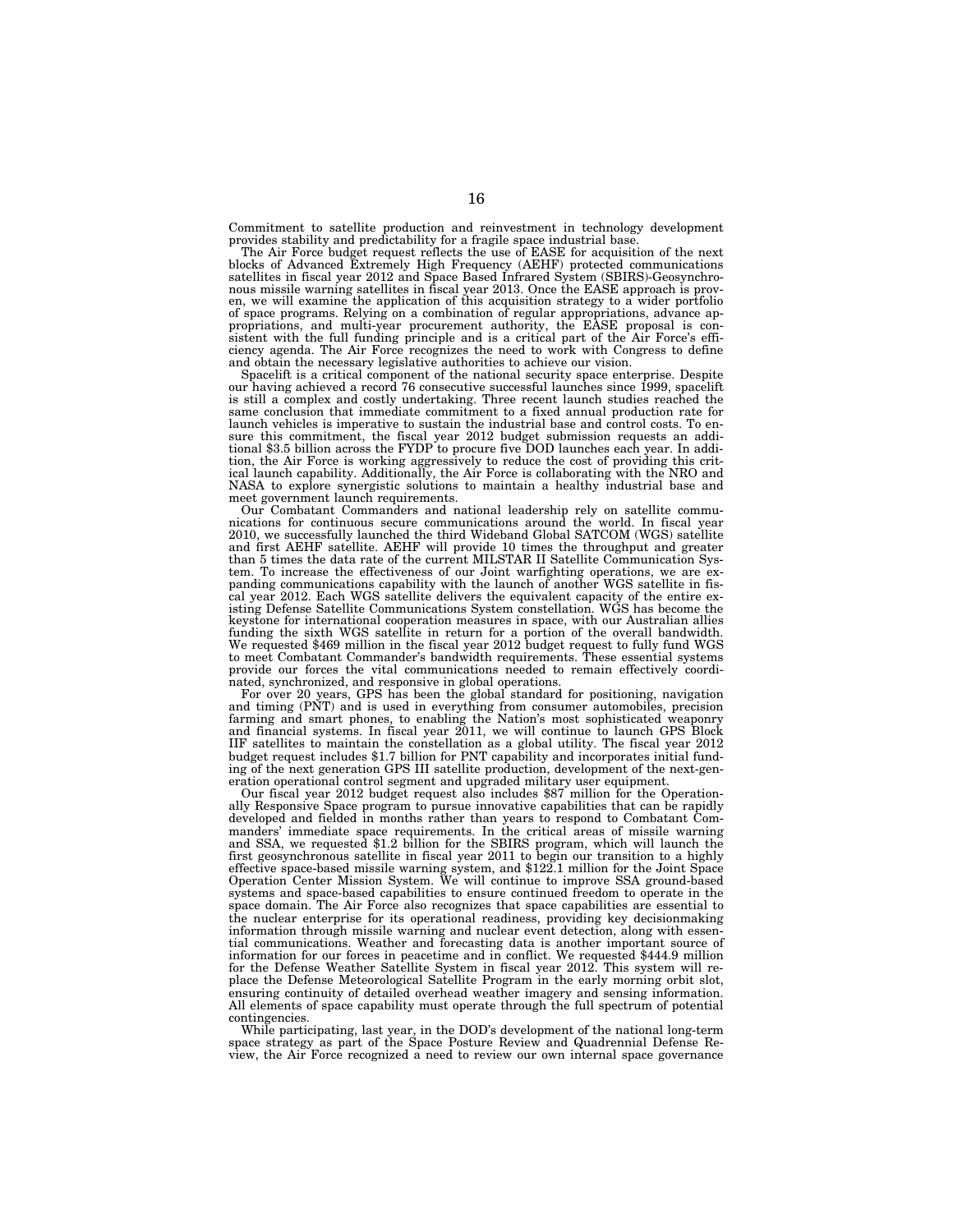structure to better position us to properly execute the direction resulting from these reviews. During our review, the position of the Under Secretary of the Air Force was identified as the focal point for oversight of all Air Force space activities. In addition, space acquisition responsibilities were consolidated in the Office of the Assistant Secretary of the Air Force for Acquisition. At the DOD level, the Secretary of the Air Force was revalidated as the DOD Executive Agent (EA) for Space. The EA is charged with the integration and assessment of the DOD overall space program, the conduct and oversight of long-term space planning and architecture development, and the facilitation of increased cooperation with the intelligence community. The EA also chairs the newly established Defense Space Council with representatives from across the DOD, and was directed to establish a jointly manned space office to restructure and replace the current National Security Space Office. This organization will not only better position the DOD to coordinate implementation of space policy and strategy, it will also provide the framework for the DOD's support for development of new national security space capabilities. Furthermore, the Secretary of the Air Force, in his role as the EA for Space is fully engaged with the DOD in the implementation of the recent NSP and NSSS.

#### CYBERSPACE SUPERIORITY

The Air Force fiscal year 2012 budget request includes \$4.6 billion to sustain and maintain our critical cyberspace capabilities and to enable Air Force expeditionary and Conus-based operations in support of Joint force commanders. The Air Force contributes to the Joint force by developing, integrating, and operating cyberspace capabilities in three mission areas: support, defense, and offense.

Cyberspace superiority enables precise force application in all domains, generates effects across the full spectrum of operations, and preserves an agile and resilient cyberspace infrastructure for assured mission execution.

Access to cyberspace is increasingly critical to meet Joint and allied requirements for freedom of maneuver in all domains. Air Force networks face a continuous barrage of assaults from State-sponsored actors, terror networks, international criminal organizations, individual hackers, and all level of threats in between. We are expanding collaboration with Service, Joint, Interagency, academic, and international partners on several cyber initiatives to safeguard our access to the cyberspace domain. To this end, we are operationalizing our approach to cyberspace with emphasis in this budget request on protecting the Air Force infrastructure, developing expertise to meet mission needs, and accelerating our acquisition processes.

The 24th Air Force, the Air Force component of U.S. Cyber Command, achieved FOC on October 1, 2010, and the Air Force will expand the cyber rapid acquisition process to cope with constantly evolving technologies. The Air Force is also aligning education and training programs with our operational approach to cyberspace to properly develop our cyberspace professionals. In December 2010, we graduated our first cadre of cyberspace operators. Additionally, efforts to enhance the cyber-related investigative and forensic capabilities resident in the Air Force are forging a solid foundation for Service and Joint cooperation. For example, Air Force Space Command transitioned the Defense Cyber Crime Center back to the Air Force Office of Special Investigations to help strengthen the ties.

The Air Force has strengthened its efforts in the support mission area by continuing work on the Single Air Force Network migration, which increases situational awareness of Air Force networks while securely improving information sharing and transport capabilities. Examples of this support are reflected in several investments in this budget. The Air Force continues to support its capability for live, virtual, and constructive simulation and training. Based on the Fort Hood followon review, enhancements were made to the Installation Emergency Management system to ensure a standardized, robust emergency notification system.

For the defense mission area, the Air Force invested in additional network defenders to increase protection of information vital to Joint force operations. The Air Force continues to invest in network defense tools and other advanced technologies to monitor and secure classified and unclassified networks.

In the offensive mission area, the Air Force seeks to field appropriate and sanctioned capabilities supporting assigned missions. The Air Force established formal training programs for both initial and mission qualification to provide trained forces to U.S. Cyber Command when tasked. Additionally, as the lead support agency to U.S. Cyber Command, the Air Force is responsible for the construction and installed infrastructure for the new U.S. Cyber Command Integrated Cyber Center at Fort Meade, Maryland.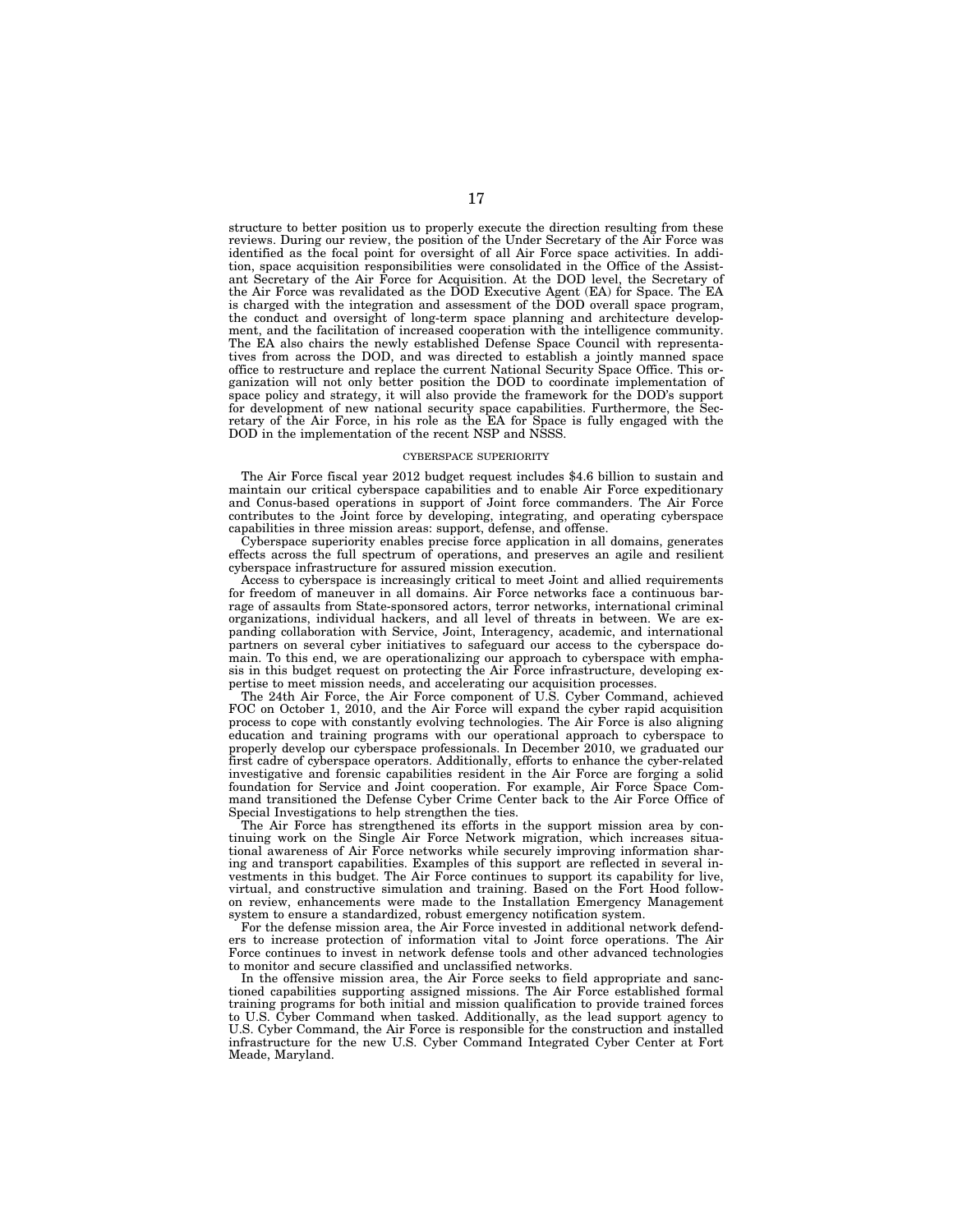#### COMMAND AND CONTROL

Command and Control (C<sup>2</sup>) of our forces has never been more vital or more difficult than in the 21st century. Supporting the National Security Strategy requires commanders to integrate operations in multiple theaters, at multiple levels, and across the full range of military activity. Secure strategic and nuclear  $C<sup>2</sup>$  remains an Air Force priority. The Air Force must sustain, modify, and enhance current command and control systems, and develop deployable, scalable and modular systems that are interoperable with Joint, Interagency and Coalition partners.

In fiscal year 2011, we will improve assured communication links for U.S. Strategic Command's Distributed Command and Control Node and U.S. Northern Command's National Capital Region-Integrated Air Defense System. The Air Force has also done the following: expanded the training pipelines for Joint Terminal Attack Controllers (JTACs); began fielding advanced video downlinks, and airborne radio and datalink gateways to improve the connectivity of air support operations centers and JTACs; and modernized the 1970s-era technology of the  $E-3$  airborne  $C<sup>2</sup>$  node with the Block 40/45 program. In addition, the Air Force created pipeline training in support of the warfighting elements of the Commander, Air Force Forces theater staff.

In fiscal year 2012, the Air Force requests \$6.3 billion for full spectrum C<sup>2</sup> sustainment, replacement, and development efforts. Of note, \$19.1 million is requested to bolster the Air and Space Operations Center's (AOC) C<sup>2</sup> capability and interoperability with programmed Joint systems to execute the Integrated Air and Missile Defense mission. Secure and reliable strategic level communications are improved with a \$53.2 million request for modernization to Senior Leader Command and Control Communication Systems for senior leader support aircraft and the E– 4 National Airborne Operations Center. Support to Combatant Commanders is also enhanced with almost \$60 million in fiscal year 2012 for improved airborne and mobile C2 systems. The Air Force maintained our commitment to the Joint development of the Three-Dimensional Expeditionary Long-Range Radar. Three-Dimensional Expeditionary Long-Range Radar will be the future long-range, mobile ground-based sensor for detecting, identifying, tracking, and reporting aircraft and missiles in defended airspace. Additionally, the United States secured a cooperative development position in the NATO Airborne Warning and Control System avionics and navigation modernization program.

#### SPECIAL OPERATIONS

Geographic Combatant Commanders and U.S. Special Operations Command rely heavily on Air Force Special Operations (AFSOC) capabilities to support missions worldwide. As the DOD continues to develop capabilities effective against irregular and hybrid threats, increased Air Force Special Operations close air support, foreign internal defense and ISR capabilities will be required.

In fiscal year 2011, the Air Force will continue procurement of five CV–22s and MC–130Js for the recapitalization of AFSOC's MC–130E/P and AC–130H aircraft. The fiscal year 2012 budget request includes an investment of \$503.7 million toward recapitalization of AFSOC's MC–130H/W fleet, with an additional investment of \$26 million across the FYDP to align MC–130J program funding with OSD cost estimates. Additional investments were made to enhance CV–22 mission capability with upgraded cockpit data recording and Communication Navigation System/Air Traffic Management modifications. Finally, a low-cost engine wiring modification allowed the Air Force to realize a \$9.6 million efficiency and reduce MC–130J spare engine inventories.

#### PERSONNEL RECOVERY

Personnel recovery (PR) remains a vital core function in support of every contingency operation. The increased utilization of military and civilian personnel in support of OCO has significantly increased the demand for Air Force rescue forces beyond the conventional combat search and rescue mission. Air Force PR forces are fully engaged in Afghanistan, Iraq and the Horn of Africa, accomplishing lifesaving medical and casualty evacuation missions, while also supporting domestic civil land and maritime search and rescue, humanitarian assistance/disaster relief (HA/DR) and mass casualty evacuation missions.

In fiscal year 2011, the Air Force will continue to recapitalize HC–130N/P aircraft and procure H–60 Blackhawk helicopters under the operations loss replacement (OLR) program to restore the fleet to 112 HH–60G aircraft. The fiscal year 2012 request funds four HH–60G OLR aircraft, and provides a \$2 billion investment for procurement of 54 HH–60 replacement aircraft across the FYDP. We will also accel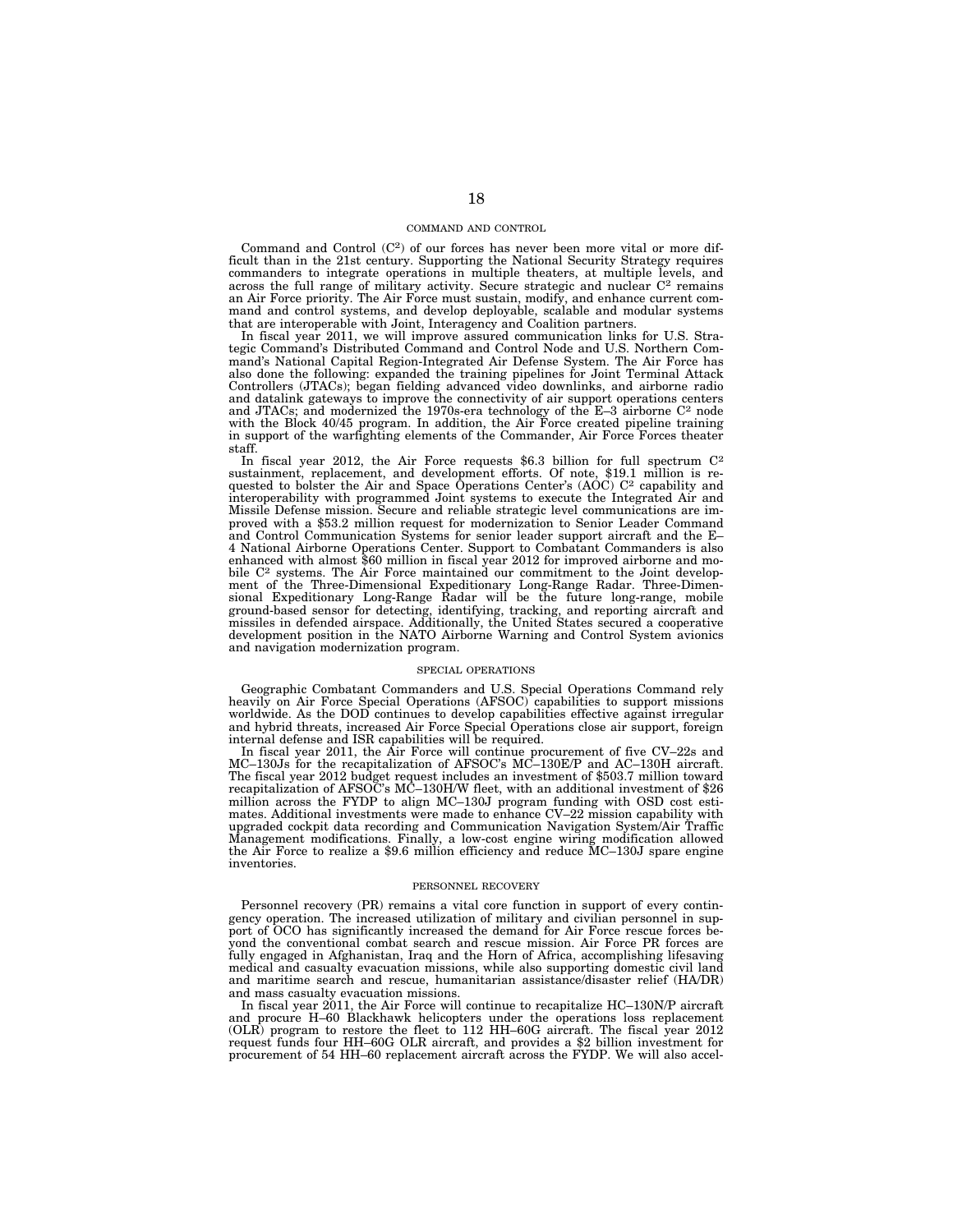erate the procurement of our HC–130J rescue/tanker aircraft by procuring three aircraft in fiscal year 2012 to replace the 1960s-era HC–130P fleet on a one-for-one basis, up to 37 aircraft. Finally, the fiscal year 2012 budget funds \$73 million for the Guardian Angel program which will standardize and modernize mission essential equipment for an additional five pararescue teams.

#### BUILDING PARTNERSHIPS

Developing mutually beneficial partnerships with militaries around the world is vital for the Air Force. Successful partnerships ensure interoperability, integration and interdependence between Coalition forces while providing our partner nations the capability and capacity to resolve their own national security challenges. Today's engagements require Airmen to perform their duties effectively and achieve influence in culturally complex environments around the globe.

The Air Force continues to emphasize extensive language skills and regional knowledge in its growing cadre of Regional Affairs Strategists. These personnel possess a regionally focused advanced academic degree and language proficiency. They work with partner nations as attaches and Security Cooperation Officers. Political-Military Affairs Strategists and best-fit officers also fill positions requiring in-depth understanding of the interagency processes key to building partnerships. The Air Force has also increased the culture and language content of selected pre-deployment training courses and recently inaugurated a new language learning programthe Language Enabled Airman Program. This program provides an opportunity to create a cadre of language-capable Airmen who are deliberately developed for requirements, leverages the capability attained in foreign language accession programs, and provides a systemic opportunity for these Airmen to maintain these skills throughout their careers. Our fiscal year 2012 budget request includes funding to expand foreign language instruction for officer commissioning programs as well.

The Air Force continues to engage our international partners across the spectrum of operations. The fielding of the F–35, Joint Strike Fighter, will further our partnerships with more established allies, while the three C–17s procured for the 12 nation Strategic Airlift Capability are fully operational and currently meeting the airlift requirements of our European allies. We are funding new initiatives which support longer term Building Partnerships Capacity (BPC) efforts. For instance, \$65.7 million was budgeted toward the procurement of 15 Light Mobility Aircraft (LiMA) to assist partner nations in building their airlift capability in fiscal year 2011. These aircraft are scheduled to be fielded and achieve initial operating capability (IOC) in the second quarter of fiscal year 2012. We are also requesting \$159 million in fiscal year 2012 to procure the first nine of 15 Light Attack/Armed Reconnaissance (LAAR) aircraft. These LAAR aircraft will be used to train a cadre of pilots who will subsequently export their BPC aviation skills to international partners who may operate the same or similar platforms. To ensure the proper capability is provided to build partner capacity by Contingency Response Forces, LiMA and LAAR personnel, we funded the formal establishment of an Air Advisor Academy in fiscal year 2011 to expand our current efforts that include training air advisors heading to Iraq and Afghanistan and training air advisors for engagements globally. English language proficiency is a prerequisite to nearly all of the education and training that the Services provide to our partner nations. To meet increasing partner demand for English language training, the fiscal year 2012 Air Force program expands the capacity at the Defense Language Institute English Language Center.

## AGILE COMBAT SUPPORT

Underpinning the work of all Air Force Core Functions are the capabilities included in agile combat support (ACS). ACS is the ability to create, protect, and sustain air and space forces across the full spectrum of military operations and spans a diverse set of Air Force functional capabilities. The fiscal year 2012 budget request of \$33.8 billion for ACS accounts for efforts affecting our entire Air Force—from the development and training of our Airmen to regaining acquisition excellence.

*Airmen and Families*.—The Air Force is proud of its commitment to supporting its Airmen and families. The nearly two decades of sustained combat operations has imposed extraordinary demands on them and underscores the need to remain focused on sustaining quality of life and supporting programs as a top priority. To help address the demands, in 2010 the Air Force executed the Year of the Air Force Family and highlighted support programs focused on three outcomes: Fostering a Strong Air Force Community; Strengthening an Airman's Sense of Belonging; and Improving Airman and Family Resiliency.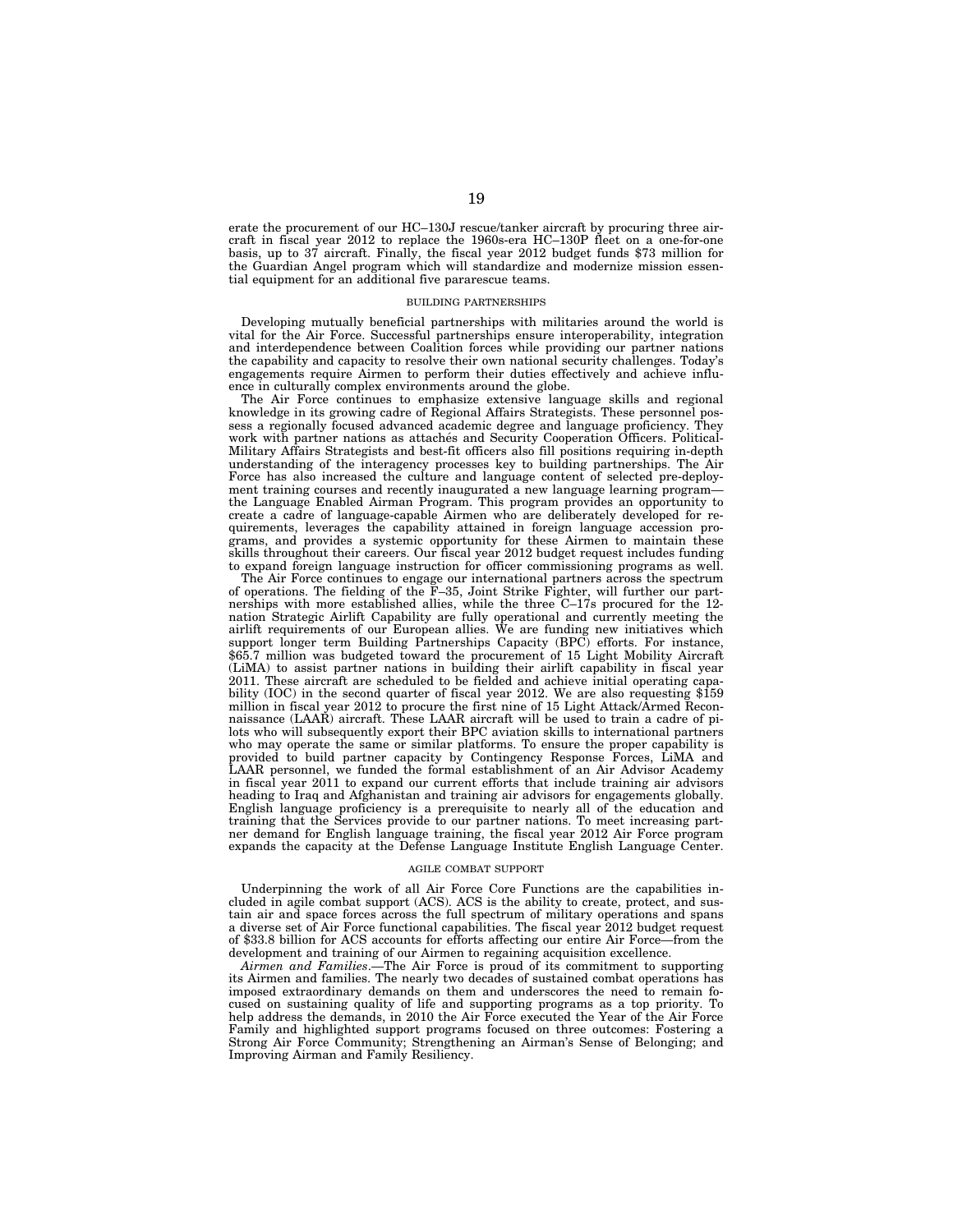The Year of the Air Force Family deepened leadership's understanding of current support services and capabilities and what needs to be done in the future to maintain and improve outcomes in the three primary focus areas.

First, the Air Force will maintain an enduring emphasis on Airmen and families by actively engaging the entire Air Force Community: Total Force Airmen, Department of the Air Force civilians, single and married personnel, primary and extended<br>family members, retirees, and on and off-base community partners. The Air Force<br>will maintain an atmosphere that is supportive, team-orien diverse enough to meet the current and emerging needs of the entire Air Force Community. Policy and process priorities have been translated into actions and tasks that will be accomplished over the next few years, perpetuating the Air Force's commitment to strengthening our ties to one another, improving our operational abili-ties and ensuring our Air Force Community is best positioned to meet future commitments and requirements.

Second, we continue to strengthen our Air Force Community by expanding child care through different programs such as the Extended Duty Program, Home Com-munity Care, Missile Care, and the new Supplemental Child Care initiative to provide flexibility in meeting child care needs. In fiscal year 2011, the Air Force will continue to demonstrate our commitment to military child education, funding full time School Liaison Officers (SLO) Air Force-wide. SLOs and our new Air Force Exceptional Family Member Program Coordinators will work in close collaboration to address educational and other assistance for families with special needs. The Air Force fiscal year 2012 budget request includes \$4 million to assist with respite child care for military family members with special needs children. Third, the budget reflects a \$4.4 million increase to our Air Force Mortuary Af-

fairs program, supporting travel for family members from home of record to Dover Port Mortuary to receive and honor fallen loved ones. Increases also reflect our commitment to maintaining the Port Mortuary's Center for the Families of the Fallen, used as the reception facility and host site for visiting family members at Dover Air Force Base, Delaware.

Airman dining facilities remain an important commitment of the Air Force as we plan to increase funding for dining facilities at basic military training and technical training bases by \$14.9 million in fiscal year 2012. In fiscal year 2011, we launched the Food Transformation Initiative (FTI) to address Airmen's concerns with dining facility closings, lack of healthy food options, and insufficient hours of operation. FTI is designed to enhance food quality, variety and availability while maintaining home base and warfighting capabilities.

The Air Force continues to expand our efforts to improve resiliency of Airmen and their families before, during, and after deployments and has significantly expanded capabilities to ensure support and reintegration of our Total Force. In continuing its efforts to improve the resiliency of Airmen and their families, the Air Force moved forward with several initiatives in 2010.

We established a new Resiliency Division at the Air Force level to take the lead and develop an overarching Air Force Resiliency Roadmap. The Deployment Transition Center (DTC) was established at Ramstein Air Base, Germany on July 1, 2010. The DTC and Chaplain Corps Care for the Caregiver programs provide valuable decompression, reintegration and resiliency training for those exposed to significant danger and stress in combat zones. To support these efforts, the Air Force fiscal year 2012 budget request includes \$8 million for the Air Force Resiliency Program for research, curriculum development, materials and intervention training for the DTC. We will continue to develop our Airman Resiliency Program by identifying needs, researching best practices, partnering with internal and external organizations, and developing targeted and tiered training that is integrated into an Airman's career to allow a building block approach that leads to life-long resiliency that benefits both Airmen and their families. We are also requesting an increase in the Chaplain Recruitment program by \$1.5 million in fiscal year 2012 to better provide for religious accommodation and support of Airmen. This includes chaplain-led MarriageCare Retreats, that help heal and save marriages, and deployment reintegration programs expanded to meet the needs of redeploying Airmen.

The Air Force is highly committed to the Wounded Warrior Program that ensures access to medical and rehabilitation treatments for the ill and wounded. The Air Force Warrior and Survivor Care Division is dedicated to building a culture of understanding and concern for wounded, ill and injured Airmen. The Air Force has hired 33 Recovery Care Coordinators and a Program Manager to support 31 locations across the Air Force. Recovery Care Coordinators serve as the focal point for non-clinical case management, development of comprehensive recovery plans and creation of timelines for personal and career accomplishments. Additionally, the Air Force has implemented new personnel policies regarding retention, retraining, pro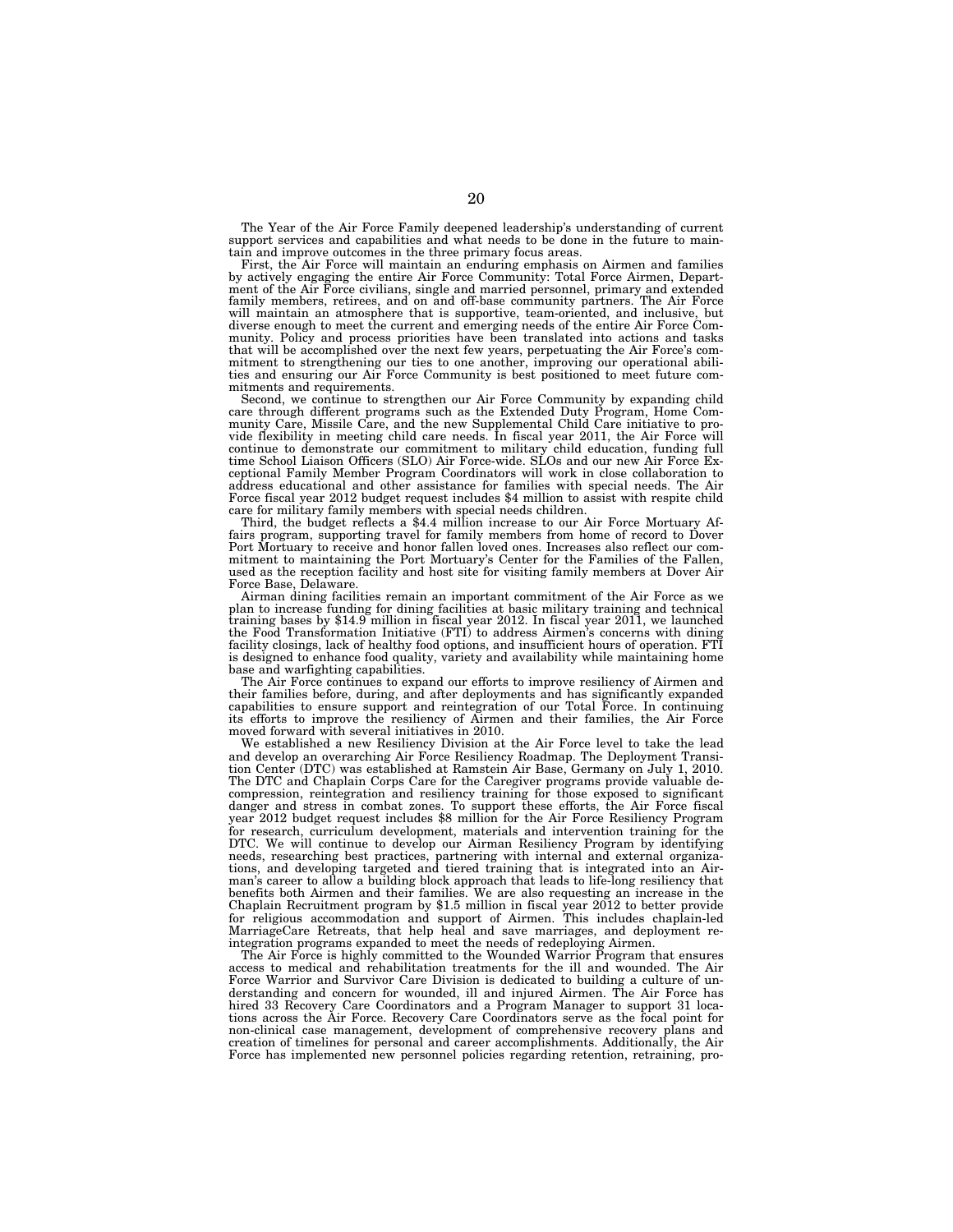motions, assignments and evaluation of Wounded Warriors. In fiscal year 2012, the Air Force is requesting \$2.8 million for additional case workers and program managers to provide non-clinical case management services to meet the growing demands of the Wounded Warrior population.

*Healthcare Initiatives and Costs*.—As key team members of the Federal and Military Health System (MHS), the Air Force Medical Service (AFMS) is seeking innovative solutions to deliver world class care while slowing the rising costs of healthcare. For example, the AFMS is taking the lead in building the largest patient centered medical home capability in the DOD over the next cludes the Family Health Initiative, designed to improve continuity of care and healthier outcomes. Additional emphasis is being placed on delivering better care by streamlining our hospital surgical operations and improving the experience of care. Current efforts have demonstrated recapture of services in key market areas with the overall results of reduced cost, increased currency of our surgeons, and improved patient satisfaction. In addition, the AFMS is transitioning from healthcare delivery to delivering health. Through patient-centered care, improved teamwork with our patients, and leveraging partnerships with DOD, VA and civilian institutions, Air

Force medicine is shaping the future of healthcare. Our strategy to control DOD healthcare costs is the right approach to manage the benefit while improving quality and satisfaction. Adjustments to the benefit such as raising TRICARE enrollment fees for working retirees, phasing out enrollment for some high-cost health plans, paying community hospital Medicare rates, and incentivizing the use of the most effective outlets for prescriptions is prudent. There will be limited impact (prescription only) on active duty family members. By imple-menting these important measures, we will be able to positively address the rising costs of healthcare and improve the health of our population.

*Suicides*.—Air Force suicide rates have been on the rise since 2007, although primary risk factors for suicide among Airmen remain the same. The most commonly identified stressors and risk factors have remained the same over the last 10 years: relationships, financial problems and legal problems. Although deployments can stress Airmen and their families, deployment does not seem to be an individual risk factor for Airmen—many Airmen who have committed suicide have never deployed. The Air Force is providing additional support to our most at-risk Airmen by pro-viding additional frontline supervisor suicide prevention training to all supervisors in career fields with elevated suicide rates. In addition, mental health providers are based in primary care clinics across the Air Force to counsel patients who may not otherwise seek care in a mental health clinic because of the perceived stigma. The Air Force has significantly expanded counseling services in addition to those available through the chaplains or the mental health clinic.

Other helpful programs that provide non-medical counseling include Military Family Life Consultants, which can see individuals or couples, and Military OneSource, which provides sessions for active duty for up to 12 off-base sessions.

*Fort Hood*.—In the wake of the Fort Hood shooting, the Secretary of Defense directed the Air Force to conduct a follow-on review to identify ways to better protect Airmen and families. Our review yielded 118 findings and 151 recommendations. The key revelation of the study is that we must do a better job of preventing and responding to violence. Specifically, we must improve our ability to identify indicators of potential violence and share that information with those who are best positioned to prevent a violent outcome. This will require improved understanding, education, processes and training, as well as more integrated processes at both the installation and interagency levels. To undertake these efforts, the fiscal year 2012 budget request includes \$37 million across the FYDP. We anticipate that our resource requirements will increase as we refine the implementation of our recommendations. We are confident that the resources Congress provides, coupled with our sustained effort, will help the Air Force reduce the likelihood of tragedies like Fort Hood and position us to respond more effectively should prevention fail.

*Information Protection*.—The Air Force will enhance its capabilities to assess and mitigate risks to national security information across the enterprise. It will advance efforts to identify risks that reduce the surety of research, development, and acquisition and operations or enable potential opponents to illicitly increase their technological capabilities. These efforts will enable commanders to effectively execute intelligence-led, risk based protection across the Air Force.

*Science and Technology*.—Air Force warfighting capabilities have a proud heritage of being born from the very best science and technology (S&T) our Nation can produce. The creation of the Air Force is closely intertwined with the development of advances in S&T. In 2010, the Air Force presented the ''Technology Horizons Study'' to serve as a roadmap for guiding Air Force science and technology investments during the next 20 years. Despite current fiscal constraints, the Air Force is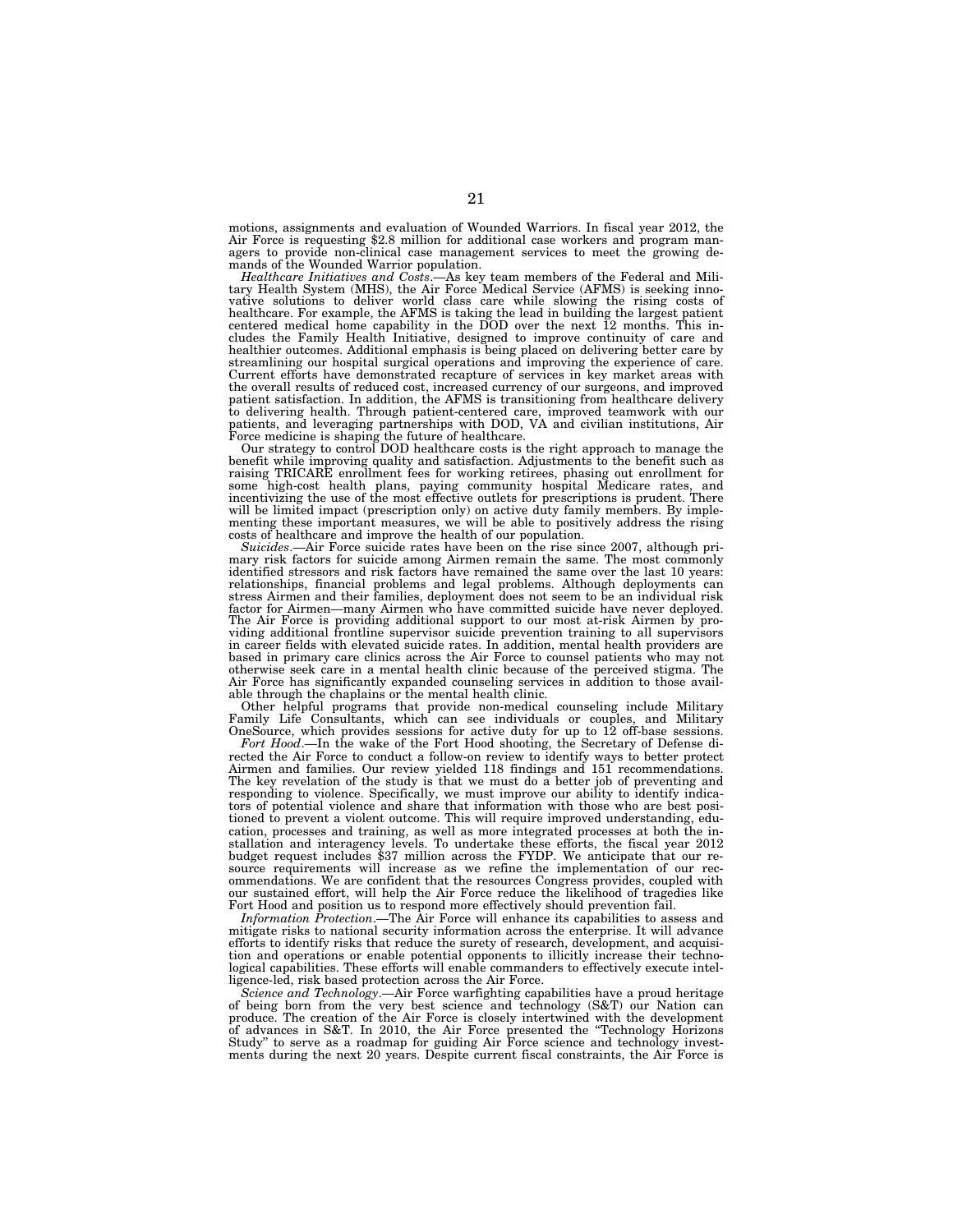increasing its investment in basic research by \$18 million and in Advanced Technology Development by \$76 million, while continuing fiscal year 2011-level investment in Applied Research.

*Acquisition Excellence*.—The Air Force continues to strive for acquisition excellence by increasing the rigor and transparency of its processes and by stabilizing requirements and funding. As one of our top five Air Force priorities, we have taken a multi-faceted approach to recapturing acquisition excellence to include:

—Rebuilding the acquisition workforce;

—Delivering a fully implemented Acquisition Improvement Plan (AIP) to guide and shape current and future efforts; —Creating a foundation for a robust Continuous Process Improvement (CPI) func-

tion within acquisition; and

—Implementing approximately 75 efficiency initiatives that range in scope and impact throughout the acquisition enterprise.

Continued improvements support moving resources from "tail to tooth" to fully support the Air Force's direct mission activities. Efficiency savings in overhead, support and other less mission-essential areas will increase funding available for our critical mission functions. The Air Force, as a good steward of taxpayer resources, is committed to delivering products and services that perform as promised—on time, within budget, and in compliance with all laws, policies and regulations.

An example of the successful implementation of recapturing acquisition excellence is the consolidation of fiscal year 2008 OCO, fiscal year 2009 OCO and base-year funding, fiscal year 2010 base-year funding, and Foreign Military Sales C–130J contracts into one negotiation. By taking advantage of economies of scale, the Air Force realized a savings and was able to procure two additional C–130Js. This effort reduced the number of aircraft the Air Force needs to buy in the out-years to meet its requirement.

*Installations and Operational Energy*.—The Air Force views energy efficiency as a mission enabler that can increase combat effectiveness, expand reach and minimize operational risks. The Air Force is integrating energy considerations across the Air Force enterprise with a three-pronged approach: reduce demand, increase sup-<br>ply, and culture change. We can identify efficiencies that increase our capabilities<br>and reduce our costs, while also increasing and diversif improve our energy security and our ability to meet our critical operational requirements. Finally, by creating a culture that makes energy a consideration in everything we do, and that values energy as a limited mission-critical resource, we ensure enduring and far-reaching utilization improvements and savings.<br>As part of our institutional effort to utilize energy to maximize mission effective-

ness, the Air Force is requesting over \$550 million for energy initiatives in fiscal year 2012. Initiatives include investments in reliable alternative energy resources, enhancing energy efficiency, and reducing environmental impacts and life cycle costs. In addition, the Air Force is continuing to take steps to reduce mission risk by increasing critical infrastructure resiliency to ensure reliable energy availability at Air Force installations.

We have reduced energy use at facilities by nearly 15 percent since 2003, and expect to achieve nearly a 30 percent reduction by 2015. In addition, we have instituted a number of fuel saving initiatives and reduced the amount of fuel our aircraft have consumed by over 46 million gallons since 2006, despite increased operational requirements associated with ongoing operations. The Air Force is continuing to explore opportunities to reduce demand for aviation fuel. For example, the 618th Tanker Airlift Control Center is optimizing flying routes by working clearances to allow flights to transit through previously denied airspace. We can save the Air Force an estimated 2.6 million gallons of fuel per year by optimizing our flight routes and clearances. Some of the initiatives we will pursue to achieve fuel efficiencies are:

—Providing aircrews in-flight guidance on the optimum airspeed and altitude based on current flight conditions;

—Expanding the use of simulators to conduct training;

—Implementing a program, already an industry standard, that cleans components allowing the engine to run cooler saving fuel and prolonging engine life; and

—Refining fuel and cargo policies to reduce carrying costs and potentially the number of missions required to support the Combatant Commanders.

We are also increasing the energy supplies we can use to meet our mission. We have certified over 99 percent of our aircraft fleet for unrestricted operational use of a synthetic aviation fuel blend. This fuel can be produced domestically, and we are looking to industry to help us meet our needs. We are in the process of certifying our fleet to use biofuel blends as well. These alternatives provide our fleet with additional flexibility and enable our freedom of action. The Air Force is also looking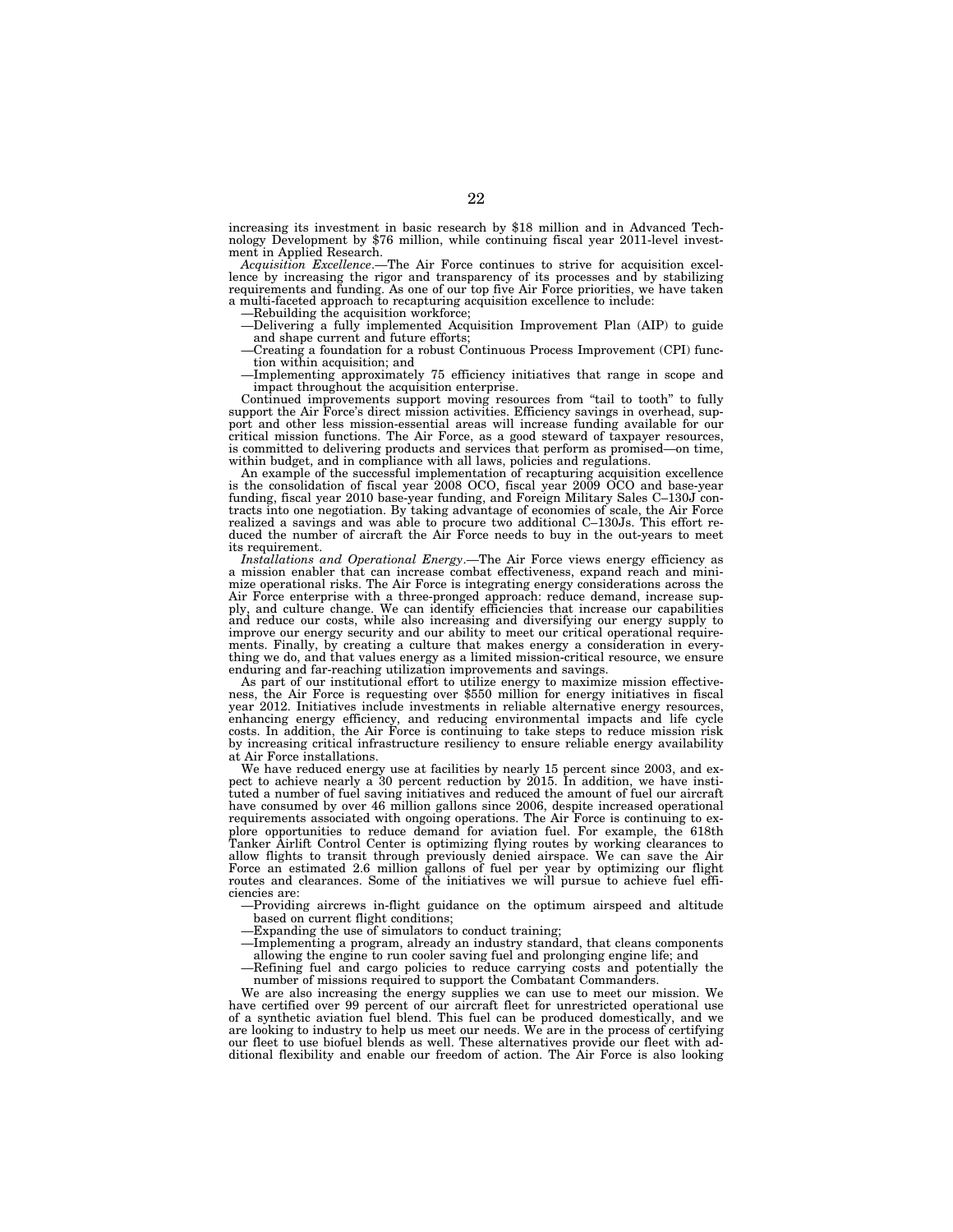at alternative sources for energy at our facilities. In the upcoming years, we will quadruple on-base solar energy production and dramatically increase the amount of wind energy consumed. These clean sources of energy will serve to enhance our en-

ergy security. The Air Force is working cooperatively with the Army and the Marines to reduce fuel requirements at forward operating bases by decreasing energy demand, uti-lizing efficient power distribution and increasing alternative supplies. These bases require generators, typically running on diesel, that require fuel to be brought in by convoy. We are working to improve the energy efficiency of our Basic Expedi-tionary Airfield Resources assets, commonly called BEAR, in the expeditionary environment. One of the Air Force's efforts is focused on reducing the energy demand for expeditionary shelters by 50 percent, while using photovoltaic tent flys to gen-erate a minimum of three kilowatts per shelter. We are also working with industry to design a portable, expandable microgrid for our remote airfields. The system will integrate solar, wind and other renewable sources of energy into the existing BEAR power grid, reducing the system's reliance on traditional, carbon-based fuel by as much as 25 percent. It will be able to withstand the harsh conditions in which our military operates. More importantly, it will help reduce the inherent wartime dangers that come with delivering the fuel by convoy.

We have made significant and positive progress in reducing our consumption, in-creasing the energy available to the operational Air Force and changing the culture within the Air Force to ensure energy is a consideration in everything we do. Energy availability and security impact all Air Force missions, operations and organizations. The Air Force will increase warfighting capabilities, and efficiency, and help the Nation reduce its dependence on imported oil by continuing to ensure energy

availability and re-engineering our business processes to become more efficient.<br>Reducing Excess Physical Plant and Infrastructure.—The fiscal year 2012 budget<br>request includes a \$300 million demolition and \$100 million co ment to reduce long-term fixed costs through the consolidation and demolition of unneeded facilities and infrastructure. In line with the June 10, 2010 Presidential memorandum, the Air Force intends to reduce energy use and curtail unnecessary<br>sustainment activities by eliminating physical plant that is no longer needed.<br>*Military Construction.*—The Air Force's fiscal year 2012 \$1.4 b

quest provides funding for our most critical requirements including new construction aligned with weapon system deliveries and the Combatant Command priorities. This includes projects supporting beddowns and upgrades for F–22, F–35, HC–130J, EC–130H, RPA and B–52, as well as projects supporting our mission support facili-ties most in need of recapitalization. The Air Force Milcon program supports the U.S. Strategic Command Headquarters replacement facility in three increments beginning in fiscal year 2012, the new U.S. Cyber Command Headquarters in fiscal<br>year 2013, an additional phase of the Blatchford Preston Dormito Udeid, Qatar, and an air freight terminal on Guam.

Additionally, the budget request sustains our effort to provide quality housing for Airmen and funds \$254 million in improvements to meet DOD performance standards to provide 90 percent of our permanent party dorm rooms in good or fair (Q– 1 or Q–2) condition. The Air Force investment strategy is to fund improvements in all Q–3 and Q–4 dorms, referred to as Tier 1 dorms in the 2008 Dorm Master Plan, by 2017.

The Air Force recognizes the critical role Milcon holds in successful mission execution and is taking action to increase Milcon funding in the near years of the FYDP the Air Force proposes to increase Milcon in fiscal year 2012, fiscal year 2013, and fiscal year 2014 by a combined \$1.8 billion over the fiscal year 2011 PB submission.

Finally, in an effort to ensure the most critical mission and infrastructure projects are funded first, the Air Force used asset management and efficient facility operations processes to evaluate Milcon requirements. In essence, the Air Force is considering how these projects and programs help reduce our out-year investment needs as part of our overall cost control strategy.

*Logistics*.—WSS is a vital element in sustaining Air Force readiness. The Air Force faced a \$7 billion increase in WSS requirements across the FYDP at the beginning of the fiscal year 2012 budget cycle, largely due to increasing numbers of weapon systems, such as  $C-17$ ,  $F-22$  and  $MQ-1/9$  aircraft that use contractor logistics support. We recognized that we cannot sustain that kind of growth in requirements, so we implemented a WSS end-to-end assessment to identify efficiencies with respect to supply chain management, centralized asset management, and depot performance.

We were able to reduce WSS investment from \$7 billion to \$4 billion through efficiencies in depot and supply chain processes identified in the assessment. While we will still experience growth, this \$3 billion FYDP offset represents important sav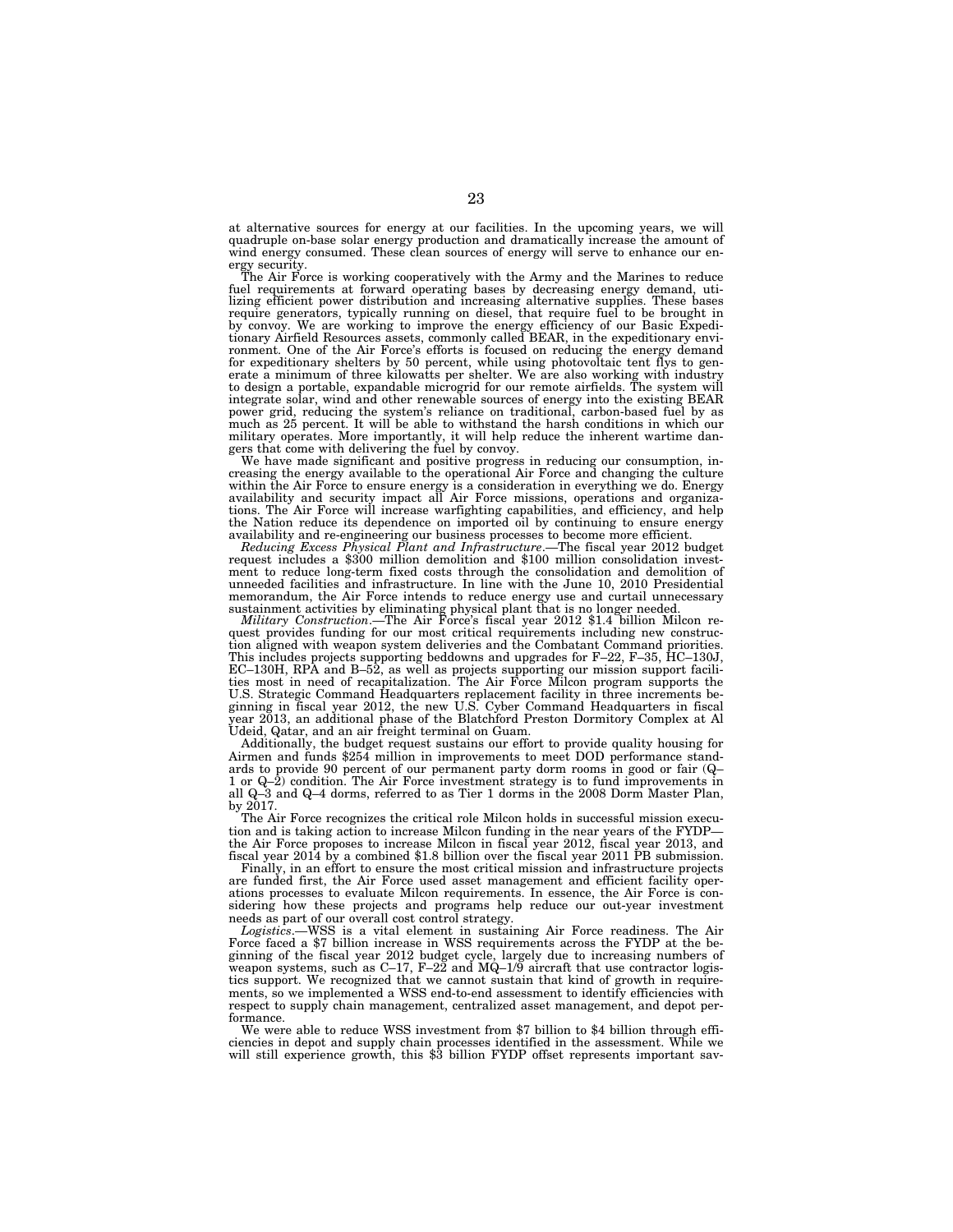ings that the Air Force applied elsewhere. Prior to the WSS end-to-end assessment, the sustainment funds requested in fiscal year 2012 would have supported 80 percent of the WSS requirement. Following the assessment, and the resulting reduction in growth, the same amount of funds requested will actually support 84 percent of the fiscal year 2012 WSS requirement.

While the peacetime flying hour program is fully funded, reprogramming may be necessary to cover increased fuel costs due to the volatility of fuel prices. Over the longer term, enactment of the DOD's legislative proposal for the Refined Petroleum Products Marginal Expense Transfer Account would reduce disruptions to operations and investment programs by providing the flexibility to meet fuel price fluctuations.

The Air Force is successfully fielding a pilot of the first increment of the Expeditionary Combat Support System (ECSS). We will conduct an independent cost estimate as part of, and in conjunction with, the ongoing Critical Change Review to assess the cost effectiveness of proceeding with additional ECSS releases that support retail and wholesale supply and depot maintenance activities. The Air Force will continue to maintain legacy logistics support systems while determining the best course of action for developing information technology tools to enhance the visibility and management of supplies and equipment.

*Financial Improvements*.—The Chief Financial Officers' Act provides direction for achieving a clean audit through leadership commitment, modernized government financial management systems, and strengthened financial reporting. Sound financial management helps to ensure the maximum combat capability for each taxpayer dollar. The Air Force is committed to achieving the legislative requirement for a clean audit by 2017. While 2017 is a challenging deadline for a military organization as large and diverse as the Air Force, the strong engagement of Air Force leadership, additional financial resources provided in recent years, and focus on fielding effective financial systems will help achieve it. We are focusing our efforts on the information most relevant to decision makers, and the Air Force Financial Improvement Plan is closely aligned with the DOD strategy to achieve a clean audit.

*Strategic Basing*.—In 2009, the Air Force established a standardized, repeatable, and transparent Strategic Basing Process. Guided by the Strategic Basing Executive Steering Group and coordinated through the lead Major Commands, over 115 basing actions have been accomplished ensuring that mission and Combatant Commander requirements are linked to installation attributes that identify those locations that are best suited to support any given mission. This process supports IOC, aircraft delivery, personnel movement, and other mission requirements. Recent improvements in the process have formalized actions to expedite simple, specialized or particularly time-sensitive basing initiatives, to support more timely decisions.

During 2011, the Air Force will utilize the Strategic Basing Process to support basing decisions for the MQ–1/9, LiMA, LAAR, and KC–X.

In developing our fiscal year 2012 budget request, we looked at ways to maximize combat capability out of each taxpayer dollar by identifying waste, implementing efficiencies, pursuing continuous process improvement initiatives and making smart investments. Recognizing the need to shift resources from ''tail to tooth,'' the Air Force identified efficiencies across the enterprise that will enable investments in enhancements to increase our warfighting capabilities. This includes the continued pursuit of cost-effective systems that leverage existing capabilities and maximize interoperability and integration of legacy and future systems.

Our ability to project Global Vigilance, Reach, and Power is constrained by the increasing costs to design and build platforms in a particularly challenging budget environment. Our fiscal year 2012 budget request reflects the difficult choices that will allow the Air Force to provide the necessary capability, capacity, and versatility required to prevail in today's wars, prevent and deter conflict, prepare to defeat adversaries and succeed across the range of potential military operations—all the while preserving and enhancing the all-volunteer force.

We are confident in our Airmen. They are the best in the world, and we rely on them to meet any challenge, overcome any obstacle and defeat any enemy as long as they are given adequate resources. We are committed to excellence and we will deliver with your help. We ask that you support the Air Force budget request of \$119 billion for fiscal year 2012.

Chairman INOUYE. And now, General Schwartz.

## **STATEMENT OF GENERAL NORTON A. SCHWARTZ, CHIEF OF STAFF**

General SCHWARTZ. Mr. Chairman, Senator Cochran, and members of the subcommittee, I am privileged to be here today with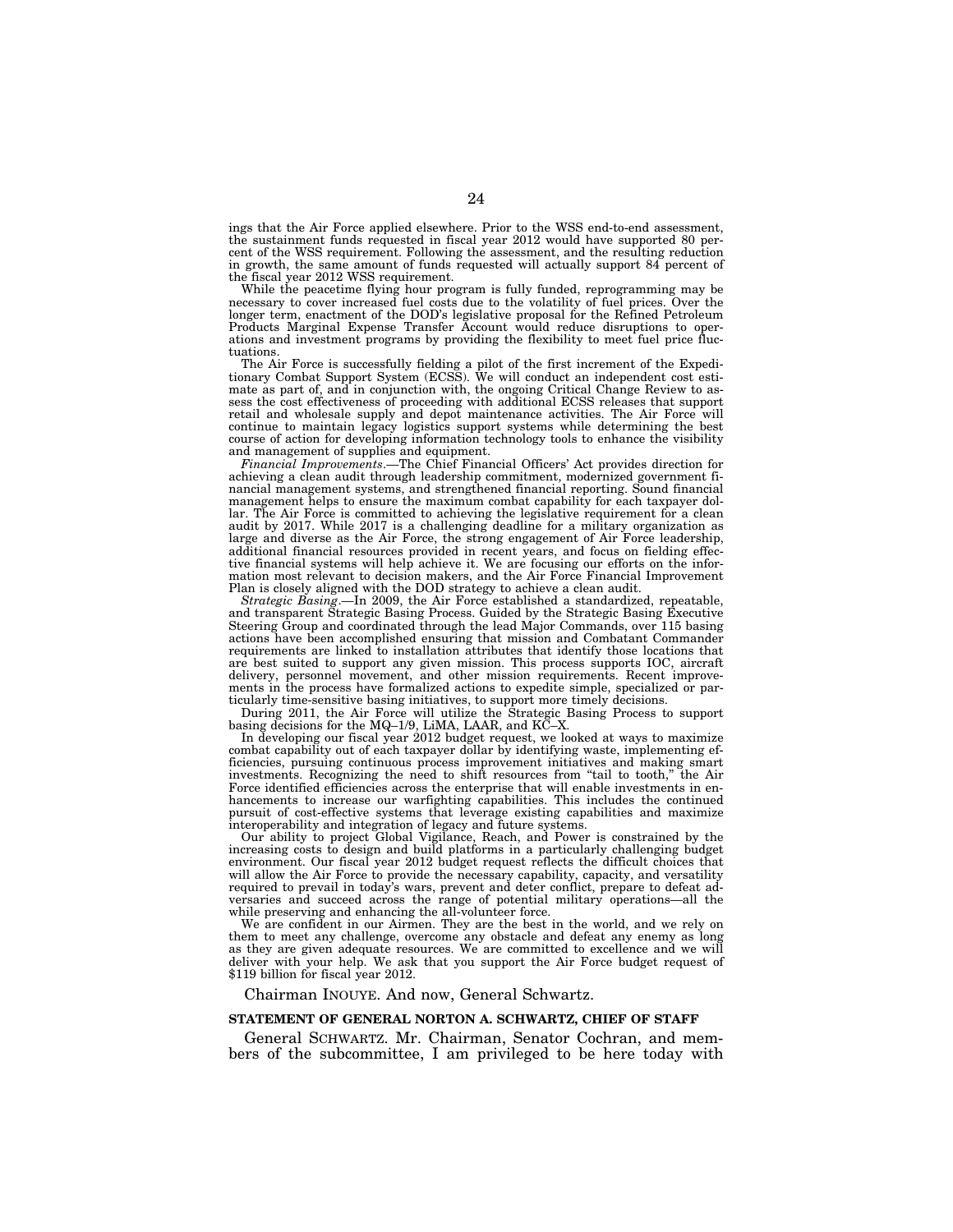Secretary Donley, representing the men and women of our United States Air Force.

Our airmen continue to inspire us with their dedication and their service, quietly and proudly serving alongside their Army, Navy, Marine, and Coast Guard teammates. Every day airmen act on behalf of the American people as stewards of the Nation's trust and defenders of her security.

## FULL SPECTRUM OF AIR OPERATIONS

This budget request, fully appreciating the Nation's extraordinary fiscal conditions, supports our airmen and our continuing efforts to structure the force for maximum versatility and the full spectrum of operations. This includes humanitarian relief operations in Japan, where several hundred airmen and Air Force civilians have deployed, with more on the way, to assist 13,000 Air Force personnel already stationed in Japan. Along with their joint and interagency teammates, they are all working hard to provide some measure of comfort to the victims of multiple concurrent disasters.

In the immediate aftermath, airmen at Yokota Air Base received a dozen or so commercial aircraft and more than 500 passengers that were bound for Narita International Airport in an ongoing support to Operation Tomodachi, they continue to receive more than triple the average amount of aircraft on their flight line.

Members of the 33d Rescue Squadron from Kadena Air Base in Okinawa continue to partner with their Japanese self-defense force counterparts to conduct search and rescue operations, while teammates from the 352d Special Operations Group, also from Kadena, work to open a couple of hard hit airfields, including Sendai and Matsushima.

For the world—the wide angle view, RQ–4 Global Hawks and the U–2 aircraft continue to gather imagery of the devastation, while WC–135s operate in international airspace to collect atmospheric data to support ecological awareness efforts.

Airmen who provide inter- and intra-theater airlift capability have transported more than 900 passengers, including aeromedical patients, and delivered more than 5 million pounds of cargo via C– 17s, C–130s, and other airborne assets, while on the ground, other airmen have contributed to transport and deliveries of critical supplies and equipment.

Meanwhile, in North Africa, B–2 bombers from Whiteman Air Force Base in Missouri led U.S. strikes on a variety of strategic targets, for example, military command and control sites as well as air defense systems, that posed a direct threat to Libya civilian population and partner nation forces.

Other Air Force assets, F–15Es and F–16 CJs, along with a multitude of AWACs, tankers, and other support aircraft, joined coalition aircraft from Britain, France, and others to help gain control of the airspace, establish a no fly zone over Libyan opposition forces, and protect Libyan citizens from any further harm from Moammar Gadhafi's regime. The Joint Task Force Odyssey Dawn leaders closely monitor the situation and ensure close coordination and transition to our NATO allies. Airmen stand ready to continue supporting the enforcement of U.N. Security Council Resolution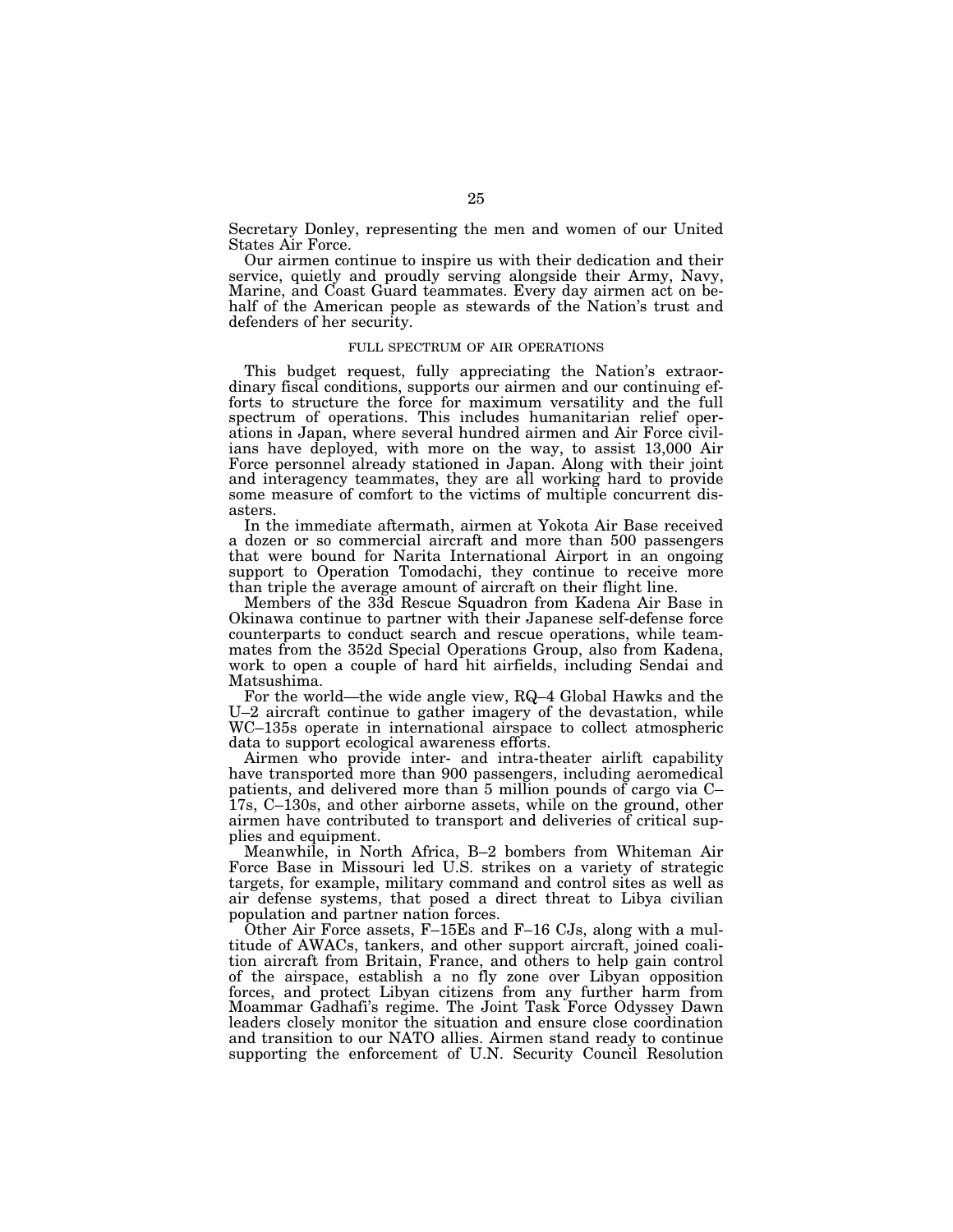1973 by providing unique air and space power for United States, allied, and coalition forces.

## OPERATING UNDER FISCAL YEAR 2011 CONTINUING RESOLUTIONS

As you can see, airmen and their joint teammates are doing tremendous work on behalf of the American people, and we would be remiss to allow current budgetary pressures to adversely affect their performance and their safety. I, therefore, echo Secretary Donley's concerns about operating under a continuing resolution. Without a fiscal year 2011 Defense appropriations bill, we will have to further reduce flying hours, cancel training and exercise opportunities, delay or cancel weapon system sustainment and depot maintenance activities, and disrupt a multitude of other dayto-day activities.

Current reductions to the President's budget request not only create inefficiencies that basically reverse the efficiency measures that Secretary Gates has directed, they adversely affect military readiness and performance as well.

We appreciate your efforts to pass a Defense appropriations bill to provide for the critical needs for our uniformed men and women.

Airmen are committed to the task of leveraging the air and space power with all of its inherent versatility, and presenting to the President and the national leadership a range of strategic options to meet the following national military objectives: countering violent extremism, deferring and defeating aggression, strengthening international and regional security, and shaping the future force.

## COUNTERING VIOLENT EXTREMISM

To counter violent extremism, airmen continue to make vital contributions to our Nation's strategic objective of disrupting, dismantling, and defeating Al Qaeda and its affiliates, and inhibiting their return to former sanctuaries. More than 42,000 airmen—approximately 6 percent of our force—are forward deployed worldwide. Of this group, nearly 30,000 are on a continually rotating basis to directly contribute to operations in the U.S. Central Command area of responsibility, including nearly 11,000 airmen in Afghanistan providing close air support, air mobility, personnel rescue, air medical evacuation, leadership of provincial reconstruction teams, and training to develop our partner air force.

In direct support of combatant and command requirements, we have 57,000 total force airmen—or about 11 percent of the force who were forward stationed overseas, as well as approximately 218,000 airmen, or some 43 percent of the Air Force force—who stand nuclear alert, operate our satellites, process intelligence, surveillance, and reconnaissance data, and do much, much more.

To deter and to defeat aggression, we maintain vigilance across the entire spectrum of conflict, from our recent experience in counter insurgency operations, to more traditional roles of air mobility and precision strike.

At the upper end of the continuum, we continue to provide two of the Nation's three arms of nuclear deterrence with steadfast excellence, precision, and reliability.

And across the remainder of the operational spectrum, we will maintain robust conventional deterrence by building on our com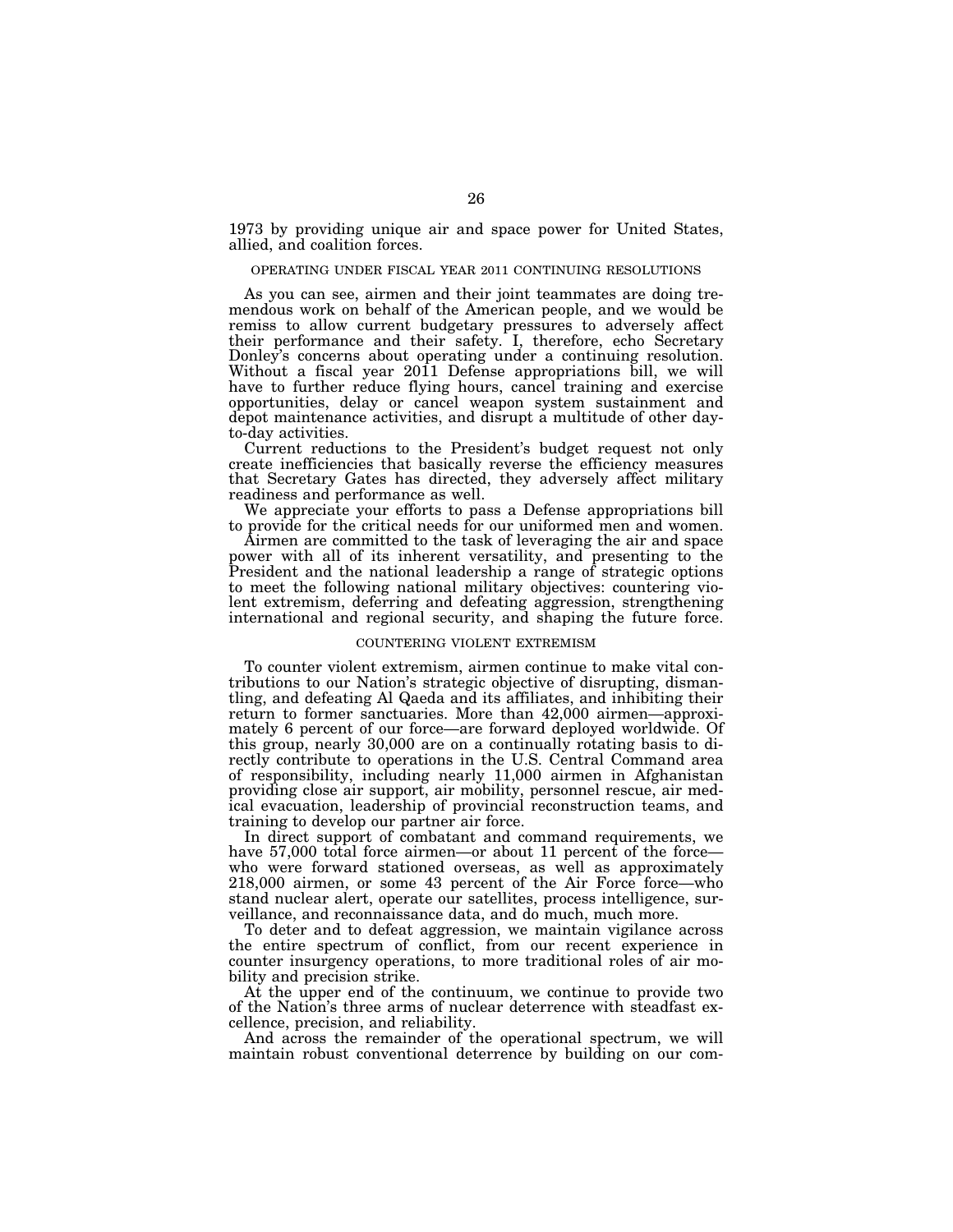prehensive portfolio of air, space, and cyber capabilities, with multirole systems that can flex to fulfill different warfighting requirements.

## STRENGTHENING INTERNATIONAL AND REGIONAL SECURITY

To strengthen international and regional security, we will translate air power's inherent versatility and ability to traverse vast distances with unmatched speed, ensuring U.S. forces are globally available, yet tailored to be regionally focused. And we will continue to coordinate efforts to build international partner capabilities, which can help prevent lower intensity problems from escalating into full-scale crises. For instance, nearly 300 airmen are deployed as members of the Iraq Training and Advisory Mission Air Force, supporting the development of counterpart capabilities in some 425 specialties. Similarly, airmen supporting combined Air Power Transition Force not only advise and train Afghanistan airmen, they help to set the conditions for a viable and self-sustaining Afghan national army/air force to meet a range of security requirements.

Finally, to shape the future force we will work hard to ensure readiness, training, and equipage because mission success relies on resilient airmen as much, if not more, than on weapons systems.

## CARING FOR AIRMEN AND THEIR FAMILIES

Airmen are the lifeblood of our Air Force, to whom we owe our fullest commitment—particularly our wounded warriors and their families. And during this time of sustained and frequent deployments, we will bolster our capacity to assist our airmen in managing both the obvious and the less obvious challenges of returning home from war.

We intend to continue to progress since July when we established the Deployment Transition Center at Ramstein Air Base in Germany. Nearly 1,200 personnel have attended programs to decompress and begin their healthy reintegration into family life and unit of assignment. And we will further strengthen our efforts to develop the Air Force Resiliency Program in its ongoing assessment of the fitness of the Force, which will inform our continued efforts to improve quality of comprehensive support services.

## CONTROLLING DOD HEALTHCARE COSTS

In closing, I'd like to affirm my personal support for efforts to better control the cost of DOD healthcare. I respect and I celebrate the service and sacrifice of our retirees. They are, and always will be, honored members of the Air Force family. But I do believe that current DOD proposals are both modest and responsible.

#### **CONCLUSION**

Mr. Chairman and subcommittee members, the Air Force remains committed to providing global vigilance, reach, and power for America's requirements today and for her challenges tomorrow. Thank you for your continued support of the United States Air Force and for our airmen and their families.

Sir, I look forward to your questions.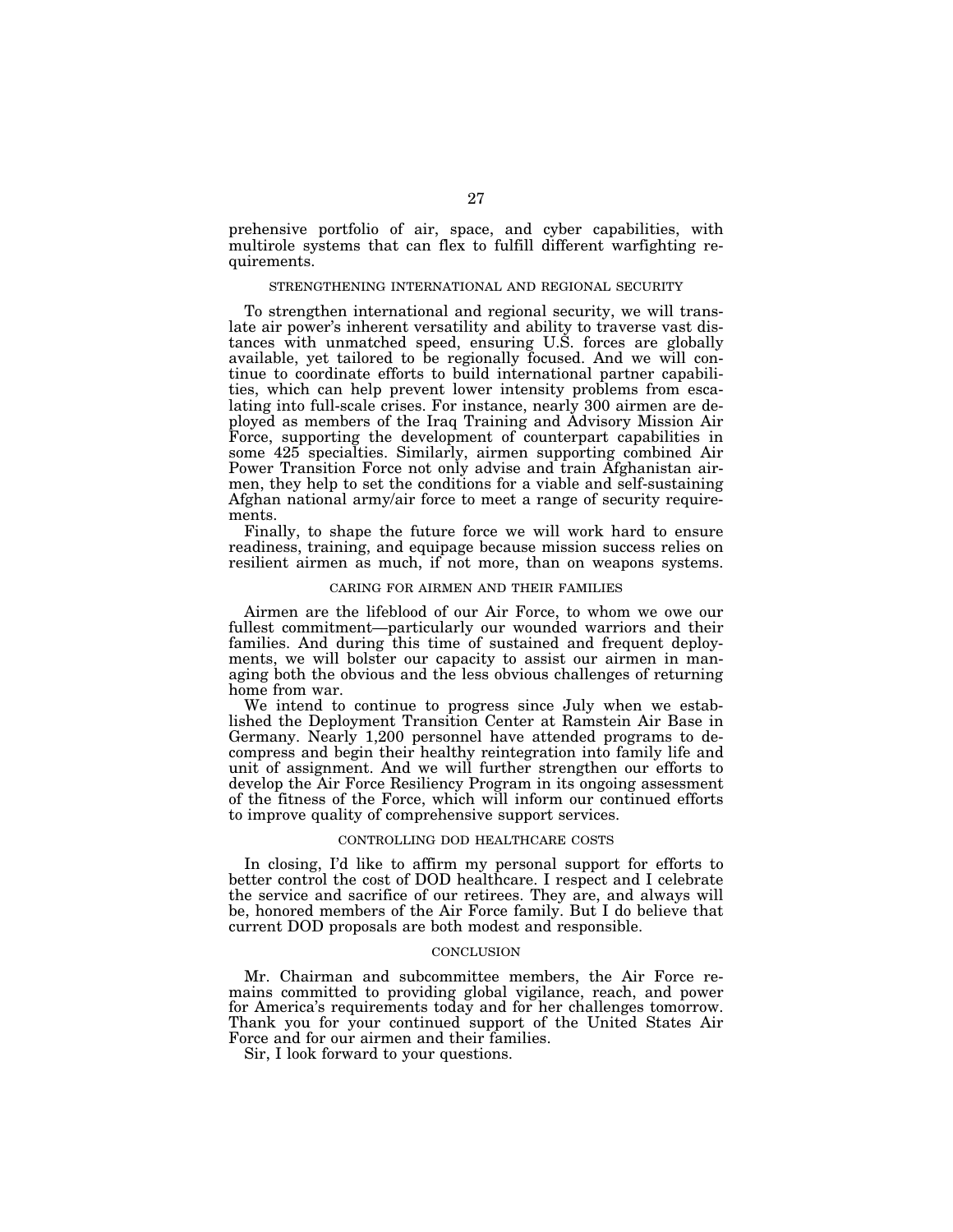Chairman INOUYE. All right. Thank you very much, General Schwartz.

## NEW PENETRATING BOMBER

I'd like to begin the questioning with a question on the new penetrating bomber. When is the initial operating capability planned for this aircraft?

Mr. DONLEY. We estimate initial operating capability in the mid-2020s, Mr. Chairman. This is a very important initiative for us.

Chairman INOUYE. And how many do you plan to acquire?

Mr. DONLEY. Between 80 and 100 is the target. This program is very much focused on affordability and poised for technical success, lower technological risk. We plan on taking advantage of existing technologies and other programs that are mature, a streamlined management process, and a strict limitation on requirements for the system going forward as ways to control cost curves and to keep it on schedule.

Chairman INOUYE. To the extent possible, realizing this is not a classified hearing, can you describe this new penetrating bomber's capabilities?

General SCHWARTZ. Mr. Chairman, the platform we envision would be a nuclear capable, optionally manned in either remotely or piloted variants, as the case may be, and it will be part, sir, of a family of systems. This will not be a lone wolf platform. It will be a platform that is part of the family of systems that includes direct and stand-off munitions, that includes intelligence, surveillance, and reconnaissance capabilities, that includes electronic attack capabilities, not necessarily all on board the aircraft, but provided, again, in a family of systems of context.

Chairman INOUYE. Mr. Secretary, General, thank you very much. The word efficiency has been used quite a bit today. When you do feel that you have realized this efficiency?

#### REALIZATION OF EFFICIENCIES

Mr. DONLEY. Well, Mr. Chairman, the effort to identify lower priority programs and activities and to wring out greater productivity and efficiency in our organizations and how we manage our acquisition process and other dimensions, was a major focus for the Department of Defense, including the Air Force, at the end of last year. So the \$33 billion that we have identified has been moved inside our future year defense program for over the next 5 years. So it is spread out over the 5 years. We are tracking it in about 12 different categories, and each of those categories has a lead senior official, a general officer, or a Senior Executive Service (SES) senior civilian, who is tracking the progress of that work. And much of that work has already started. We are already down the track of restructuring our air operations centers, and we are in the process of making decisions on collapsing and combining some of our headquarters activities.

The acquisition community has already booked in excess of \$600 million in savings from tougher negotiations and smarter management of our acquisition programs. So these are—also fuel is a major issue for us. We have booked about \$700 million in savings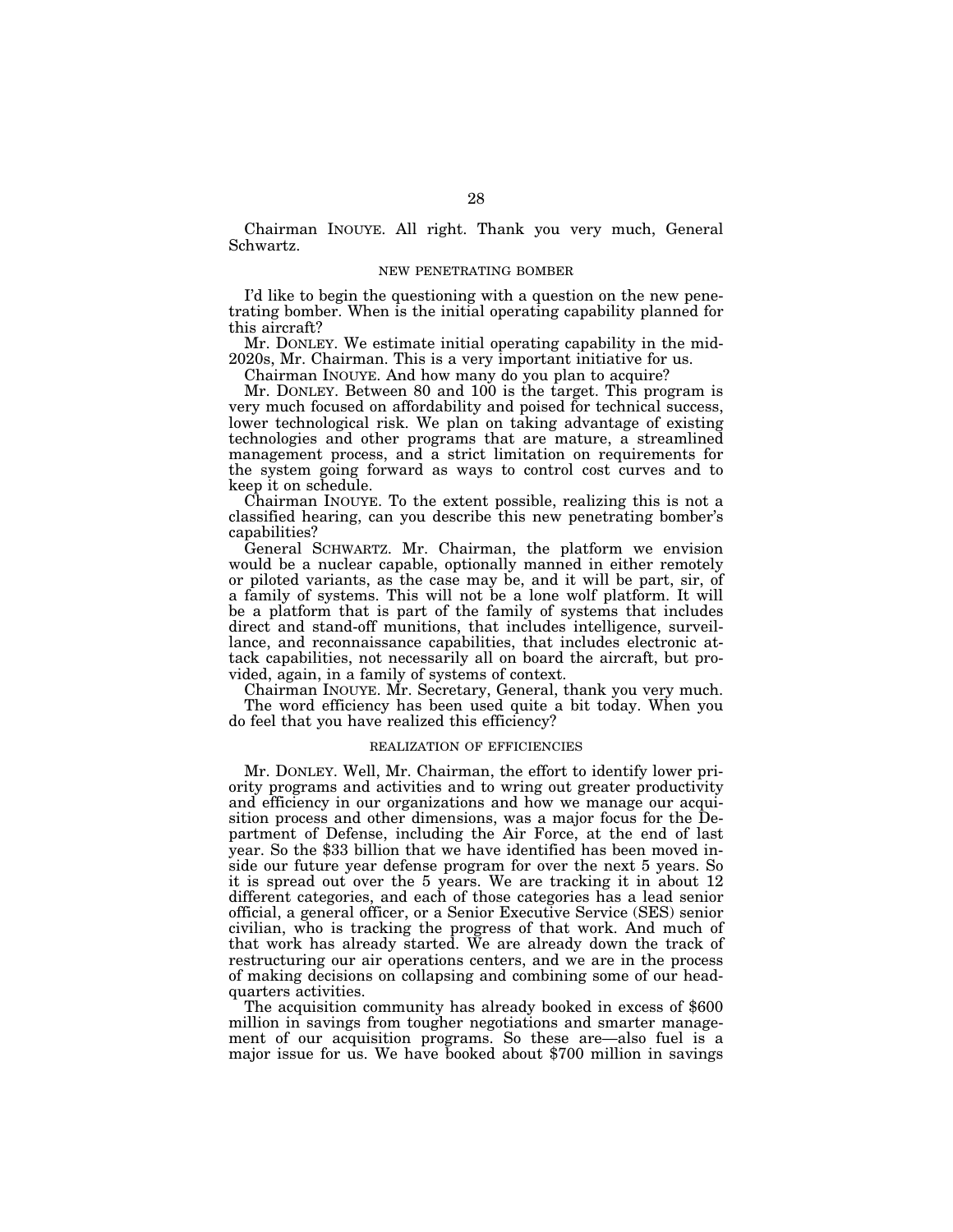across the—on more efficient operational and infrastructure practices to get savings from fuel.

Chairman INOUYE. In bringing about this efficiency program, do you work together with other services because you are part of a team?

Mr. DONLEY. We are working with other services. Sometimes we are taking best practices, if you will, from other services and bringing them over. In the case of, for example, the evolved expendable launch vehicle (EELV), we have worked carefully with the National Reconnaissance Office and NASA to get a stable investment—in that case, an investment rather than an efficiency, but to control costs and get a stable industrial base for the EELV program. So, that has been a focus of cross-agency work, to get the best value for the taxpayer across the full scope of government interaction with that contractor.

Chairman INOUYE. In describing the light attack on reconnaissance plane, you spoke of building partnership capacity. What do you mean by that?

## BUILDING PARTNERSHIPS WITH EMERGING AIR FORCE

General SCHWARTZ. Mr. Chairman, many air forces we interact with can operate—have the sophistication and the resources to operate F–16 equivalent aircraft or C–17 equivalent aircraft. But the reality is, is that many nascent air forces around the world with whom we want to establish a relationship, that are strategically important, cannot afford and do not have the level of technical expertise yet to operate those kind of aircraft. And so, it is a recognition of that reality that we need to be able to interact with them with something that is not quite what we routinely operate in our own Air Force.

And, therefore, both on the lift side and on the light strike side, we are proposing to field modest aircraft that will enable us, again, to train with and advance these nascent air forces in a more resource conservative way that can be sustained by these nations.

And in the process, Mr. Chairman, what we do is not just airplane stuff, but this is really about the whole of what an air force does, from operating air fields, to having engineering capacity, to how you care medically for aviators and others, and air traffic control, and logistics. These are the things that enable an air force to fulfill national taskings, and this is what we are talking about when we address building partner capacity.

Chairman INOUYE. All right. Thank you very much. My time is up.

Senator Cochran.

Senator COCHRAN. Mr. Chairman, I am pleased to join you in thanking the leadership of the Air Force for the excellent job they are doing.

And I wonder, is it a concern to you that we may be trying to do too much, given the current economic realities that have changed the price of fuel, the cost of operations, maybe realignment of foreign governments, resource allocations to its military forces? Is it time to sit back or step back and take a new look at our obligations that we are assuming and that we are asking you to perform, and say, hey, wait a minute, you know, we really need to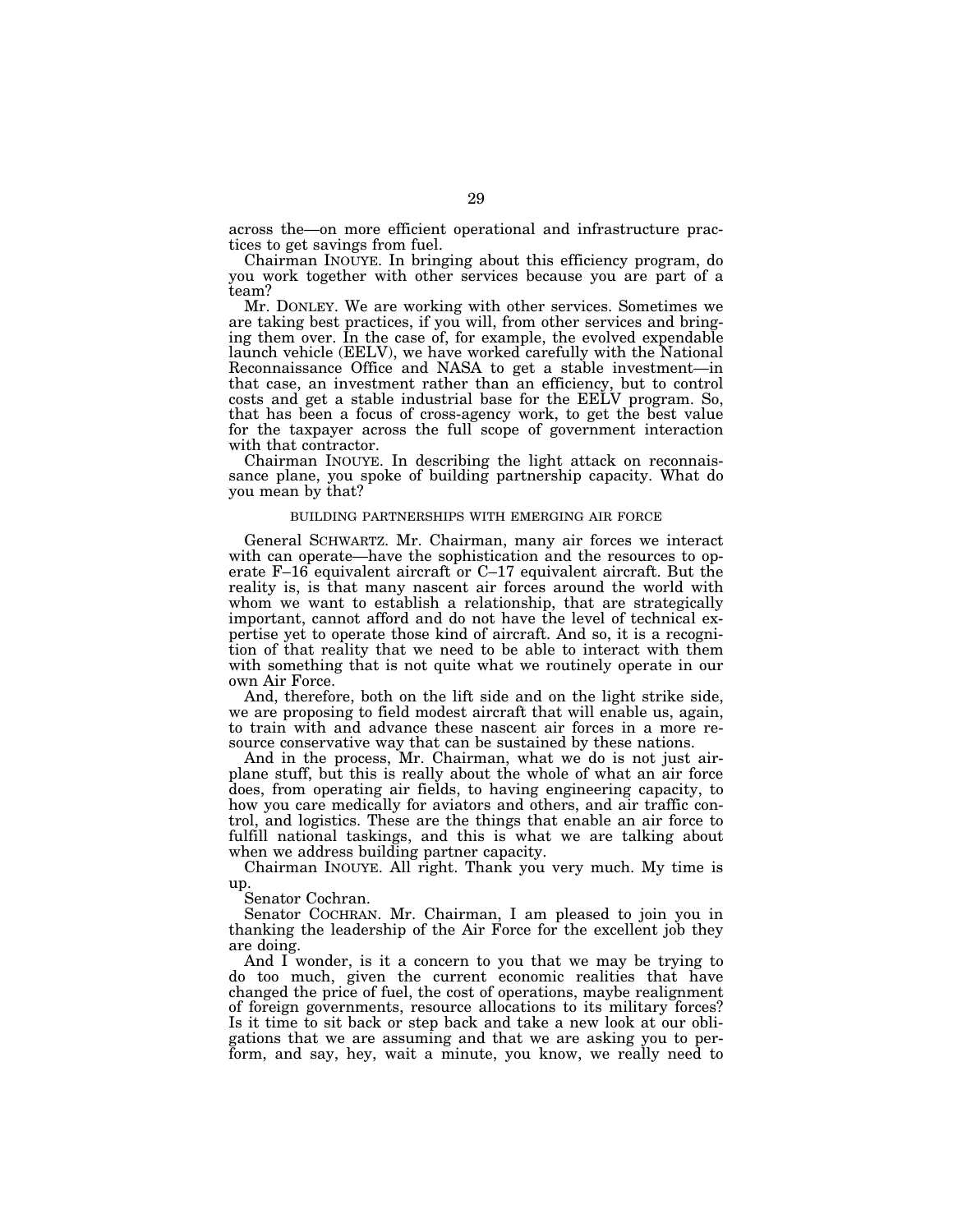start cutting back in some areas that have been perceived to be immune from cuts or sacrosanct for whatever reasons for morale. A pilot we know is not going to be interested in staying in the Air Force for a career if there is not going to be any flying hours, or if the equipment and material that they are given to use and operate is dangerous because of lack of repair and that kind of thing.

Have we gotten to a point where we need to take a hard look at some of these huge dollar amount costs that are skyrocketing, and we are just keeping on flying right up into the ionosphere with them? I worry about that. Do you?

## DIFFICULT RESOURCE ALLOCATION DECISIONS

General SCHWARTZ. We certainly do. In fact, all the chiefs do. And the commitment that each of us has made is that we are not going to follow the path that has occurred in the past where the forces became hollow, Senator Cochran. We would much prefer to be good—great, if you will—and smaller than to maintain our current size, if that is what is in the cards, and not be ready and not be capable. So if the resources require us to make these trades, as painful as they are, we prefer to remain the quality Air Force and the quality Army and the quality Marine Corps and Navy that the American people expect.

Senator COCHRAN. Mr. Secretary?

Mr. DONLEY. Well, sir, I think the President's national security strategy, the space strategy, other aspects of our work are effectively addressing the issues that you raise here, trying to balance internal commitments with overseas commitments, and really broadening the aperture for how we look at national security. We recognize in the Department of Defense, certainly in the counter insurgency operations that we have experienced in the USCENTCOM area of responsibility, that this is not just momentary work. There is whole of Government work that is required here where we require the commitment and the capabilities of other Government agencies and civilian expertise to help build capacity for self-government and economic sustainability in these challenged environments. So the military solution is not the only tool that we need to apply in these situations.

I think we are also taking a broader look, and you see it in the President's policy with respect to Libya, toward coalition operations. Again, these complex political military situations we find ourselves in do not belong solely to the United States. They have a regional context. They have a global context that applies to our allies and partners in those affected regions, who need to be part of our work going forward. And so, I think you see that in the space policy as well, and I think you see a broadening perspective of how we need to work more closely with industries in the cyber field and also in reducing the cost of our acquisition process. I mean, it is getting major attention in DOD.

Senator COCHRAN. At the time the budget request was submitted to Congress for the Air Force for the next fiscal year, we did not have the Mediterranean crisis on our hands and calling on us to supply airplanes and other defense forces to that region if we are called when needed. What is the impact on the budget of this situation in the Mediterranean right now? Have you had time to assess?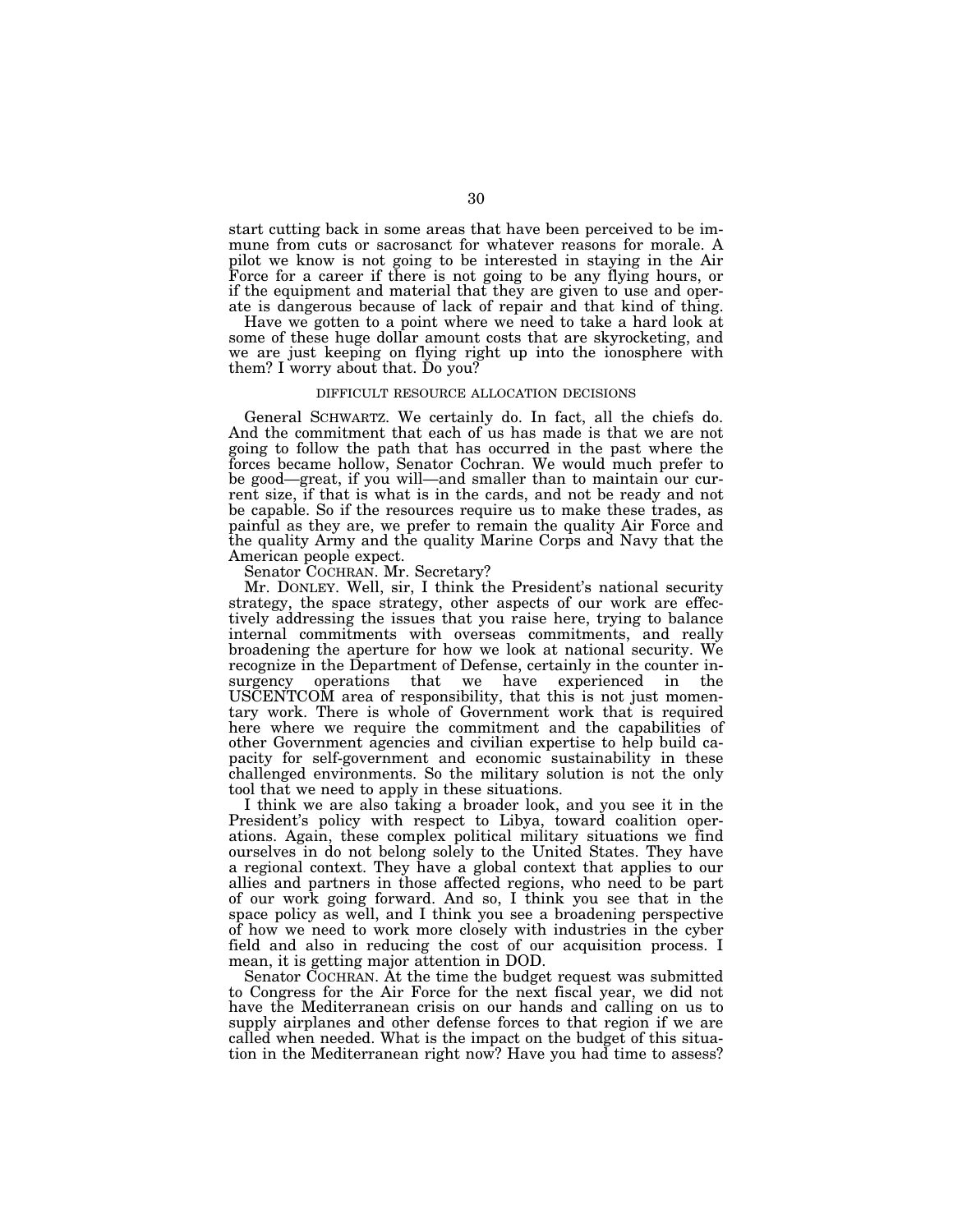Are you going to be submitting a supplemental request for the Congress to review any time soon?

## OPERATION ODYSSEY DAWN COSTS

General SCHWARTZ. Sir, I can tell you that the current monetary investment is in the neighborhood of \$50 million for the Air Force for what we have already done in terms of employment, and it is substantially higher than that, of course, for the entire DOD. I am not in a position to predict whether the administration will submit a supplemental request for operations in Libya.

Senator COCHRAN. Mr. Secretary, what is your take on that?

Mr. DONLEY. Well, the first thing we did was to start tracking the additional costs. We—again, we are in conversation with the DOD Comptroller, the Office of Management and Budget, and others on how these bills will be paid, and that is unresolved. But as the Chief indicated, the cost, depending on the expenditure of munitions, has been running for the Air Force roughly \$4 million a day, so we are at the \$50 million point today. At the end of the 2-week—first 2 weeks, we will probably be in the \$70 million range, and then we will have to assess, based on the changes in operational emphasis, which the President has announced and which are underway now in which coalition partners will take a stronger role on the strike side, and the U.S. Air Force and other parts of the U.S. military will provide—continue to provide much of the enabling capabilities underneath. As that stabilizes, then we will be able to see what sustaining costs would be going forward.

Senator COCHRAN. Thank you, Mr. Chairman.

Thank you very much.

Chairman INOUYE. Thank you.

Senator Johnson.

Senator JOHNSON. Thank you, Mr. Chairman.

Secretary Donley and General Schwartz, thank you for being here today, and thank you for your service to this country.

Secretary Donley, I appreciated speaking to you—with you in February about the proposed retirements of the B–1 fleet. At that time, you assured me that my staff and I would receive a detailed briefing in the coming weeks. Six weeks have passed. Can you tell me when we can expect a briefing?

## B–1 FLEET MODERNIZATION

Mr. DONLEY. Very soon, Senator. That work is coming to closure. The Chief and I have had preliminary briefs outlining how this will work.

As you are aware, the B–1s are deployed, of course, at——

Senator JOHNSON. Yeah.

Mr. DONLEY [continuing]. Ellsworth, and also at Dyess Air Force Base, Texas and so we are working through the details of where those aircraft will come from. I can tell you, the solution will involve both bases, and it will be taking into account that the schoolhouse is at Dyess. It is not completely an apples-to-apples comparison in terms of how those adjustments are made. But we are working through the final stages of that and should have that ready for your staffs in the next week or two.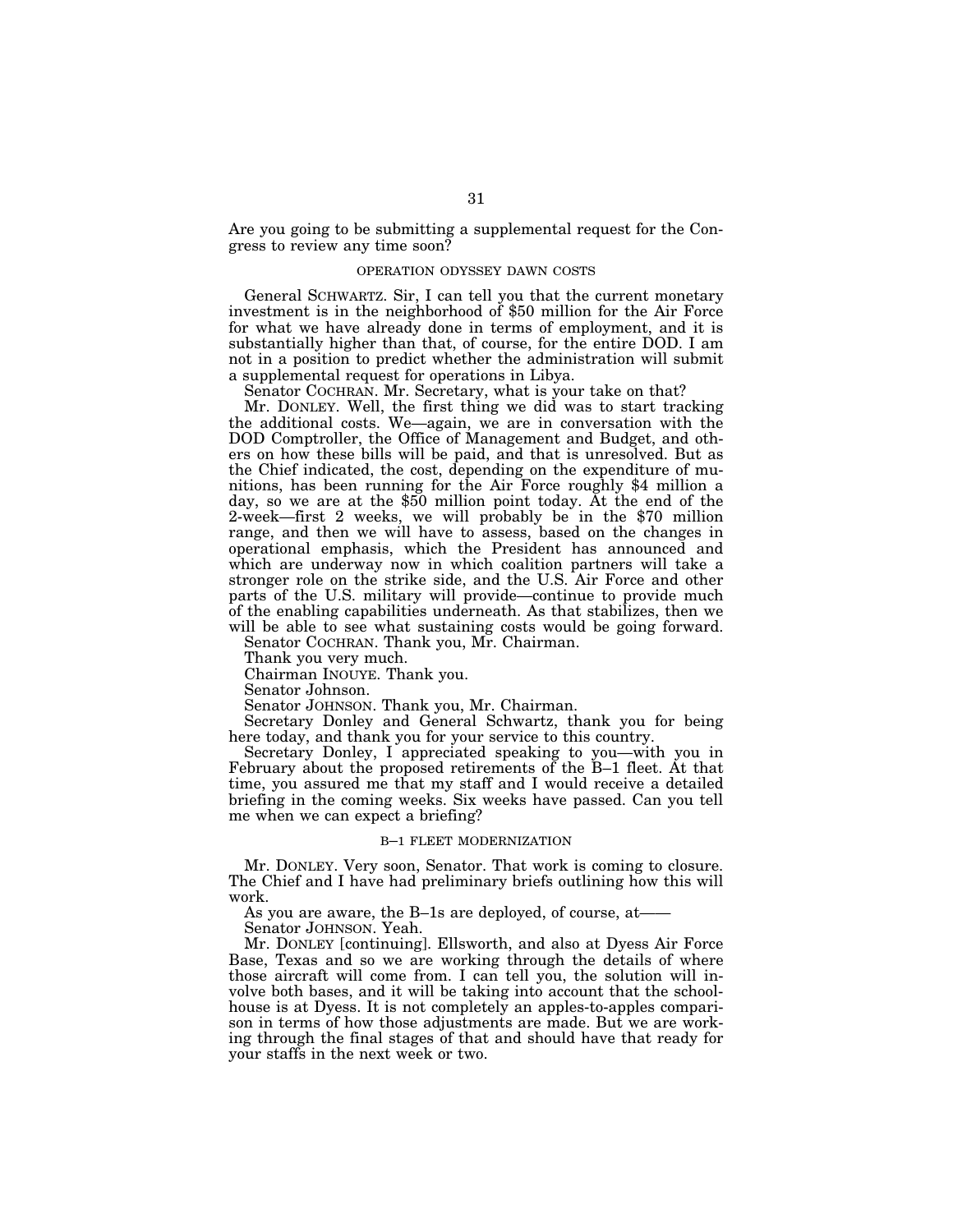Senator JOHNSON. Mr. Secretary, how has the Air Force determined that 60 aircraft will be enough to meet both current and future operational needs?

Mr. DONLEY. Well, Senator, for the B–1 and for other aircraft in our fleet, this is a fleet management issue in terms of how much resources are available and what draw those fleets are making on our maintenance requirements going forward. And it is part, I think, of a pattern of managing a fleet across the Air Force. We have often in the past adjusted the size of the fleet by a few tails at a time to help provide the resources required to modernize the fleet, in this case, to upgrade some cockpit avionics for the B–1, make some other modifications, and also meet the increasing requirements for maintenance for this aircraft as well. So those are the factors that go into the sizing of-

General SCHWARTZ. Senator Johnson, I would only mention—— Senator JOHNSON. Yeah. Yeah.

General SCHWARTZ [continuing]. That it is important to take the entire bomber fleet——

Senator JOHNSON. Yeah.

General SCHWARTZ [continuing]. Into consideration when we address a question such as you asked, that it is the 60 or 66 B–1s, but it is also the 76 B–52s. It's the 20–

Senator JOHNSON. Yes.

General SCHWARTZ [continuing]. B–2s that we take into consideration in making that assessment.

Senator JOHNSON. Yeah. Are efforts—Mr. Secretary, are efforts still on track for the MQ–9 squadron to arrive at Ellsworth Air Force Base in early 2012? Does the Air Force still estimate the assignment of about 280 personnel to Ellsworth to support this mission? General?

General SCHWARTZ. Yes. It is still on track. It would be about 280 folks. And, again, that particular unit is part of our growth path to 65 orbits of remotely piloted aircraft capability by 2013.

Senator JOHNSON. General, the extended comment period for the Powder River Training Complex environmental impact statement ended on January 20, 2011. When does the Air Force anticipate issuing the final environmental impact statement on the proposed expansion of the training area?

## POWDER RIVER TRAINING COMPLEX EIS

General SCHWARTZ. Senator, I do not have that right off the top of my head. With your permission, I would like to present that for the record.

[The information follows:]

The Air Force is preparing a Powder River Training Complex Environmental Impact Statement (EIS) for the expansion of the current Powder River Military Operations Area and Powder River Air Traffic Control Assigned Airspaces to help meet military flight training needs and enhance training capabilities in regions of South Dakota, North Dakota, Wyoming and Montana. A Federal Register Notice of Availability (NOA) for the Draft EIS was published on August 20, 2010. In response to a congressional request, the Air Force extended the public comment period beyond the required 45 days, from November 15, 2010 to January 20, 2011.

The EIS process is continuing to move forward with a target issuance of an NOA for the Final EIS in the first half of 2012. To issue the NOA, the Air Force is working to resolve all aeronautical issues identified by the Federal Aviation Administration (FAA) (a Cooperating Agency for this EIS) and to complete the consultation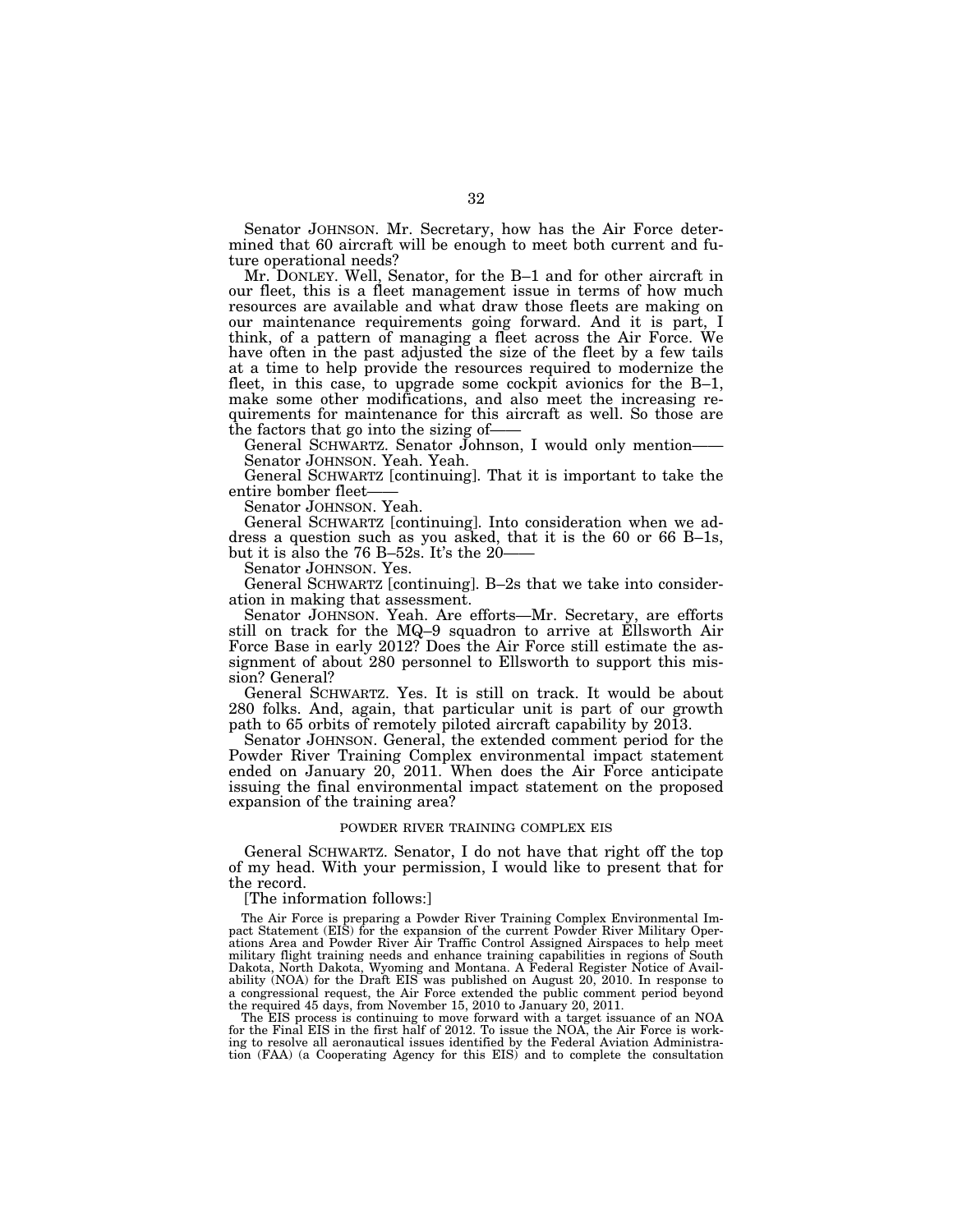process for the National Historic Preservation Act (NHPA) and the Endangered Species Act. A mandatory 30-day waiting period will begin after the NOA for the Final EIS is published in the Federal Register after which the Air Force can sign a Record of Decision. The FAA has overall authority for charting new airspace and its own procedural requirements. The FAA will consider the Air Force decision and its own findings before making the final decision on the Powder River airspace proposal.

Senator JOHNSON. Yeah. When the Air Force Financial Services Center was created, it was touted as a way to save money and promote efficiency. Now, just 5 years later, I understand the Air Force is proposing undoing many of those changes. Has the Air Force come to determine that those changes are necessary? Can you speak specifically as to what services will be sent back out to the bases, and what financial services will remain at Ellsworth Air Force Base? How many jobs, both military and civilian, will be impacted by those changes?

## AIR FORCE FINANCIAL SERVICES CENTER

Mr. DONLEY. Sir, we are working through the numbers that you refer to as part of our briefing to you in the next couple of weeks, which will include the B–1 adjustments you previously referenced.

Our experience on the consolidation of financial services simply was that, with respect to military, I believe there were individual specific changes for each airman that would be more effectively accomplished, in terms of adjustments to their military pay, if we had personnel more closely connected to these airmen. And at the recommendation of our major commands, the financial management community made the decision to redistribute those folks from a centralized posture at Ellsworth Air Force Base, South Dakota back to the major commands. So that is the big picture for what is intended. We are working through the numbers, and you will get a full briefing on that in the next couple of weeks.

General SCHWARTZ. Senator, I would only add that that part of the reason this has occurred—sort of the head fake, if you will——

Senator JOHNSON. Yeah.

General SCHWARTZ [continuing]. Is that the Enterprise Resource Planning System, that was supposed to underwrite this—it is the defense integrated military human resources system (DIMHRS) never came to pass.

Senator JOHNSON. Yeah.

General SCHWARTZ. And so, given the absence of that architecture, it became necessary to move back away from a centralized model to something more distributed.

Senator JOHNSON. My time has expired. Thank you.

Chairman INOUYE. Thank you.

Senator Coats.

Senator COATS. Thank you, Mr. Chairman. Thank you, gentlemen, for your testimony here.

I wonder if I could drill down and do a specific topic, and I am trying to get my knowledge base built on this alternative engine issue.

The—I generally hold the principle view—foundational view that competition generally results in a better product at a lower price over a period of time. And I have supported competition in systems on a number of occasions for that reason.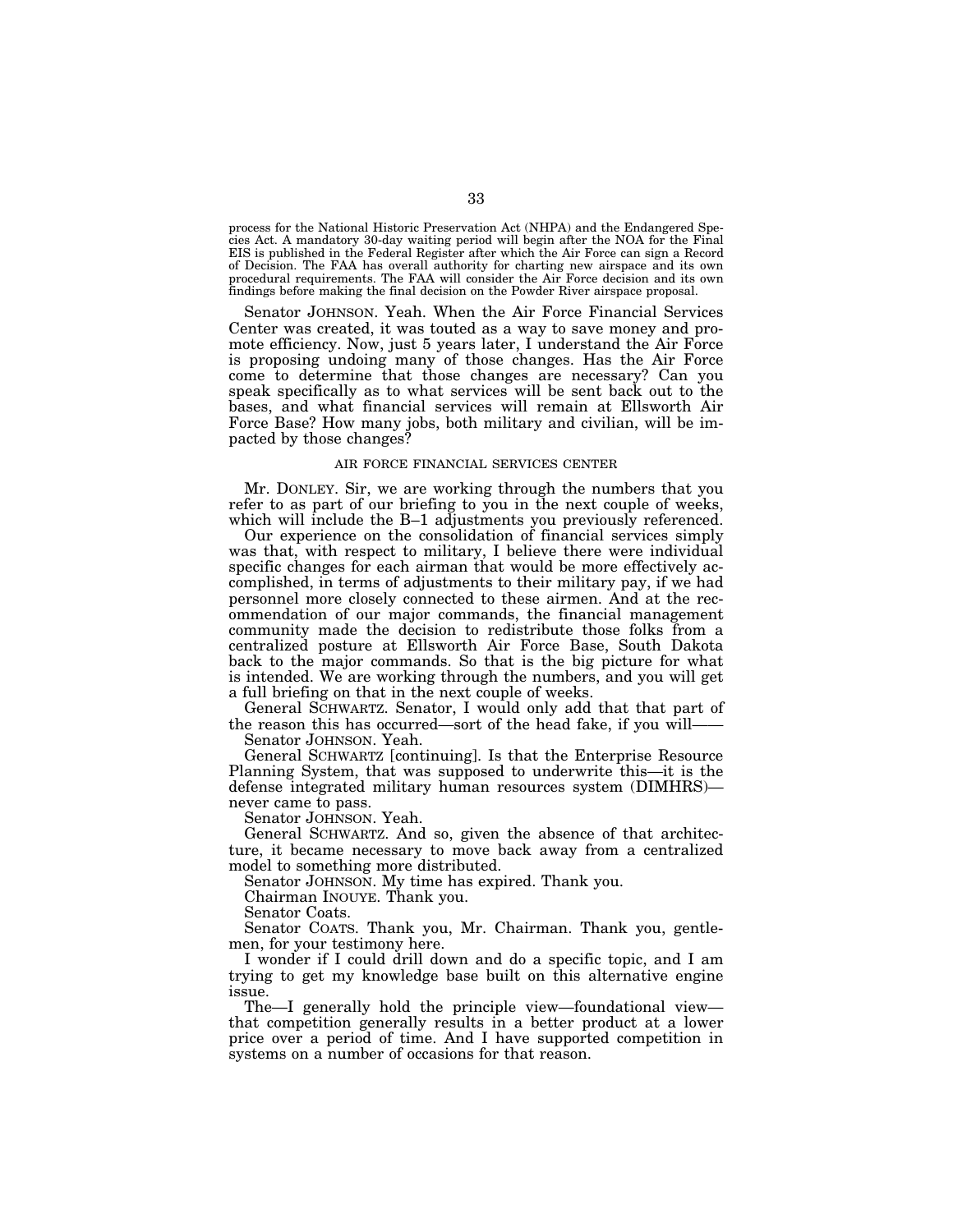However, we are in a unique time now relative to our deficit, our costs. We are stretched thin. You are stretched thin. You have to prioritize in ways perhaps you have not had to do in some time. And so, I am trying to get a handle on what potential—there have been a number of estimates—potential long-term savings would be over the life of the F–35 or the engine—the 135, 136—as compared to what the cost is going to be in the short term, and potentially how that savings—potential savings could be directed to either lowering the cost per copy of the plane—and I understand some allies are concerned and some others are concerned about the increasing cost per copy of that plane—or perhaps moved and shifted to some other higher priority. So can you help me a little bit better understand that, why that decision was made? I know it was made by the Department, but how—what the Air Force take on that is?

## JOINT STRIKE FIGHTER ALTERNATE ENGINE

Mr. DONLEY. Senator, I think you put your finger on it, that the Department's analysis of this issue at the highest level really was that the sure costs in the near term of funding a second engine were more clear than the long-term savings to the program, which were more murky. That economic analysis is down at the DOD level.

There are, I think, two additional perspectives on this. I know General Schwartz can add to this as well. The Joint Strike Fighter Program, is our largest program, but it has had difficulty, and we have had to restructure that program twice in the last year. We think we are getting a better handle on it, but committing to a second engine in this program now would add to the cost of the Joint Strike Fighter Program even more. And we are reallocating dollars to get this program on track, so it would be yet another brick on top of the Joint Strike Fighter Program at a time where we are trying to get control over costs in that program.

And finally, we like competition. We like the idea of having backups and backups to backups, and backups to backups in the Department of Defense. But in this fiscal environment, we need to make some tough choices about where to put marginal dollars. And in this case, we felt like the reliability that goes with modern engines compared to those of a generation or two ago justified this decision. Chief?

General SCHWARTZ. Sir, if I may just elaborate at the practical level. As the Secretary suggested, this is a question of balancing near term firm costs versus longer-term soft savings.

But fundamentally, the question for us is, a second engine means a second supply chain. It means a second training pipeline. There are costs in manpower associated with that.

The truth of the matter is that we operate a number of our aircraft with one engine. Now admittedly, it is not a single engine plane like the F–35, but the F–22 has one engine. The FA–18 EF has one engine. The big airplanes all have a single engine, although multiple engines on one machine. And so, the notion that there is inherent risk in this, based on our experience, we think that is manageable.

Equally important is that the F135 is a descendant of the F119, which is in the F–22, and we have had pretty good experience with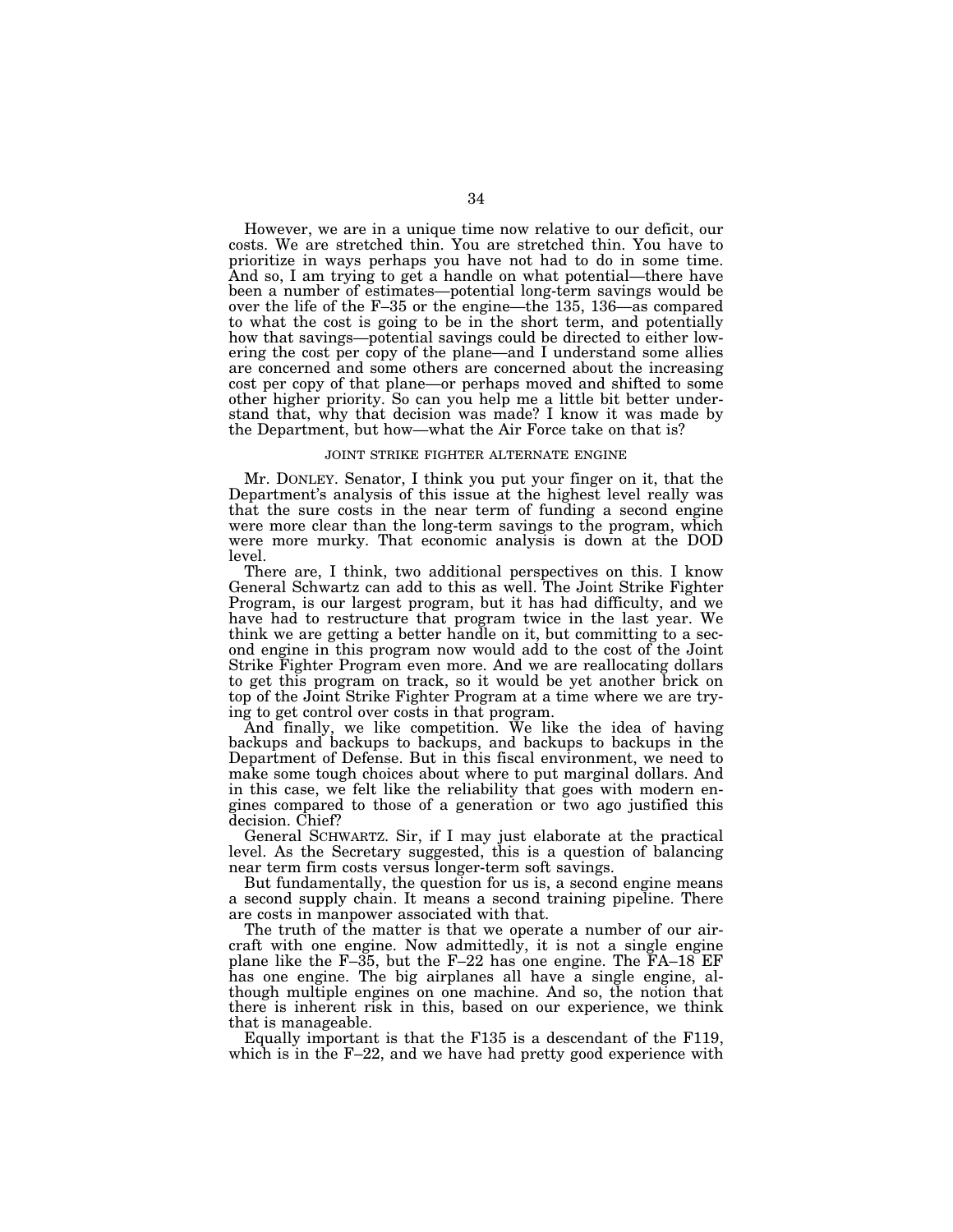that. So, on balance, this is one of those close calls. I think the Secretary and I endorse the notion of competition, but the question is, what can we afford? And at the moment, the judgment is this is one of those things that we can pass on, sir.

Senator COATS. Relative to the F–22, let me ask a question about their current activities in North Africa. We have been launching a lot of Tomahawks. Would it have been more cost effective to use the F–22? Could we have accomplished the same mission at lower cost? What is your take on that?

## F–22 AND ACTIVITIES IN NORTH AFRICA

General SCHWARTZ. Senator, clearly had the F–22s been stationed in Europe, both closer in proximity and, therefore, more available, they undoubtedly would have been used. But as this came together fairly quickly, the judgment was made to apply the various tools that we have in our tool kit, as we did, using the resources that were in close proximity, both in Europe, in southern Europe, in the Mediterranean, and so on. So, the fact that the F– 22 did not perform in this particular mission was not an ad hominem against that weapon system at all. It really was an expedient judgment with respect to putting the plan together, to executing on a very rapid time line, and so on.

Mr. DONLEY. Just to amplify briefly as well, the F–22, of course, has some air-to-ground capability, but it is optimized for air-to-air engagements. So the air-to-ground capability is somewhat more limited than that of the F–15Es, for example, which were already available in Europe. And I would say, in terms of operational efficiency—and the Chief is more of an expert on this than I am—I would say one of the initial outcomes—very premature and still early in the Libya operation—has been just to reinforce the effectiveness and the efficiency of the bomber forces in environments, such as this, where they have been able to, with very few missions, drop lots of ordnance very accurately against multiple targets. The bomber force has proven to be very effective in this operation.

Senator COATS. Mr. Chairman, I noticed that my time is running out. Let me just say at the end here, I like to associate myself with the remarks of Senator Cochran relative to the fiscal crunch that we are now in and the need to really establish priorities. The realities are that—and I am not picking on any one service here or even the Department of Defense. Everybody that's come before me personally relative to their program or appropriation request or in public here, I have basically made the same pitch, and that is, I think it is incumbent on all of us to, in a sense, think in terms of a plan B. What if we do not get the budget line that we think we need? And I know everything has been scrubbed, and efficiencies have been built in, and so forth, but even having said that, I think it is possible that we are not going to get the numbers we need in the future. And, so, therefore I think the prioritization of, you know, what is absolutely essential, what is very, very important, but not absolutely essential, what is important, but not very, very important, and on down the line is something that we need to look at. And I know the Department is looking at that, and it is unfortunate that we are in this situation, even when it comes to national security issues. I think the reality is we are going to have to make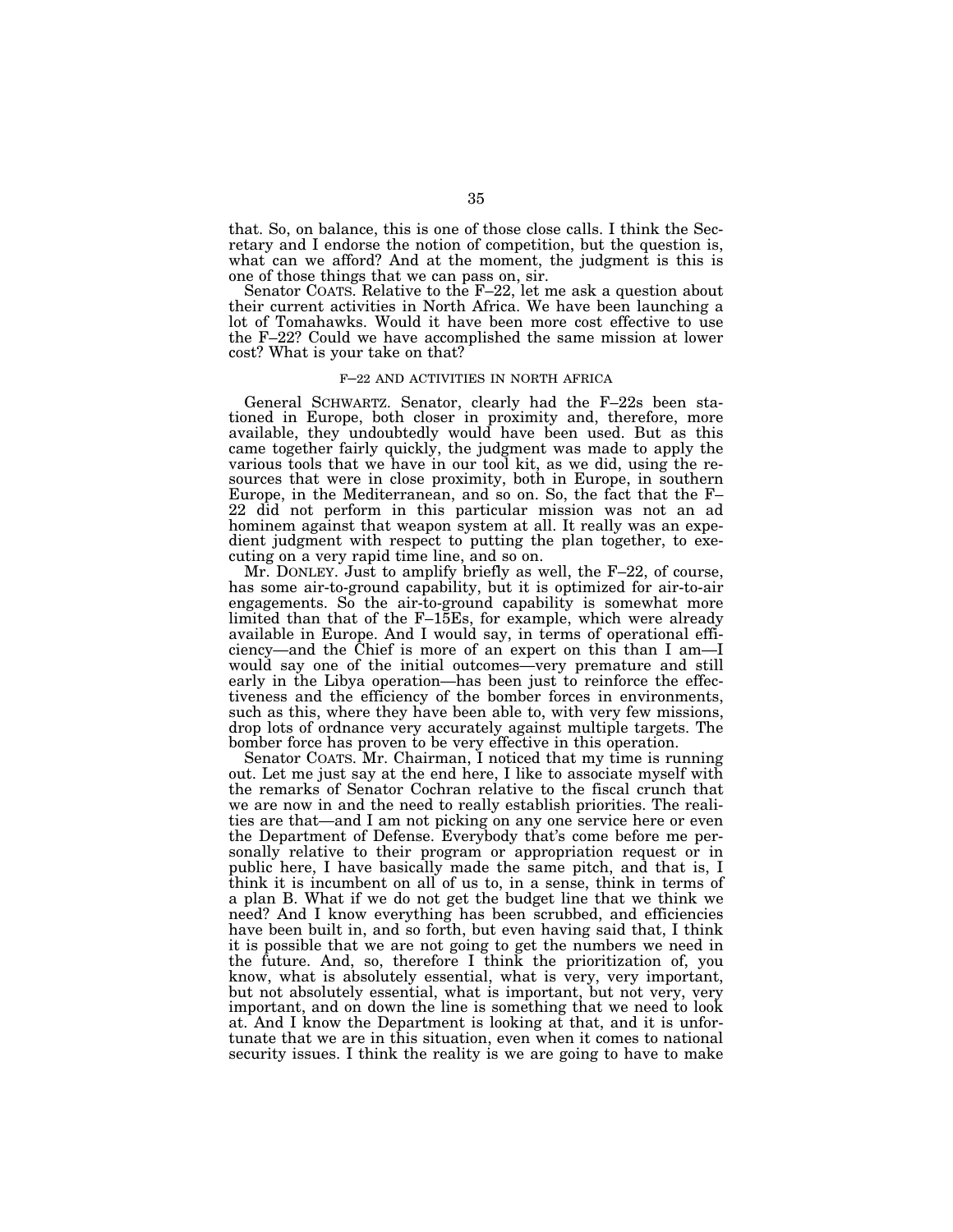some of those tough decisions, and it really is going to be helpful if we are able to turn to each of the agencies and say, have you scrubbed this thing through and, because we cannot go here, but can go here, how do we do it? It is, I think, much better if you can present us with your plan as to how that can be best accomplished rather than having us try to make that determination. So I would just throw that out there as a two cents worth of counsel and advice in terms of what I think is coming down the line.

Thanks, Mr. Chairman.

Chairman INOUYE. Thank you. Senator Hutchison.

Senator HUTCHISON. Well, thank you very much, Mr. Chairman. And just following up on a couple of areas, one that Senator Coats was just mentioning. I mean, that is a realization that we all agree with. The F–35, you have said that they are performing satisfactorily, and yet you are cutting back on the production—57 aircraft over the next 5 years. And that is going to raise the price of each model approximately \$5 million per unit. So I just would ask in that context, is that saving money now, but paying the piper later? And what is your thinking on doing that?

## F–35 PRODUCTION

Mr. DONLEY. Well, Senator, the F–35 has a long history. It has been a very concurrent program from its origins, and a very aggressive program from its origins. Bringing on new technologies, even after the F–22's capabilities and experience from that program, additional capabilities into the F–35 program. But a lot of concurrent development and planning for production that was a very high risk venture from the beginning.

Senator HUTCHISON. Now are you talking about the vertical capability factor?

Mr. DONLEY. The fact that we were building three variants at the same time. The fact that we had all our international partners in from the beginning is a good thing, but, again, a complicating factor. We had to invent new capabilities for the F–35 that had not been demonstrated previously in any other fighter platform. So, it had a number of challenges with it.

And the last 2 or 3 years of this program, we have focused very carefully on balancing the continuation of development and the need to work the kinks out of the program—before we get too far up the production ramp. And that is really where we are, making that delicate transition from development to production, where both are going on at the same time.

Senator HUTCHISON. So you are really experimenting continually, and that is why you are slowing down?

Mr. DONLEY. We have stretched out the development and slowed down the production. We paid for the additional development by taking dollars from the plan for production and putting them into the development program. So that is where we have been the last couple of years.

We have this year, I think, 32 Joint Strike Fighters across all the services proposed for this fiscal year 2012 budget. And we are building them at low rates, but they will not have all the capability that we want, so we do not want to build too many of those early.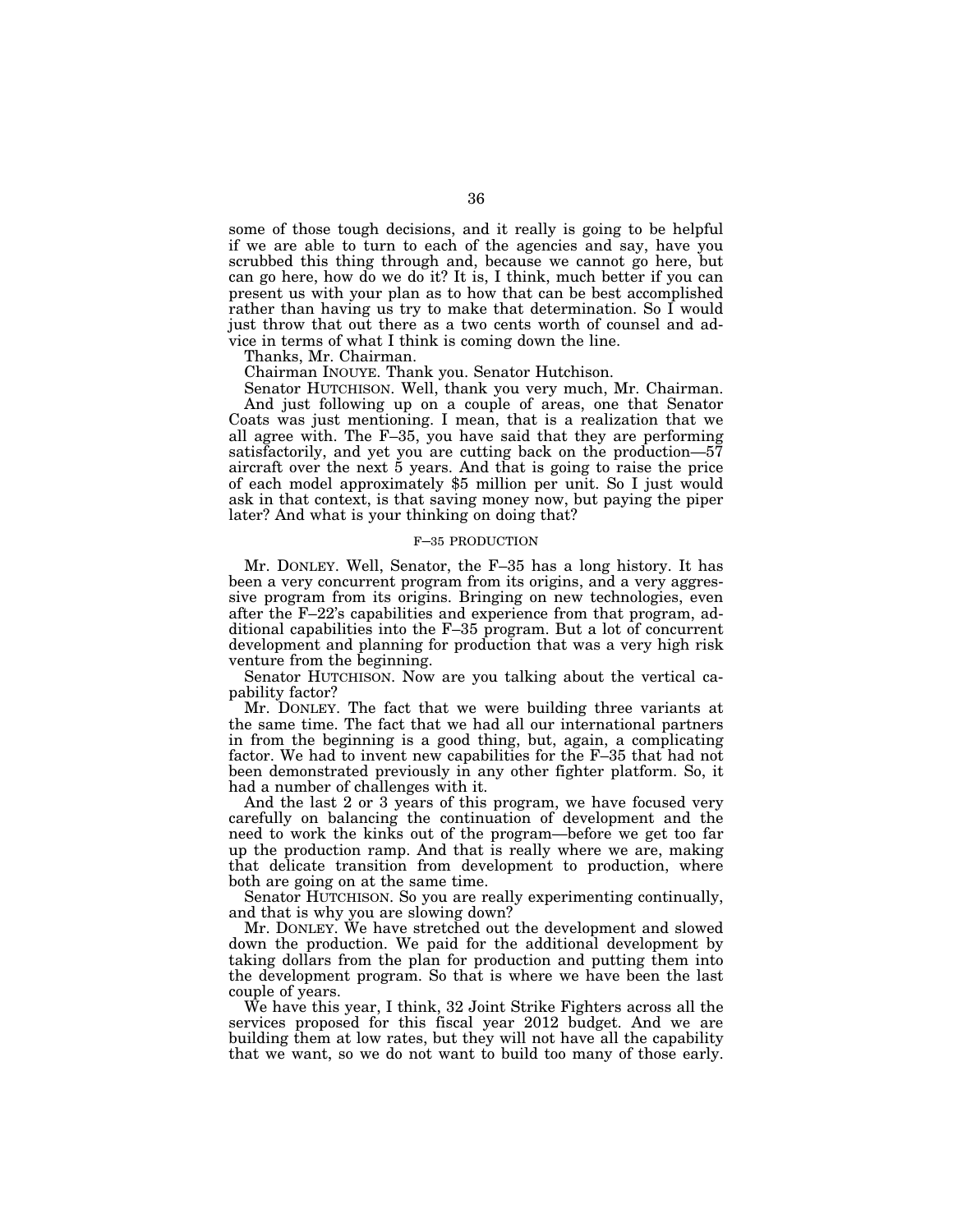But we are committed to this program. There have been cost increases. There is no question we are very frustrated with this, but we are also very focused on how to wring the cost out of that program where we can. But we are committed to going forward with this program. Our Air Force is committed to this program, and so are about eight or nine other allied air forces as well. So, we are committed to completing this program and getting on with it.

Senator HUTCHISON. Let me ask you on the B–1, you are cutting back, as was mentioned earlier, six of the aircraft. And yet it is certainly performing in Afghanistan on a continuing basis. You are saying that the savings in the out-years will be about \$357 million. You will reinvest in modernization about \$125 million. My question is, of course, are you thinking that that is enough modernization to get us to the mid-20s when you intend to start replacing? I am concerned that you are cutting back six, and then only modernizing at maybe a modest level. So what is the thinking there?

## B–1 FLEET MODERNIZATION

General SCHWARTZ. Ma'am, your numbers are exactly right. And in 2012, we are talking about \$67 million in savings to be—with about \$32 million reinvested.

What we are doing on the airplane is what we need to do—make improvements in the cockpit, communications, and so on. It is a good airplane, as you suggested. It is serving extremely well in Afghanistan in what essentially is a close air support role. It currently flew missions in Libya departing from Ellsworth Air Force Base, South Dakota, went all the way into theater, and has since returned.

But our belief, again, based on that theme I mentioned earlier on quality is that this is a rational fleet management decision in order to maintain the remaining aircraft at the level of capability and reliability that we want for the next decade at least.

Senator HUTCHISON. And—but the 6, when they are retired, are they going to be unable to be returned if you did need them?

General SCHWARTZ. Ma'am, we have not made that decision in terms of precisely what status it would have in the bone yard. There are different levels of maintaining aircraft. My hunch would be, given the financial situation we face, that it would be in longterm storage and not immediately recoverable.

## PREPARING/DELIVERING SPACE SHUTTLE ''ATLANTIS'' TO OHIO

Senator HUTCHISON. Let me just ask you. I was interested and also somewhat concerned about a \$14 million request for the Air Force budget for the preparation and delivery of the Space Shuttle *Atlantis* to the museum in Ohio. And I am concerned about that because presumably the administration says that they have not made a decision about those, and there are other places where the National Aeronautics and Space Administration has had a significant impact, including Houston, that very much wants to have something so significant to our history. And my question is, is that a subsidy that would give a preference to the Air Force and to Ohio, and is that warranted with this kind of a budget constraint? Secretary Donley, or either one of you.

General SCHWARTZ. Ma'am, I——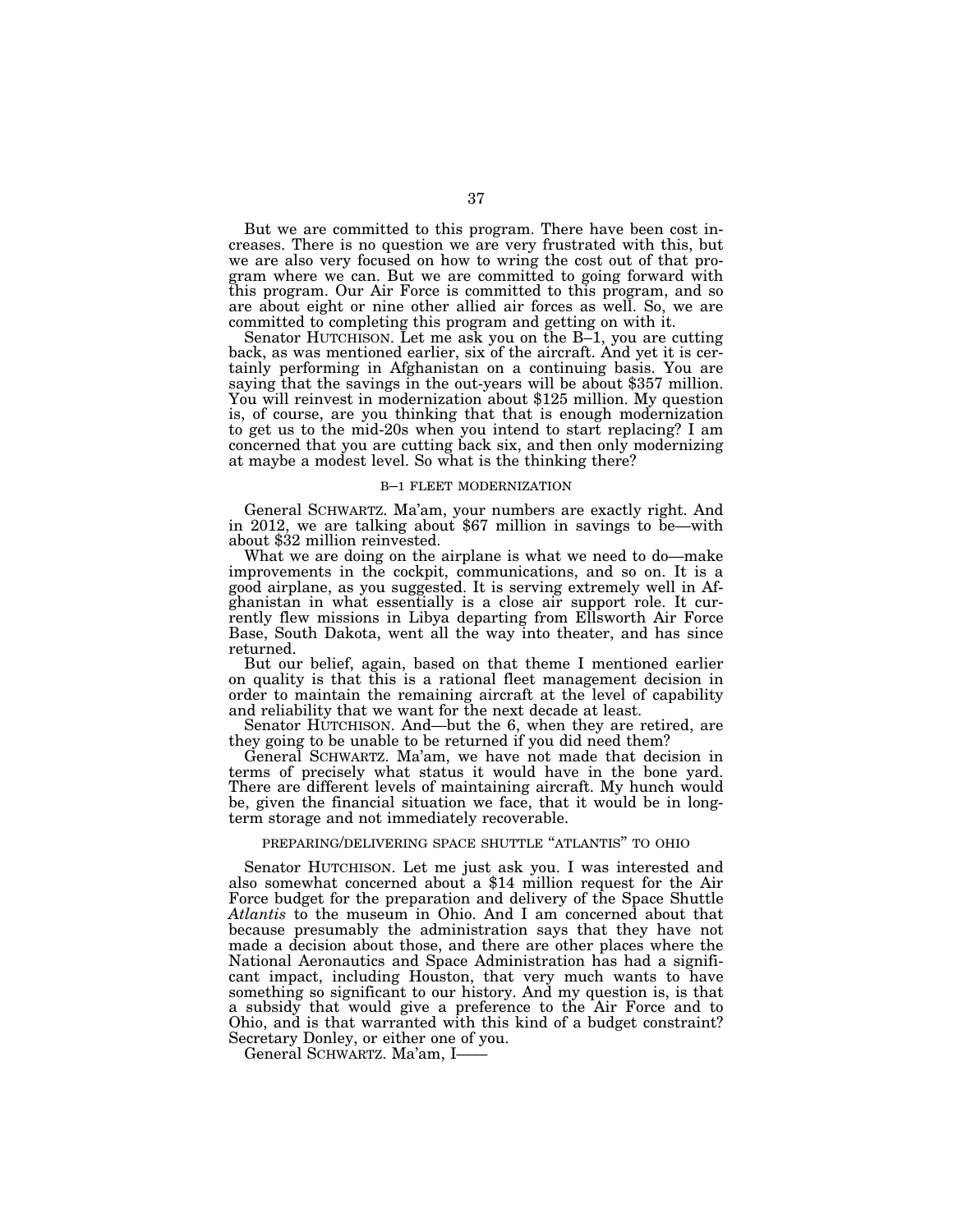Senator HUTCHISON. Whoever would like to take that ball.

General SCHWARTZ. I would just say that whoever gets these platforms will have to have certain expenses in terms of transporting them to their ultimate destination and preparing them for safe display in a non-operational mode. So that is what these dollars were intended to do. The dollars were in our budget request. We were planning ahead, and obviously we put the 2012 budget submission together last year in anticipation of a positive decision.

I might just mention that with respect to the *Atlantis*, that platform has flown more dedicated DOD missions than any other space shuttle. Thirty-eight members of the various services flew on the *Atlantis*, so it has some legacy with respect to DOD.

Senator HUTCHISON. I understand that totally. I mean, and I relate to that. I think there are several areas that have legacy claims. I think you are one. I just hope that there is not a decision that puts it ahead of legacies in basically Florida, Houston, and California. I mean, there—I wish there were four or five that we could split up, but I was concerned that there might be an advantage already in place, and I hope that is not the case.

Thank you.

Chairman INOUYE. Thank you.

Senator Murkowski.

Senator MURKOWSKI. Thank you, Mr. Chairman.

General and Mr. Secretary, thank you for your testimony this morning, and thank you for your service. Appreciate it.

Talking a little bit about energy this morning, and the President is going to be speaking to that just about now,  $\overline{I}$  guess, and our energy policy. I know that within the Air Force, it is my understanding now that about 99 percent of the Air Force fleet is certified for the Fisher-Tropsch process using either coal to liquids or gas to liquids technology. I think that that is—that is a good move, that it is positive. We certainly encourage that.

Back in the 2009 the Defense appropriations bill, the Air Force was directed to conduct a study on a coal to liquids plant up in Eielson Air Force Base, Alaska. And we have had conversation in previous subcommittee hearings about the status of that study and the monies that were spent.

## COAL TO LIQUIDS TECHNOLOGY

The question that I have to you gentlemen this morning is, give me a little bit more of an update in terms of where you feel the Air Force is going with regard to the development of alternative fuel sources, and particularly in relation to our Alaska facilities. Our Alaska bases, as you know, we have got incredible coal supplies, incredible natural gas supplies. I happen to think that we could be the fueling station for the country in many regards.

I would also like a little bit of an update in terms of where the \$10 million kind of went in terms of studying that feasibility on the coal to liquids plant at Eielson Air Force Base, Alaska. So, if you could give me an update on that, and then kind of project out a little, if you will.

Mr. DONLEY. Sure. We have expended the \$10 million. It was divided into basically two halves. Part of that went to the Patel Corporation. I think the University of Alaska, if I'm not mistaken. Part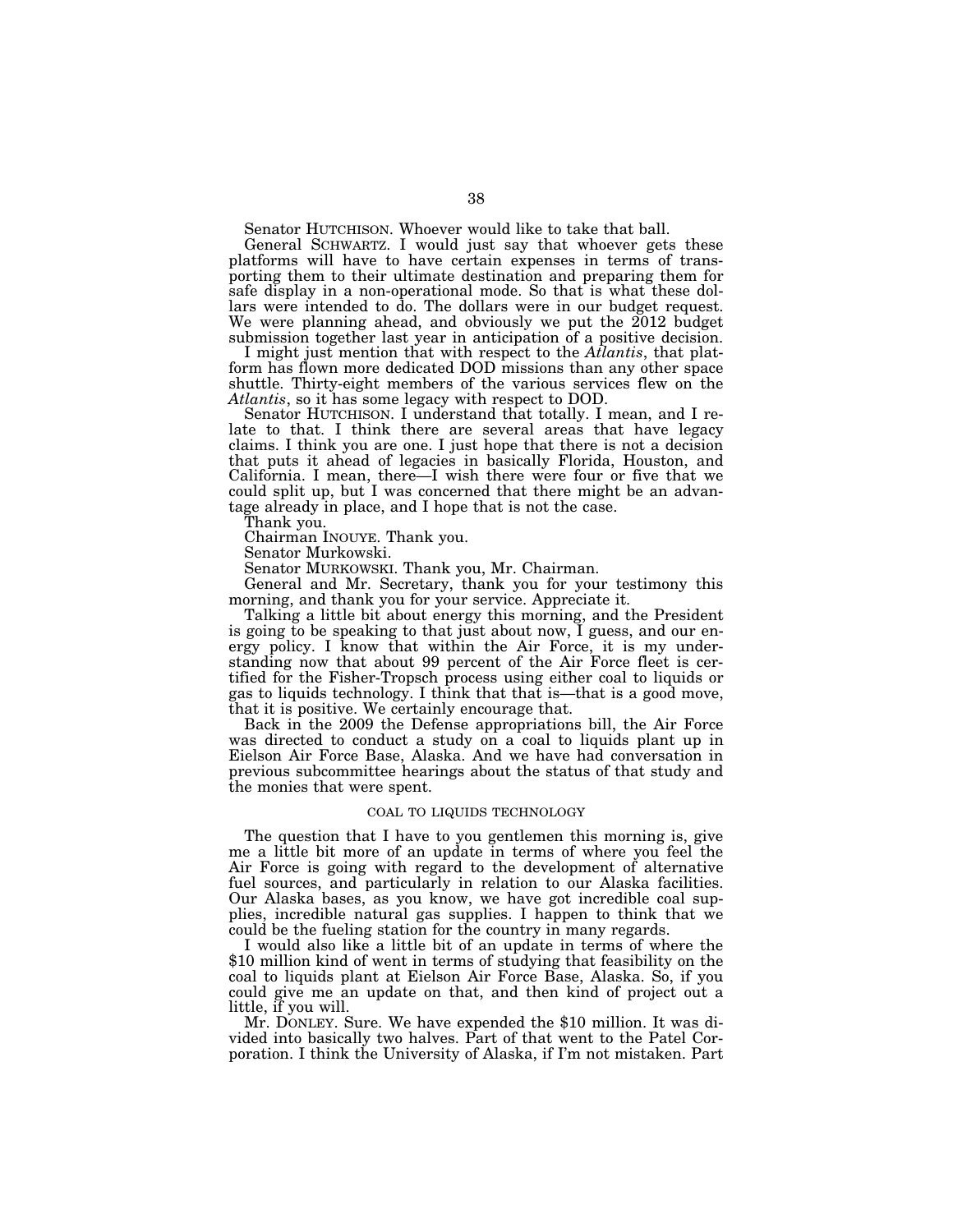of the money was spent to investigate the feasibility of the basic technology and the work at Eielson, and then part of it went to the site survey work at that location. I do not have a specific outcome of that for you. I can provide that-

Senator MURKOWSKI. That would be appreciated.

Mr. DONLEY [continuing]. For the record.

Senator MURKOWSKI. Thank you.

[The information follows:]

The Air Force is interested in environmentally friendly, domestically produced and cost competitive alternative aviation fuels to enhance its energy security posture through diverse fuel sources. In support of this, the Air Force conducted several analyses to study viability of a coal-to-liquid plant at Eielson Air Force Base in Alaska using funds authorized by Congress (\$5 million for operations and maintenance; \$5 million for research, development, testing and evaluation).

The \$5 million in operations and maintenance funds was used by the Air Force, led by the Air Force Real Property Agency, to complete a mission impact analysis and a business case analysis in August 2010. The mission impact analysis determined there would be minimal impact to operational and support missions. However, the business case analysis concluded that development of coal-to-liquid production facility was not feasible due to high capital costs, limited local market for fuels, low crude oil prices (less than \$99/barrel), uncertainty in carbon requirements and sequestration, and availability of government loan guarantees to secure lower financing costs.

The \$5 million in research, development, testing and evaluation funds was used by the Air Force, led by the Air Force Research Laboratory, to complete a scientific survey and a technical analysis. Both technical reports are currently under review and thus have not been publically released. The scientific survey, which was done by the Alaska Center for Energy and Power at the University of Alaska, Fairbanks, assessed options for geologic sequestration, biological sequestration, and other carbon management and disposal options. The initial analyses do not identify any engineering issues; however, the lack of technical maturity adds high project risk.

The technical analysis performed by the Air Force Research Laboratory in February 2011, preliminarily found that, although the project is technically feasible, there are a number of significant concerns with implementation. These concerns include the disposal of generated waste (i.e., slag, coal ash, and sulfur); major environmental issues (i.e., PM2.5 emissions, ice fog formation, and effects on local hydrology, particularly ground water); transportation impacts; air emission permitting; and a chemical process hazard subject to the Department of Homeland Security's chemical security requirement.

Mr. DONLEY. At the larger level, obviously we are a primary consumer of energy. We are very interested in having developed alternative sources of energy, whether it be coal to liquid, gas to liquid, biomass, or other renewables, both for our flying operations and our installations as well. But we do not see ourselves as a manufacturer or a provider, so we are very interested in working with the rest of the Department of Defense and with the Department of Energy to sort through what the optimal aviation fuel blends will be for the future—which of those will—are not just scientifically feasible, but which are most economically viable and sustainable going forward.

Senator MURKOWSKI. Are you sorting that through now?

Mr. DONLEY. Those discussions are being undertaken at the DOE and DOD level. It is not an Air Force decision. And the aviation industry is part of this as well going forward. But not all of that work has gelled yet. As you indicated, we certified our engines for alternative sources, so we have confidence that we can fly our airplanes with these alternative fuels. So, that work is largely complete. The issue now in front of us is where will alternative fuels come from, and which will be the most economically viable. But we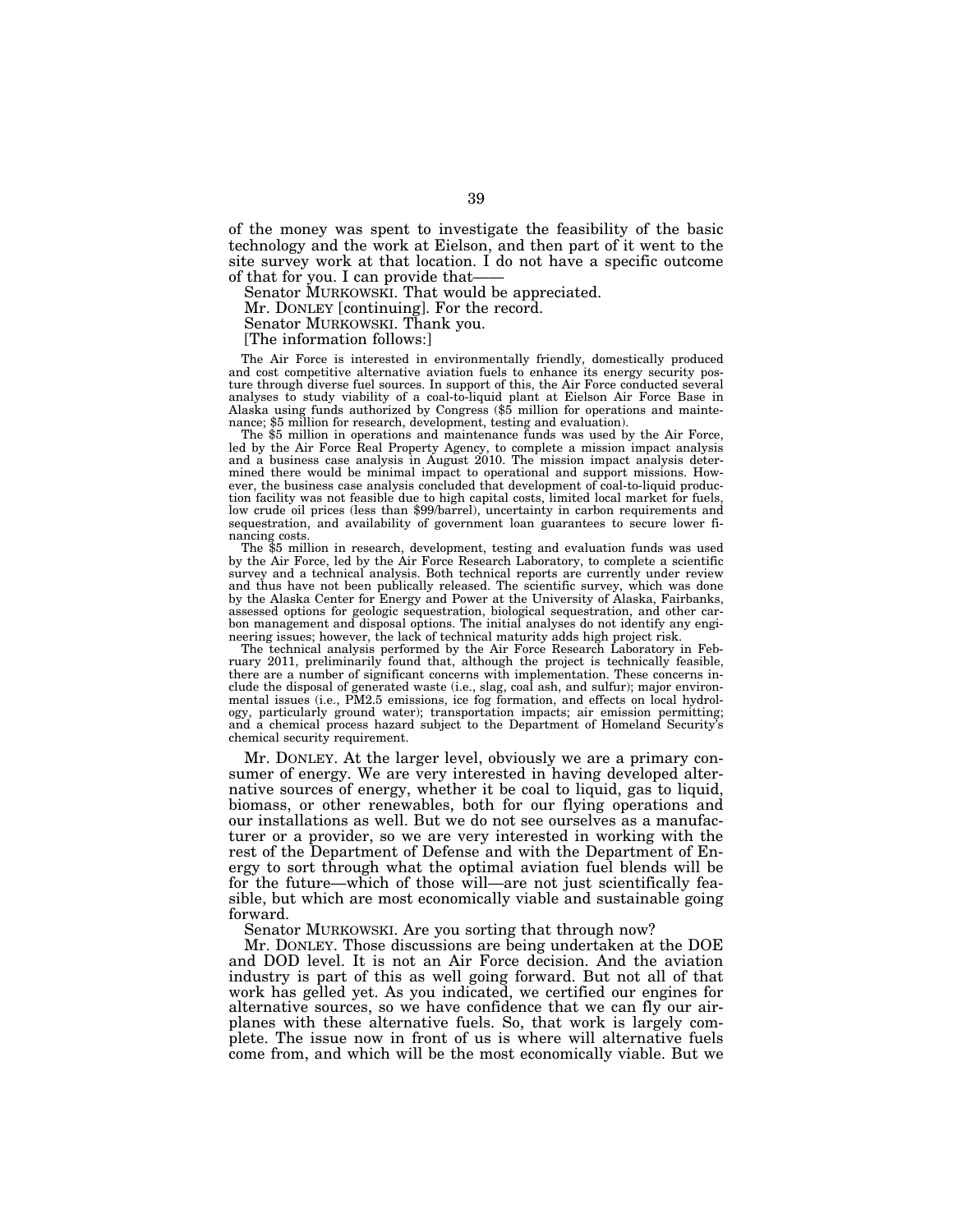are ready to buy them, and especially if they will be available at competitive economic prices.

Senator MURKOWSKI. Well, I think we would be interested in perhaps learning a little bit more as you sort through where you feel not only the most economic, but really in terms of greatest efficiencies and performance needs, because, again, we have got a little bit of everything up there. But we need that customer, and happy to be working with the Air Force—with the military to advance this.

## PACIFIC RANGE COMPLEX

General Schwartz, I wanted to ask you just very quickly, your comments on the proposed enhancements to the Joint Alaska Pacific Range Complex. In my visit to Afghanistan, as we were doing the fly over, looking down over so many parts of that country, it sure reminded me of home. And your time in Alaska and your opportunity to fly over our ranges, and I am sure you, too, have noted the comparison of the extreme open spaces and big mountains and lots of snow.

The question that I have, as we look to the various proposals that are out there to modernize the Alaska Range Complex—we have got an environmental study that is underway right now—can you comment on the proposed enhancements—the value of these to the Joint War Fighter, the additional capabilities that would be provided?

General SCHWARTZ. Clearly, you know, Alaska is unique and the Pacific Range Complex is a unique installation, both in terms of its scope, the air space available, the land ranges beneath, and so on. At the moment, we have five exercises a year, three of which are known as Red Flag Alaska, and two of which are Joint Chiefs of Staff sponsored exercises yearly. That tempo we expect to remain at least at that level. And so, this is, along with just a handful of other ranges in the lower 48, this is a very important place that we, as a joint team, will continue to utilize in the years ahead. There is no doubt about that.

And so, the study that you referred to, in terms of the improvements, is not yet final, and that certainly will inform decisions as we go forward. But I think the key thing is there is not another location that has the combination of land and air space that the Pacific Range Complex does.

Senator MURKOWSKI. Well, as you indicated, that study is still underway. There have been issues that have been raised within the State about the proposed expansion. I think it is fair to say, though, that Alaskans—the Alaskan civilian community wants to work with the Air Force, with our military community, as we provide this incredible training range to the Nation.

With that, I thank you, Mr. Chairman.

Chairman INOUYE. Thank you very much.

Senator Collins.

Senator COLLINS. Thank you, Mr. Chairman.

I want to begin my questioning by just making two comments. First, and I know the chairman and the vice chairman share this concern, I am increasingly worried about the impact not only on the Air Force, but on the entire Department, of the Pentagon hav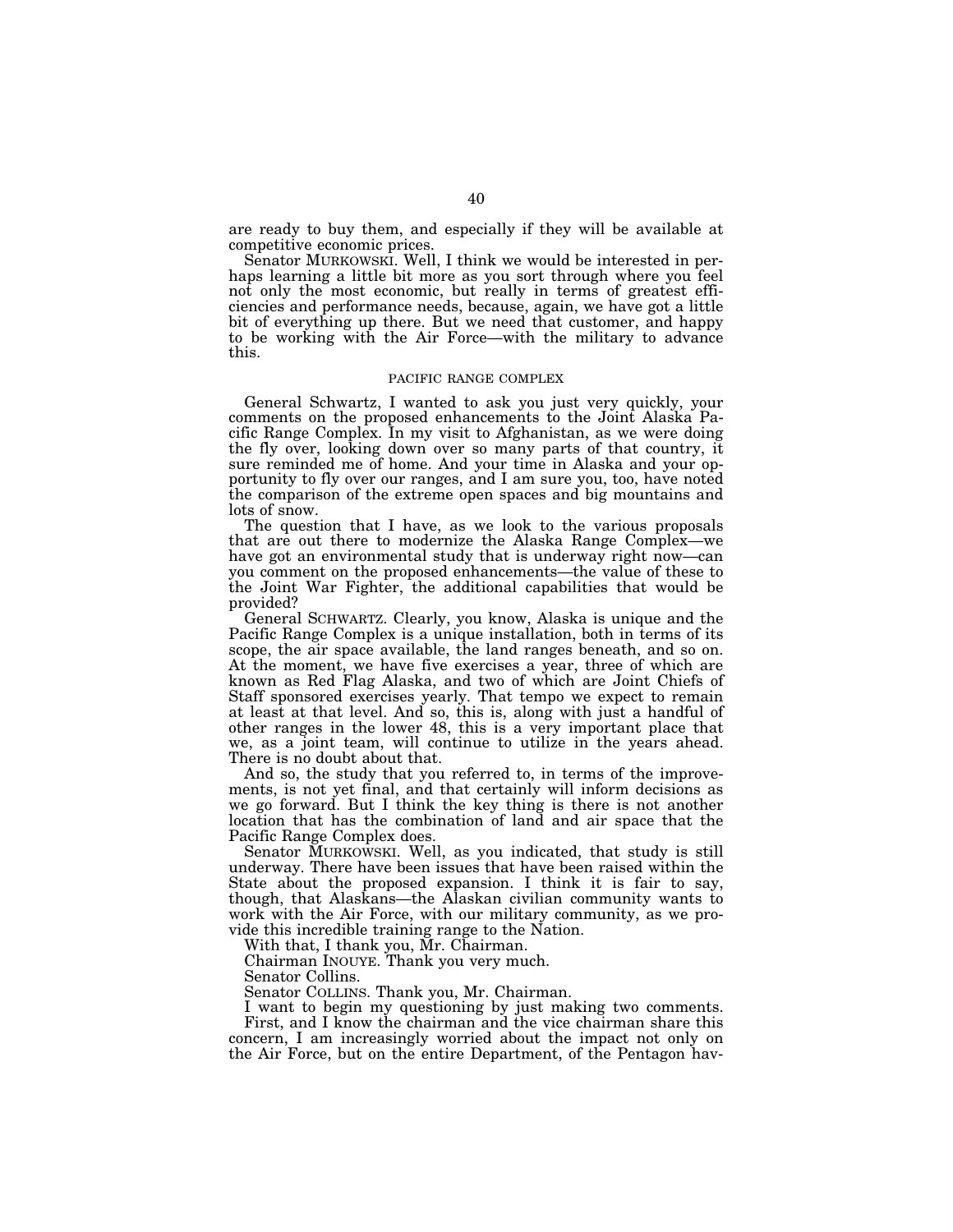ing to operate under short-term continuing resolutions. At a time when we are involved in three wars, I just think it is an irresponsible situation, and we have got to get the work done on the budget. If it cannot be done, then I really hope that we will move the DOD appropriations bill separately and to get that done, because I know it is creating very real problems. And ironically, it is going to end up increasing costs in the long term if you are having to put out stop orders, and disrupting the supply chain, and juggling your accounts. We are going to end up paying more.

So, I just—I realize I sound like a Johnny one note on this issue, but I feel so strongly about it.

Second, I do want to take a moment to recognize and thank all the Air Force personnel who have been so involved in the military operations in Libya. Regardless of my individual view on whether that is a wise operation or not, there is no doubt that as usual our military has operated superbly. And I know that the Air National Guard Air Refueling Wing in Bangor, Maine, where I live, has been playing a supporting role by refueling aircraft en route to supporting the North Atlantic Treaty Organization (NATO) operation and the efforts in Libya. So, I just want to express my thanks to the men and women of the Air Force as they are involved in this mission.

Mr. Secretary, the chairman asked you about the efficiencies that the Air Force had identified, and you indicated fuel savings would be part of those efficiencies, and Senator Murkowski also sort of followed up in that area as well. The Comptroller of the Pentagon has indicated that the increase in oil prices is increasing the cost of fuel, and that is a potentially very serious problem for the Pentagon. And obviously, the Air Force is particularly affected when there are increases in oil prices.

## STRATEGIC BASING PROCESS FOR KC–46A TANKER

I understand that the Air Force is currently in the strategic basing process to select the locations for basing the first KC–46A aircraft. Earlier this year, I wrote to you encouraging the Air Force to consider the proximity of candidate bases to operational air refueling tracks. And to me, this makes all the sense in the world because it minimizes the fuel that is consumed in the time that it takes to fly from the home base to the point where the aircraft are actually refueled. And in learning more about this, because of the critical role that the Air National Guard base in Bangor has been playing with our operations in Afghanistan, Iraq, any overseas operations, I learned that taxpayers pay about \$85 per minute in fuel costs alone for the current tanker in our fleet.

My question is to you, Mr. Secretary, where—will these real world operational costs, such as the distances to operational refueling tracks, be considered in the basing criteria?

Mr. DONLEY. Senator, we are still working through the criteria. We have not settled on them yet. General Schwartz and I will be reviewing those probably in the summer timeframe. This work is scheduled to get underway to the back half of this calendar year.

First of all, we will want to take advantage of and understand completely the new capabilities that will be available through the KC–46, and take into account the operational improvements that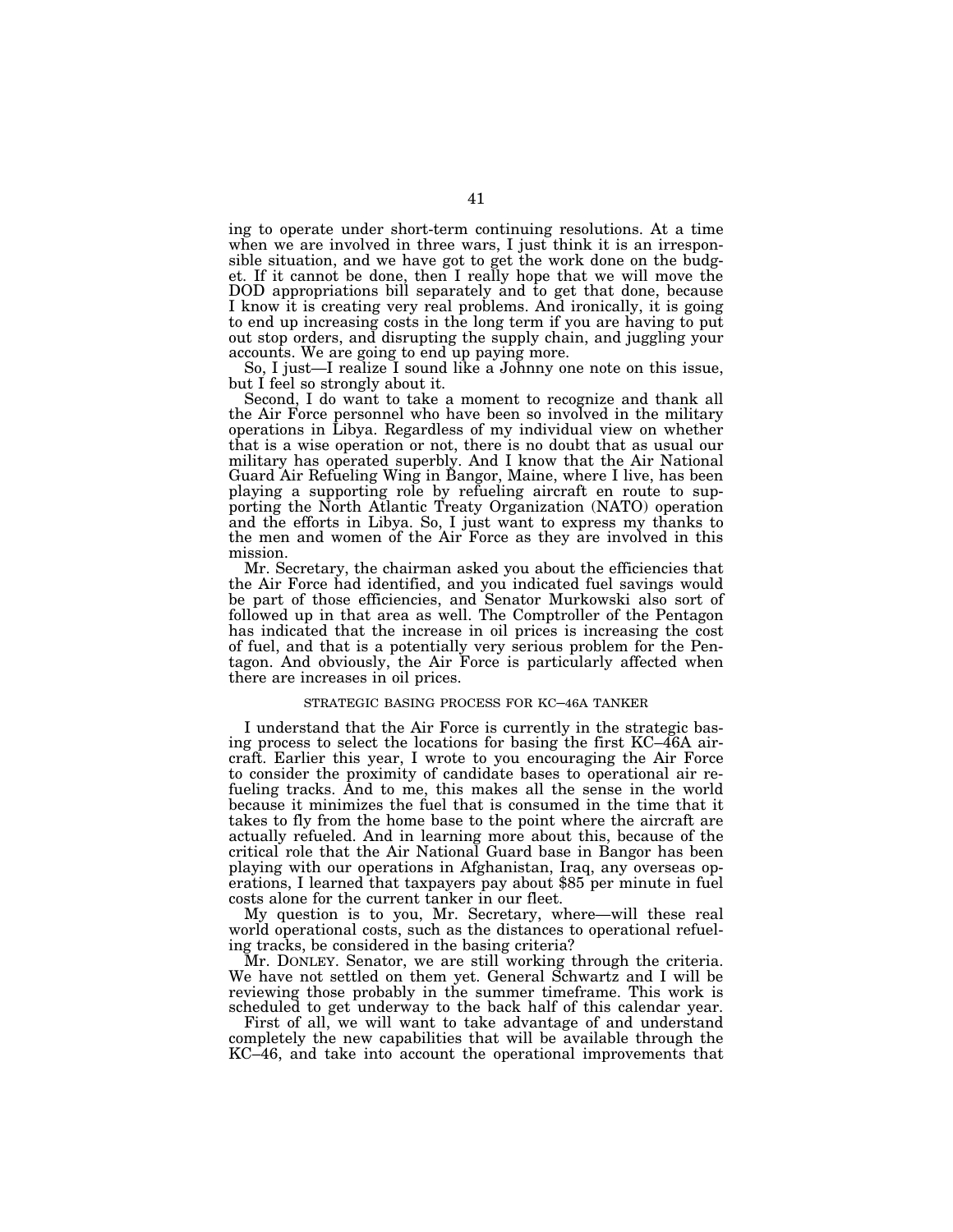come with that. We will be looking at obviously the Air Force operational requirements across the United States and elsewhere, but also the Combatant Commanders' requirements in various regional contingencies. That is our starting point at this point in time. We have not zeroed down beyond that.

I would say that the current KC–135 fleet is in excess of 400 aircraft. This initial KC–46—the KC–46 buy is 179 aircraft, and it is going to take the better part of 12 years roughly to buy those 179 aircraft. So we are not going to make the beddown decisions on the KC–46 in advance of need. We need to let the time unfold as those tankers are being delivered, make sure we make the decisions in advance of but not too far in advance of need.

So, just as a reminder, there are many bases that want to be the first in the Air Force to get the KC–46, but there will be 179 of them, and hopefully modernized tankers beyond that. We will be taking the kinds of issues that you raised into consideration.

Senator COLLINS. General.

General SCHWARTZ. If you would allow me just to brag on the Air National Guard a little bit, the wing that is flying in support of Libya out of Moron, Spain is led by an Air National Guard colonel from the Pittsburgh unit, and aircraft from Bangor are there as well. So, I think the key thing is here that the Air National Guard has been all in, and we certainly salute that.

Senator COLLINS. Absolutely. They have been absolutely critical, and that base in Bangor is much busier than many active duty bases, in fact, in its refueling mission.

Just a very quick follow-up. There have been reports that can be read to suggest that you have already made tentative decisions to select 11 bases. That has appeared twice. If you have not settled on the criteria, then I assume that those reports are not accurate. General Schwartz.

General SCHWARTZ. They are not accurate. What happened was in order to run the competition for source selection of the KC–46, we had to have representative bases to look at in order to do the bed down analysis. And there were 11 bases, nine United States and two overseas. That was not presumptive in terms of what the actual bed down would be, as the Secretary suggested, in the years ahead, not presumptive at all.

Senator COLLINS. Thank you.

Thank you, Mr. Chairman.

## ADDITIONAL COMMITTEE QUESTIONS

Chairman INOUYE. All right. Thank you very much. The vice chairman and I will be submitting questions for your consideration. And we thank you for your testimony this morning.

[The following questions were not asked at the hearing, but were submitted to the Department for response subsequent to the hearing:]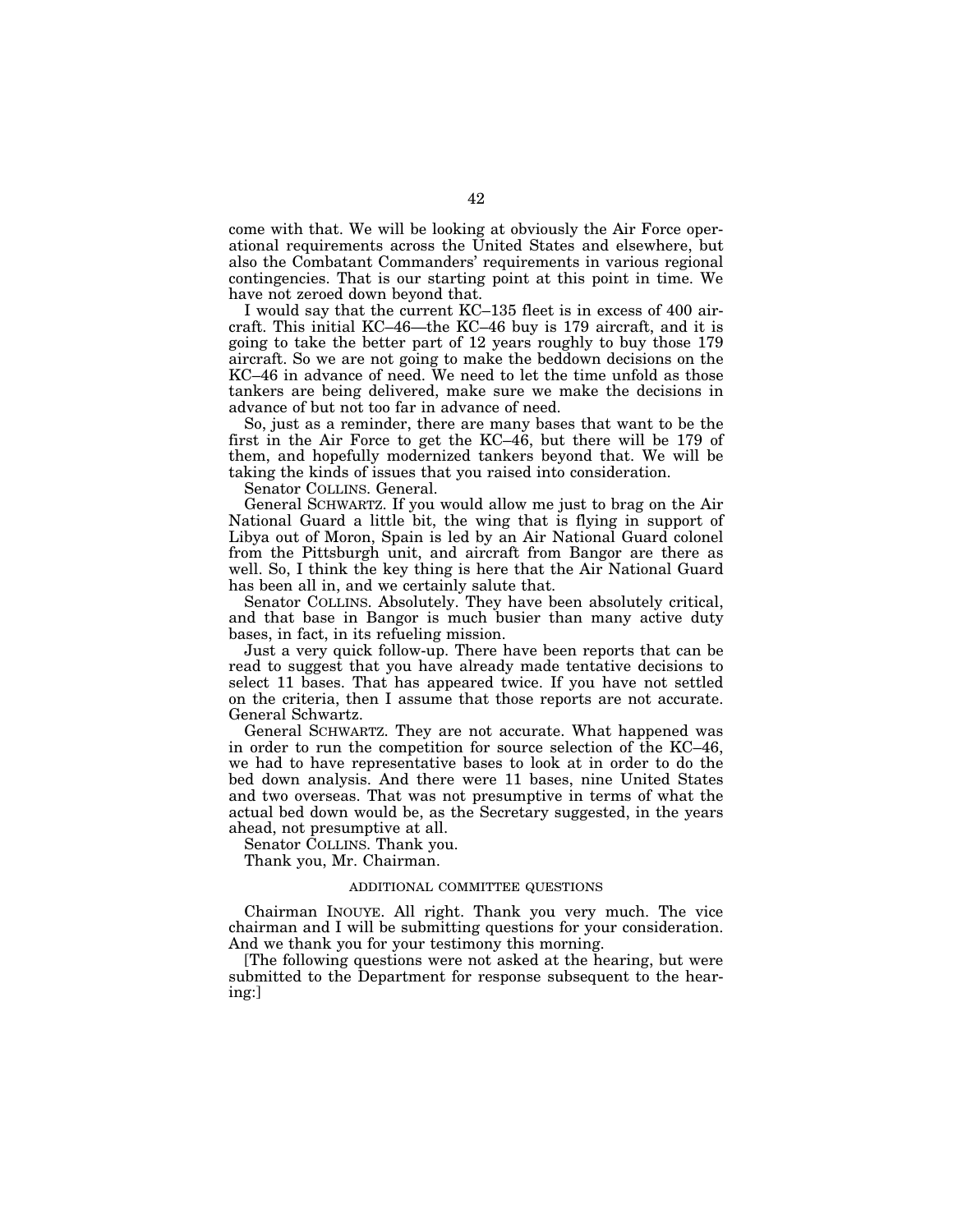## QUESTIONS SUBMITTED TO MICHAEL B. DONLEY

## QUESTIONS SUBMITTED BY CHAIRMAN DANIEL K. INOUYE

#### AFFORDABILITY OF AIR FORCE RECAPITALIZATION STRATEGY

*Question.* Secretary Donley, over the next several years the Air Force is planning to recapitalize portions of its fighter, tanker, bomber, and helicopter fleets which will cost billions of dollars per year. Given the current budgetary environment, how does the Air Force plan to afford all of these programs simultaneously?

Answer. Based on strategic and fiscal guidance, the Air Force Corporate Structure develops a Program Objective Memorandum (POM) that achieves the right balance of resources between providing capabilities for today's commitments and posturing for future challenges. During Corporate Structure deliberations, savings through efficiencies, cost growth issues, and program phasing and quantities are thoroughly<br>reviewed to ensure the resources allocated to Air Force operations and capabilities<br>investment are optimized to the greatest extent practica our requirements to meet strategic guidance, force structure management, and resource management. Strategic resource management will include evaluation of our investment in existing fleets during transition to maintain the Air Force operational capability. As resources are further constrained, more difficult decisions will be required.

*Question.* Secretary Donley, which recapitalization program has the largest risk of cost overruns and what is the Air Force doing to mitigate those issues?

Answer. The F–35 program, in particular, has seen significant cost growth due to a multitude of reasons, as discussed and examined in many forums. Going forward, the Air Force believes the F–35 program is on solid ground, with realistic development and production goals and a significant reduction in concurrency, as a result of the recent Technical Baseline Review. Also, the Government awarded a fixed price contract for the fourth low rate initial production lot (LRIP Lot 4) on November 19, 2010. This is the first fixed price production contract for the program, and it occurred 2 years earlier than envisioned in the acquisition strategy. With regard to engine affordability, the F–35 engine Joint Assessment Team (JAT) investigated F135 propulsion costs in 2010 and provided a should cost objective. The propulsion team is in the process of implementing the JAT recommendations with a focus in the coming year to ensure we make the necessary investments to achieve F135 cost reduction goals.

The Air Force is committed to reducing the risk of cost overruns in this and other recapitalization programs using techniques we are applying across the force; by improvements in our program management processes, including cost estimation, contracting, and acquisition strategies that emphasize competition and using proven technology when possible.

One key step to avoiding an overrun in the future is to start with an accurate estimate up front. The Air Force has made a concerted effort to utilized Fixed-Price and Fixed-Price Incentive Firm Target type contracts whenever possible and at the earliest phases of a program to stabilize costs. These incentives encourage contractor innovation to bring programs in below target cost by sharing those savings with the contractor.

The Air Force is also focused on managing the cost of our acquisition programs with continuing efforts to manage technology maturation and transfer to development, understand and reduce overhead costs, negotiate better prices, and execute more economical and efficient production rates.

The KC–46A and the helicopter recapitalization programs will use competitively selected non-developmental aircraft platforms as their foundations, thus avoiding the large cost uncertainty of development and testing of a new platform.

#### HEALTHCARE PROPOSALS

*Question.* Secretary Donley, the increases in co-pays have been proposed previously. Could you explain how these proposals are different and why they should be reconsidered by Congress at this time?

Answer. The TRICARE Prime enrollment fee was established in 1995 and set at \$230/\$460 for individuals/families. This fee has not changed in 16 years. Enrollees who pay this fee subsequently pay no TRICARE deductible (reducing the effective cost of enrollment to \$80/\$160 per year). The expectation had always been to raise the enrollment fee on a periodic basis, but this has never happened. In 2005, DOD attempted to increase the TRICARE enrollment fee by approximately 300 percent over 3 years to again have some parity with civilian health premiums. This proposal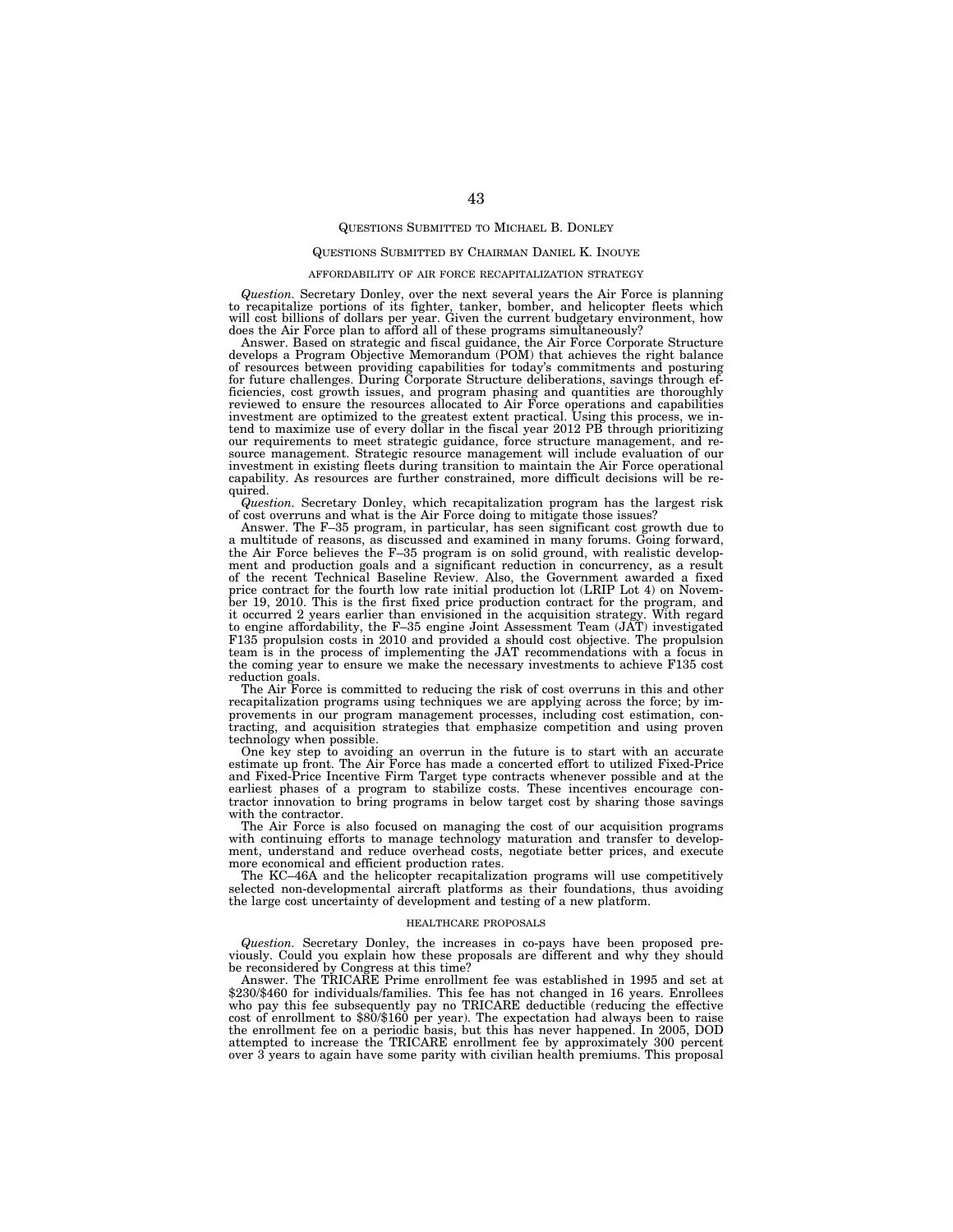was met by significant resistance from beneficiary organizations, and Congress ultimately decided the increase was too severe and prohibited any increase in TRICARE Prime enrollment fees. Having learned lessons from the previous attempts at increasing TRICARE enrollment fees, and out of genuine concern to not introduce unexpected and steep hikes in out-of-pocket costs, the Department has put forward the most modest fee increase possible (\$2.50 or \$5/month for individuals/families). The proposal indexes any future enrollment fees to a medic moving to a regular and gradual increase from year to year, and also excludes from fee increase the following special populations of retirees: survivors (regardless of when or how the service member died), and medically retired military members and their families.

We believe this proposal represents a fair and responsible increase in TRICARE Prime enrollment fees, and provides a balanced approach to managing the escalating healthcare costs of our Military Health System while ensuring we continue to provide the best healthcare in the world for our warriors and their families.

#### REMOTELY PILOTED AIRCRAFT PERSONNEL REQUIREMENTS

*Question.* Secretary Donley, the Air Force has quickly expanded its unmanned aerial vehicle missions in the past few years.

How is the Air Force doing in meeting the requirement for pilots for these Re-motely Piloted Aircraft (RPA)?

Answer. The Air Force is training at maximum capacity and has enough pilots to meet the current RPA requirement. Due to increased operational demands, the Air Force continues to operate MQ–1 and MQ–9 aircraft at surge manning levels. As the operations tempo slows, pilot production will enable the Air Force to begin normalizing RPA pilot manning levels.

*Question.* With the information being generated from this increase in Remotely Piloted Aircraft patrols, does the Air Force have enough personnel to process the additional data?

Answer. Yes. The Air Force has planned, programmed, and is fielding the requisite number of analysts to support the RPA mission growth through streamlined operations. Using streamlined crewing procedures, Air Force Distributed Common Ground System (DCGS) analysts are aligned against the highest priority intelligence requirements to address the exponential increase in ISR demand. Due to the training lead times, much of the programmed manpower increases in Air Force DCGS have not yet reached the field, but the Air National Guard, through volunteerism at its Air Force DCGS sites, has surged to help mitigate any current shortfalls. Additionally, the Air Force is taking steps to maximize the analytical effectiveness of our ISR force by (1) partnering with National Geospatial-Intelligence Agency, Air Force Research Laboratories, Defense Advanced Research Projects Agency, and industry to find and integrate automated target cueing and exploitation tools; and (2) federating mission exploitation with other military Services and Coalition partners.

#### SATELLITE ACQUISITION STRATEGY

*Question.* Over the years, the Air Force has struggled with many of its satellite acquisition programs, with schedule delays measured in years, and cost overruns measured in the billions. The budget includes a proposal to bring satellite costs under control through incremental funding and \$3.2 billion in advance appropriations for fiscal years 2013 through 2017.

Secretary Donley, what other options did the Air Force consider to control satellite costs? How much will the Air Force save under this strategy, and when do you expect those savings to start?

Answer. The Air Force is proposing the Evolutionary Acquisition for Space Efficiency (EASE) approach to address some of the cost and schedule difficulties experienced in satellite acquisition. Over the past several Program review cycles, as many of our complex satellite systems have begun transitioning from development to production programs, we have been struggling with how to most affordably procure these systems under our current policies and procedures. We have tried and employed several methods and strategies including: buying on need; inducing production pauses to spread funding requirements; stretching Advanced procurement limits in both dollar limits and number of years; breaking out components of cost from the full funding requirements (e.g. Government Support and launch operations). Unfortunately, none of these options could address the bottom line of overall efficiency and affordability to these systems, and instead often created more inefficient behavior in order to balance budget issues. OSD–CAPE has collected and analyzed comprehensive satellite development and procurement data on both unclassified and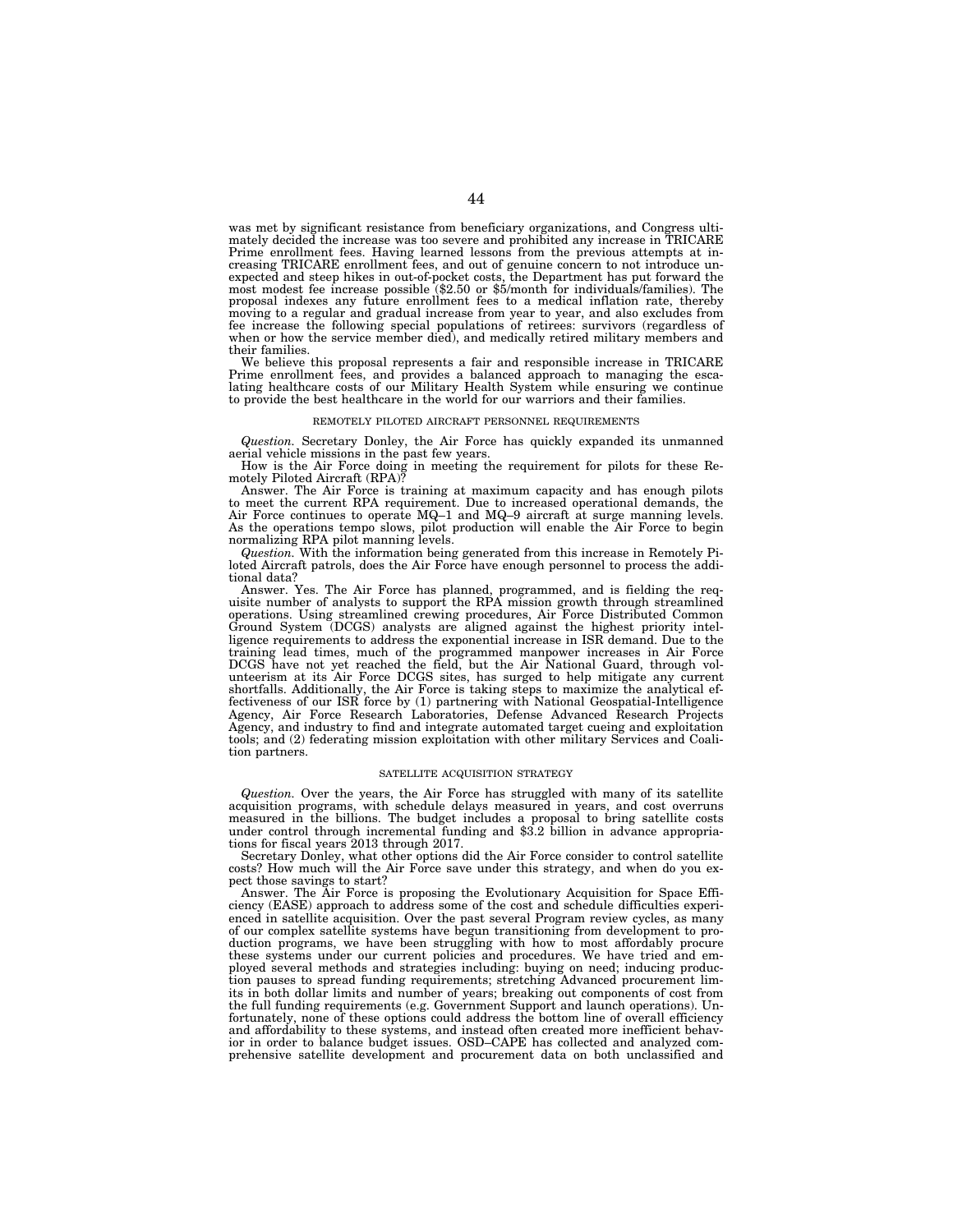classified programs over the past several years. The EASE strategy incorporates the cost efficiencies demonstrated in block buying of large satellite systems, within the constrained budgetary environment. The Air Force envisions implementing the EASE concept to drive down costs, improve stability in the fragile space industrial base, invest in technology that will lower risk for future programs, and achieve efficiencies through block buys of satellites.

The satellite unit cost savings gained from this strategy will vary by program. The estimated savings for the Advanced Extremely High Frequency (AEHF) block buy in fiscal year 2012 is greater than 10 percent but is contingent on contract negotiations. Through aggressive negotiations with the contractor, the Air Force will work to achieve the best possible savings for the taxpayer at AEHF contract award in fiscal year 2012. Savings realized through block buys will be reinvested in research and development for technology enhancement to advance mission area capabilities.

#### AIR FORCE ROLE IN LIBYA

*Question.* Secretary Donley, now that there is an agreement that NATO will assume command and control responsibility for the no-fly zone over Libya and that the role of the U.S. forces is projected to decline, do you have a cost estimate for the Air Force operations to date and the anticipated costs to continue this level of support to coalition forces?

Answer. The Air Force's costs for the first 14 days of operations were \$75 million, or \$5.4 million per day. With NATO assuming command and control responsibility for the no-fly zone over Libya, the projected costs will decrease to approximately \$1.1 million per day. If operations continue through the fiscal year, the Air Force's estimate is an additional \$199 million, bringing the total to \$275 million for the entire operation. If the cost to replace munitions is included, this estimate would increase by \$48 million, to \$323 million.

#### QUESTIONS SUBMITTED BY SENATOR DIANNE FEINSTEIN

#### LARGE MILITARY AIRCRAFT DEFENSE INDUSTRIAL BASE

*Question.* The ability of the U.S. industrial base to support the production of large military aircraft is a growing concern. Today C–17 production shutdown is imminent. A former Commander of Air Mobility Command testified before Congress that, I would like to see the C–17 line stay open, because it's our only insurance policy right now if anything else goes wrong or if there's another development that we need to look at. Instead of preserving the insurance policy and the industrial base, we are conducting a study of how to store the tooling for potential future use. A restart of this production capability in the future would cost billions.

How are we going to protect our vitally important strategic airlift capability and maintain America's current leadership in the area of producing large military aircraft?

Answer. The Air Force is conducting a major Aircraft Industrial Base study that is expected to complete in the summer of 2011 and results from this study should help inform Air Force decisions impacting the industrial base. The Air Force is concerned with maintaining and enhancing its ability to perform all 12 of its Core Functions to include rapid global mobility. We depend on the industrial base to design, develop, produce, and sustain the components and systems used to perform these Core Functions; however, the simple reality is our leadership, in any of these functions, comes with a price tag. In the current fiscal planning environment, it is clear the Air Force must take a very critical look at its processes and programs to improve efficiencies and increase our internal multipliers. The results of these analyses will be reflected in future budget requests; however, it is imperative that our investment decisions provide the capabilities the Air Force needs to continue to fly, fight, and win in air, space, and cyber.

*Question.* What are you doing to maintain the U.S. industrial base and ensure our Nation retains its technology and capability edge in supporting and winning future wars?

Answer. The Air Force is concerned about the current and projected state of the domestic industrial base, particularly with respect to its capabilities to support emerging Air Force requirements across the three Air Force domains air, space, and cyber. We recognize that today's fiscal realities will drive some very difficult budget choices. In that regard, it becomes even more critical for the Air Force to make datadriven investment decisions whether on research, engineering design and develop-ment, sustainment, or weapon systems upgrades. The Air Force is working with the Office of the Secretary of Defense as it leads a sector-by sector, tier-by-tier review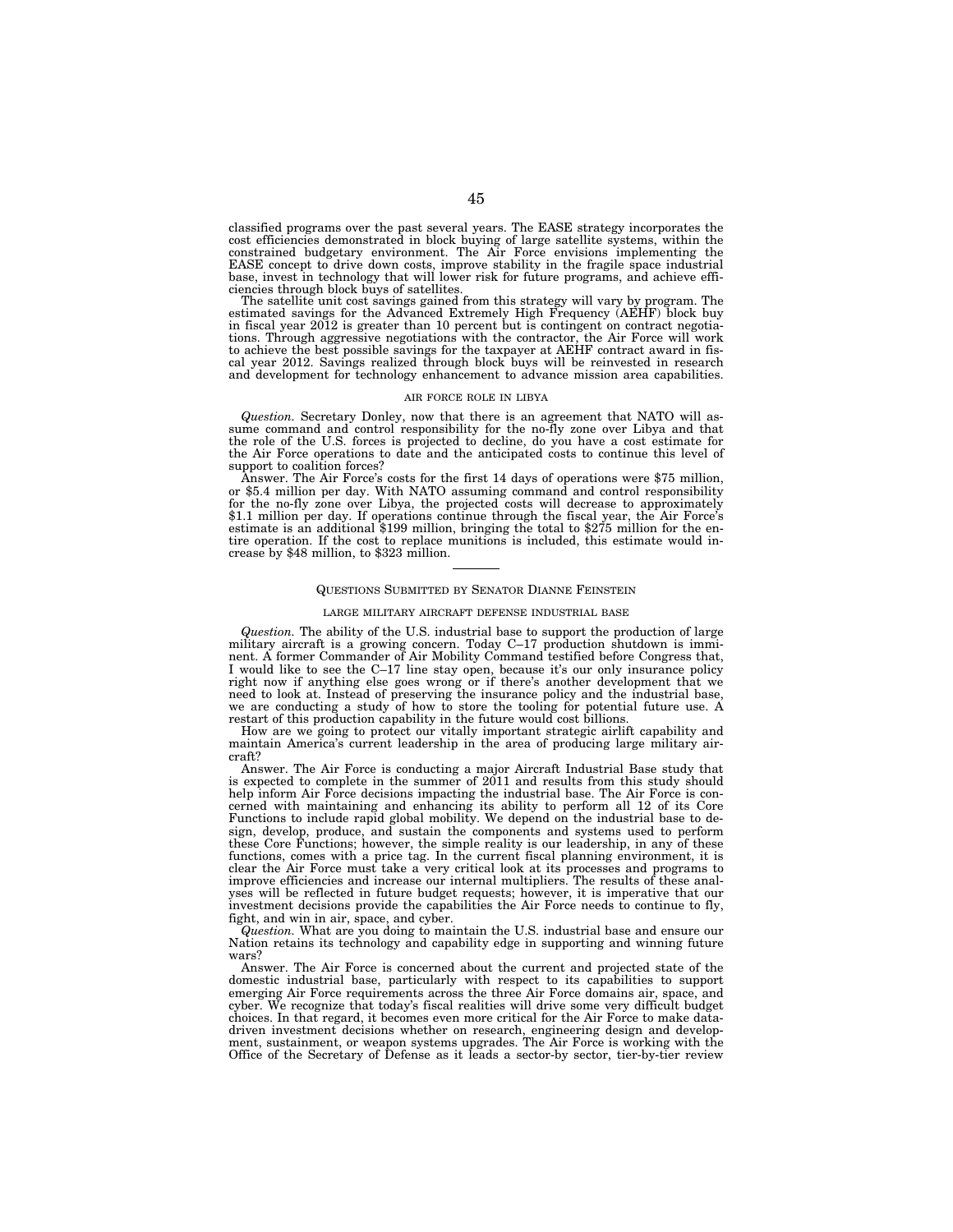of the current network of the Department's suppliers. We expect this initial review, and subsequent updates, to provide all of the Department of Defense with a shared view of how the industrial base segments interface to support each of our capabilities. With this knowledge of the industrial base, the Air Force will be better informed so that our investment decisions can preserve the critical domestic industrial base capabilities needed for the Air Force to continue to fly, fight, and win in air,

space, and cyber.<br>*Question*. What alternatives do you see for future airlift production if the C–17<br>production line shuts it doors and closes?

Answer. The United States has a diverse aerospace industrial base with sales in 2010 of over \$200 billion as reported by the Aerospace Industries Association [Source: AIA, 2010 Year-end Review and Forecast, accessed at: http://www.aia-aero-<br>space.org/assets/YE\_Analysis.pdf on April 8, 2011]. While aircraft designed and<br>produced to enable the Air Force to perform our rapid globa produced to enable the Air Force to perform our rapid global mobility Core Function do differ from their commercial cousins, there are commonalties in areas such as avionics, propulsion, environmental controls, and others. In the past, the Air Force has leveraged both the intellectual and physical assets of the commercial aerospace industry and we expect to do so in the future. In those areas needed to provide mili-tary-unique capabilities, the Air Force uses its research and development programs

to grow those capabilities. *Question.* Is modernizing the C–5 fleet the most cost effective means of meeting the U.S. military's strategic airlift requirements?

Answer. During the C–5 Reliability Enhancement and Re-engining Program (RERP) Nunn-McCurdy certification process, the Department examined several alternatives for meeting strategic airlift requirements. In the final analysis, a restructured C–5 RERP (or C–5M) effort of 52 aircraft was certified as the least costly alternative to meet strategic airlift requirements. Subsequently, the Mobility Capability and Requirements Study 2016 (MCRS–16) demonstrated that a strategic airlift fleet with the capacity to provide 32.7 million ton miles/day (MTMs/D) was sufficient to satisfy the most demanding case in the study. The programmed fleet with a mix of 222 C–17s, 52 modernized C–5Ms, and 59 legacy C–5As provided MTMs/ D in excess of the 32.7 MTM/D requirement. It is not cost effective for the Air Force to maintain aircraft in excess of requirements; therefore, a plan to retire 32 excess C–5A aircraft will be executed assuming fiscal year 2010 National Defense Authorization Act fleet limits are lifted by Congress.

#### HELICOPTER ACQUISITION

*Question.* I understand that the Air Force is planning to replace their Combat Search and Rescue helicopters with an upgraded version of the HH–60 they are currently flying. I am also told that the Air Force plans to replace the UH–1 Huey's currently being used for force protection at the ICBM fields and for transport of government officials in the event of an emergency in Washington, DC with the Common Vertical Lift Support Platform (CVLSP). There seems to be a disconnect in the Air Force message regarding the sourcing of this helicopter. In February, Lieutenant General Jim Kowalski of the Air Force Global Strike Command told reporters he wanted to avoid competition while last week, Secretary Donley told the Senate Armed Services Committee that he is ''absolutely sure competition will be involved''.

What is the Air Forces plan for sourcing the Common Vertical Lift Support Platform?

Answer. General Schwartz and I approved proceeding with the Common Vertical Lift Support Platform acquisition program based on a full and open competition and contract award in fiscal year 2012 leading to an initial operational capability in fiscal year 2015. Following an Acquisition Strategy Panel in the third quarter of fiscal year 2011, we anticipate release of a request for proposal in the fourth quarter of fiscal year 2011 for a Non-Developmental Item/Off-The-Shelf solution to program requirements. Source selection will be conducted in fiscal year 2012.

*Question.* Will there be a competitive process or will the Air Force choose from a platform currently in production?

Answer. The Common Vertical Lift Support Platform program will award a contract on the basis of a full and open competition. However, we anticipate the request for proposal to solicit a non-developmental, off-the-shelf solution to the meet the warfighters' requirements.

## INCREASED INTELLIGENCE SURVEILLANCE AND RECONNAISSANCE CAPABILITIES

*Question.* I was pleased to hear this month that the final decision was made to base MC–12 Liberty aircraft at Beale Air Force Base in California. I understand that the MC–12 has been very successful in Iraq and Afghanistan and we are proud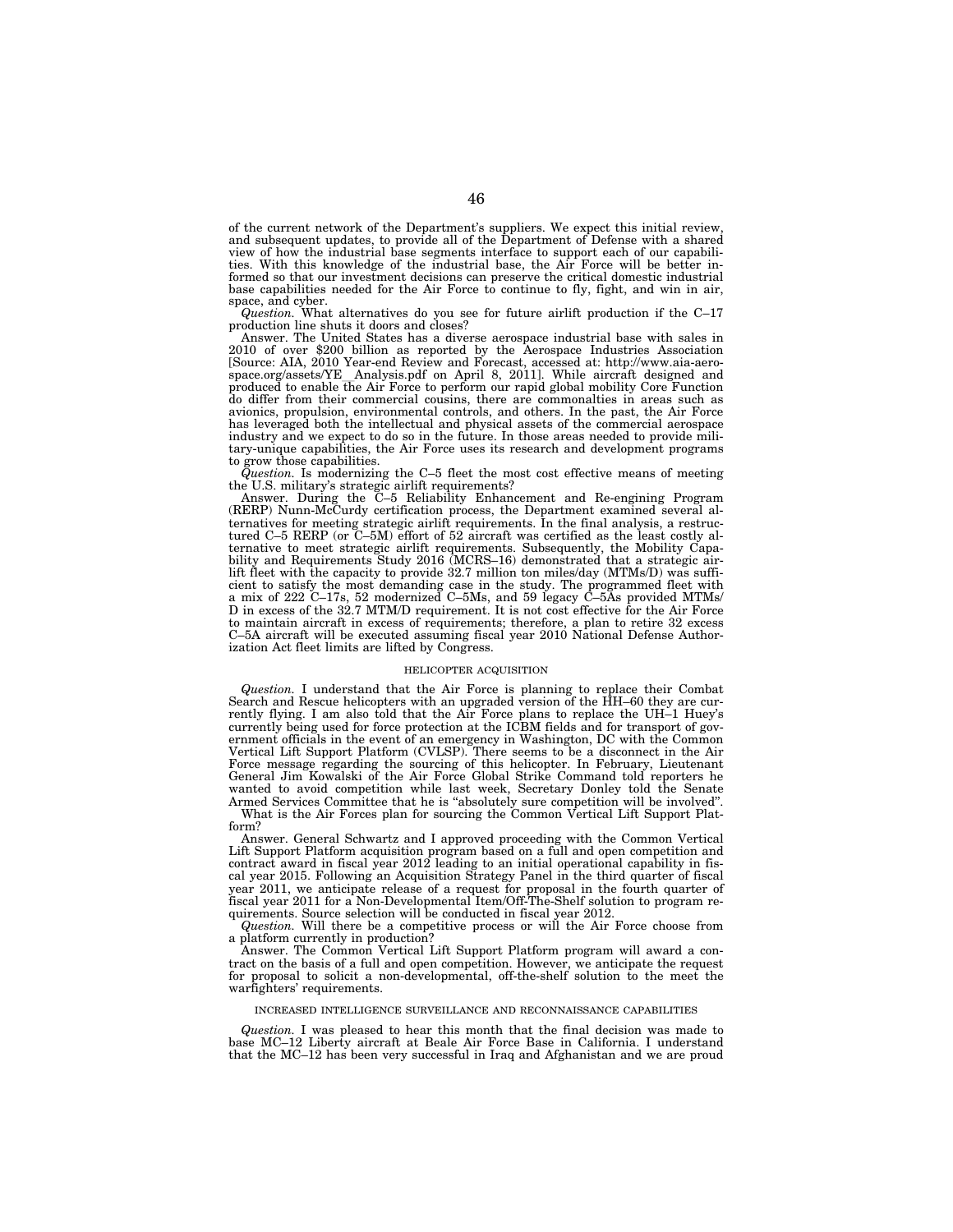to host them. Over the years, the success of our manned and unmanned intelligence, surveillance, and reconnaissance systems has been well documented. There seems to be an insatiable need for the information that these assets provide. In the fiscal year 2012 budget, the Air Force wants to procure 48 MQ–9 Reaper unmanned aerial systems and 3 RQ–4 Global Hawk systems. With this increase in platforms, there will be in increase in the amount of information available that will need to be processed and analyzed.

The intelligence professional force is already stretched thin, do you have enough personnel to support the increase in platforms both operationally and to exploit the intelligence?

Answer. The Air Force is extremely proud of California's longstanding support for all of our intelligence, surveillance, and reconnaissance (ISR) assets and personnel that are hosted at Beale AFB, California, a relationship that I hope will continue to flourish after the MC–12W Liberty fleet arrives. The concern over the ability of our analysts to analyze the amount of data being produced by a variety of new ISR platforms and sensors is certainly a valid one; however, I believe the Air Force has<br>planned, programmed, and is fielding the requisite number of analysts in order to<br>support ongoing mission requirements. The Air Force is Geospatial-Intelligence Agency, Air Force Research Laboratories, Defense Advanced Research Projects Agency, and industry to find and integrate automated target cueing and exploitation tools; and (2) federating mission exploitation with other military Services and Coalition partners.

#### QUESTIONS SUBMITTED BY SENATOR PATTY MURRAY

## KC–46A CLEAR WINNER

*Question.* The words ''the clear winner'' were used when referring to the Air Forces selection of Boeing to build the new tanker aircraft. Can you elaborate on how the decision was made and what aspects of their bid delineated them as the clear winner, including value and cost?

Answer. In accordance with Section M of the Request for Proposal, Boeing was rated acceptable for all subfactors in Mission Capability, Factor 1. Additionally, the difference between the Total Evaluated Prices in present value terms of the offerors was greater than 1 percent, yielding substantial savings. The Total Evaluated Price (TEP) is the sum of the Total Proposal Price (TPP), Integrated Fleet Aerial Refuel-ing Assessment (IFARA) Fleet Effectiveness adjustment, military construction ad-

justment, and Fuel Burn adjustment. Boeing was considered the clear winner because the TEP was more than 1 percent less than their competitors. In the overall source selection strategy, had both offerors' TEPs been within 1 percent of each other, the score of the non-mandatory capabilities would have been used to determine the winner. This was not the case as Boeing's TEP was more than 1 percent lower than their competitor's. Consequently, they were considered the "clear" winner.

#### KC–46A TIMELINE

*Question.* What is the current timeline for the KC–46A Tanker Program? Answer. The contract for the KC–46A was awarded to Boeing on February 24, 2011. The Engineering Manufacturing Development (EMD) contract includes 4 RDT&E aircraft that will be converted after testing is complete into production representative aircraft. The initial flight of the KC–46A aircraft is scheduled for late calendar year 2014. By fourth quarter fiscal year 2017, the Air Force will have 18 operational aircraft. The KC–46 Program is working toward a late August Integrated Baseline Review (IBR) that will generate a Program Management Baseline (PMB). This Baseline may result in an overall schedule adjustment, although that is not anticipated.

#### KC–46A BASING PROCESS

*Question.* What is the status of the KC–46A Tanker basing process and what is the timeline for the decisionmaking process?

Answer. The Air Force is using its Strategic Basing Process to determine the future locations for the KC–46A. Our Strategic Basing process uses criteria-based analysis and the application of military judgment, linking mission and Combatant Commander requirements to installation attributes to identify locations that are best suited to support any given mission. The results of this analysis will be used to inform the basing decisions made by General Schwartz and me.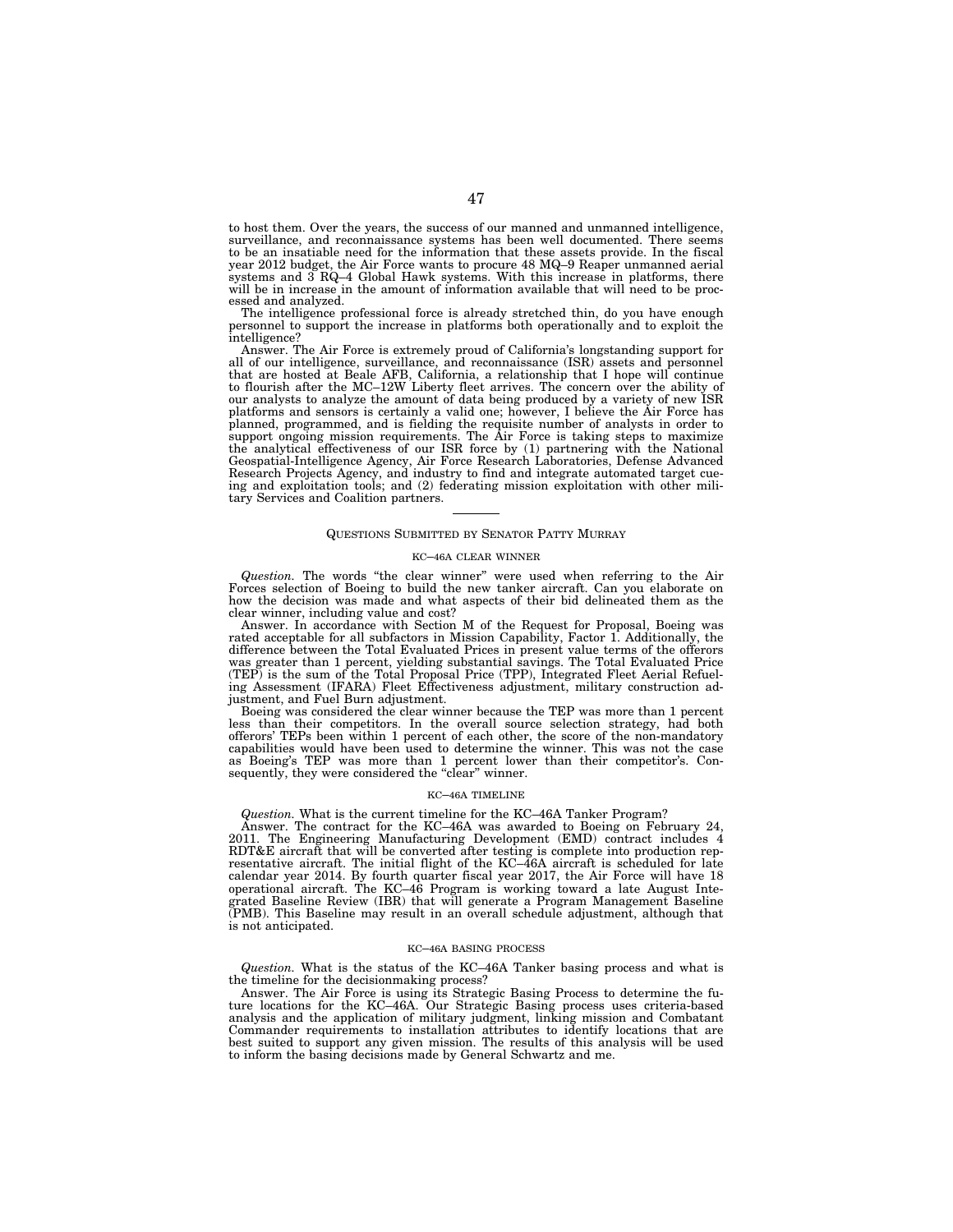In support of KC–46A basing decisions, Air Mobility Command (AMC) is developing basing criteria in a way that best quantifies both operational and support re-quirements related to KC–46A basing from a Total Force perspective. After the criteria are finalized and approved later this year, a briefing will be made available to interested Members of Congress and their staffs. AMC will then evaluate all Air Force installations against the criteria in an Enterprise-wide Look, to identify candidate bases.

After the release of the candidate bases list, Air Force site survey teams will conduct detailed, on-the-ground, evaluations at each candidate location covering a<br>range of operational and facility issues. The results of the site surveys will be<br>briefed to General Schwartz and I, and we will then select t able alternatives for beddown locations.

Once the preferred and reasonable alternatives are identified, environmental analysis will be conducted in accordance with the National Environmental Policy Act. The site location decision will become final after the Environmental Impact Analysis Process is completed.

#### KC–46A MILESTONE IN BASING PROCESS

## *Question.* When is the next milestone in this basing decision?

Answer. The Air Force is using its Strategic Basing Process to determine the future locations for the KC-46A. Our Strategic Basing process uses criteria-based analysis and the application of military judgment, linking miss Commander requirements to installation attributes to identify locations that are best suited to support any given mission. The results of this analysis will be used to inform the basing decisions made by General Schwartz and me. The next milestone for the KC-basing process is determining the criteria on which

to analyze potential beddown locations. Air Mobility Command is developing basing criteria in a way that best quantifies both operational and support requirements related to KC–46A basing. After the criteria are finalized and approved by the Sec-retary later in 2011, a briefing will be made available to interested members of Congress and their staffs.

#### KC–46A BASE SELECTION AND NUMBER OF AIRCRAFT

*Question.* When do you expect to identify the bases selected to house the KC–46A and how many aircraft they will receive?

Answer. The Air Force is using its Strategic Basing Process to determine the fu-ture locations for the KC–46A. Our Strategic Basing process uses criteria-based analysis and the application of military judgment, linking mission and Combatant Commander requirements to installation attributes to identify locations that are best suited to support any given mission. The results of this analysis will be used to inform the basing decisions made by General Schwartz and me.

In support of KC–46A basing decisions, Air Mobility Command (AMC) is devel-oping basing criteria in a way that best quantifies both operational and support requirements related to KC–46A basing. After the criteria are finalized and approved by the Secretary later in 2011, a briefing will be made available to interested Members of Congress and their staffs. AMC will then evaluate all Air Force installations against the criteria in an Enterprise-wide Look, to identify candidate bases.

After the release of the candidate bases list, Air Force site survey teams will conduct detailed, on-the-ground, evaluations at each candidate location covering a range of operational and facility issues. The results of the site surveys will be briefed to General Schwartz and me who will then select the preferred and reasonable alternatives for beddown locations.

Once the preferred and reasonable alternatives are identified, environmental analysis will be conducted in accordance with the National Environmental Policy Act (NEPA). The Secretary and Chief of Staff site location decision will become final after the Environmental Impact Analysis Process is completed. No specific dates/ timelines have been identified for the preferred alternative decisions and no final decision dates can be identified until NEPA actions have been completed.

#### KC–46A BASING CRITERIA

*Question.* When will the Air Force share the basing criteria for the KC–46A?

Answer. The Air Force is using its Strategic Basing Process to determine the future locations for the KC–46A. Our Strategic Basing process uses criteria-based analysis and the application of military judgment, linking mission and Combatant Commander requirements to installation attributes to identify locations that are best suited to support any given mission. The results of this analysis will be used to inform the basing decisions made by General Schwartz and me.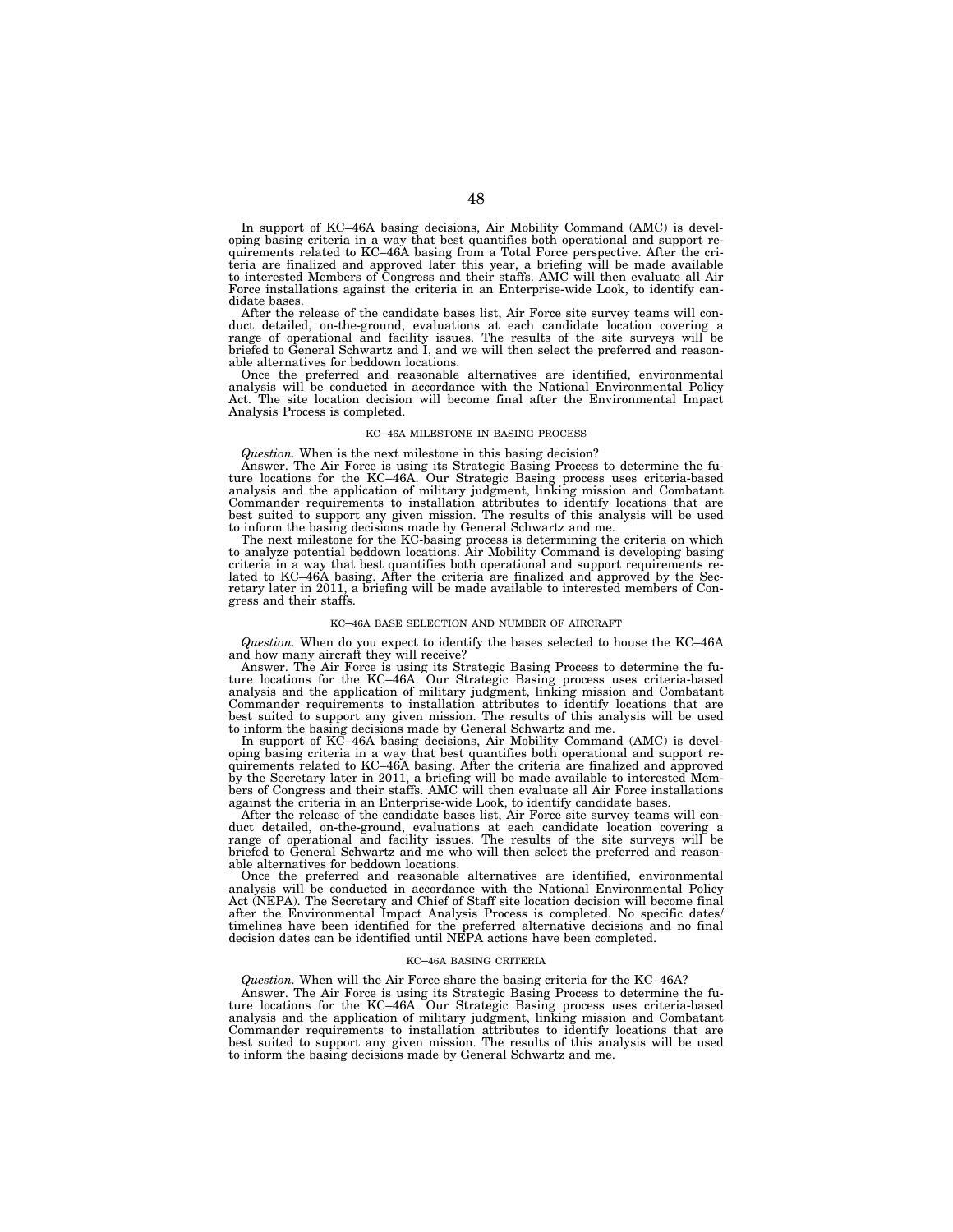In support of KC–46A basing decisions, Air Mobility Command is developing basing criteria in a way that best quantifies both operational and support requirements related to KC–46A basing. After the criteria are finalized and approved by the Secretary later in 2011, a briefing will be made available to interested Members of Congress and their staffs.

#### QUESTIONS SUBMITTED BY SENATOR TIM JOHNSON

#### B–1 FLEET REDUCTIONS AND CONSOLIDATION

*Question.* During the last round of B–1 fleet reduction and consolidation, the Air Force said that they would reinvest the savings into the B–1 fleet and additional investments would be made in B–1 modernization. Unfortunately, over the years, much of that funding did not materialize. Now we again find ourselves being told that there's a need to cut the B–1 fleet and that some of the savings would be reinvested in B–1 modernization.

Secretary Donley, what reassurances can you provide that this time when the Air Force says it will reinvest the savings, it means it?

Answer. During the previous round of B–1 fleet reductions and consolidation, the Air Force did reinvest in capability enhancements based on anticipated program performance. Today's ongoing modernization efforts, critical to the continued viability of the B–1 fleet, were born as a result of funding made available from previous fleet reductions, as well as the cancellation of the Defensive Systems Upgrade Program in 2002 due to cost and schedule overruns. The Air Force fully intends to make the required investments in B–1 modernization to ensure the remaining fleet is viable to conduct its assigned missions. These actions also contribute toward the objectives of the 2010 Quadrennial Defense Review; to rebalance capabilities to prevail in today's war while building the capabilities needed to deal with future threats.

The retirement of six B–1s will provide a total savings of \$61.9 million in fiscal year 2012 in procurement and sustainment funding. Of these savings, the Air Force is reinvesting \$32.9 million in fiscal year 2012 into critical B–1 sustainment and modernization programs to ensure the health of the remaining fleet. These programs include procurement and installation of Vertical Situation Display Upgrade and Central Integrated Test System sustainment efforts, Fully Integrated Data Link capability upgrade, and procurement of critical initial spares for these modifications. The Department applied the remainder of the savings from the B–1 reduction to other Air Force and Department of Defense priorities including strengthening the nuclear enterprise.

*Question.* I appreciate the Air Force's efforts to pursue alternative fuels. I am told that alternative fuel producers would require contracts of 15 to 20 years in order to attract the private financing needed to build a ''first-of-a-kind'' plant.

Does the Air Force have sufficient statutory authority to enter into contracts of this length for alternative fuels?

As the largest buyer of fuel within the government, DOD could catalyze the development of multiple plants and technologies to produce domestic alternative fuels, particularly jet fuel. In order to do so, it is my understanding that DOD would need to enter into long-term (15–20 year) supply agreements with fuel producers, which would allow those producers to attract private investment to build the plant(s) that would make the fuel to meet the military's needs. However, currently there is uncertainty surrounding what authority the Pentagon has to enter into long term agreements.

*Question.* How do you anticipate using these contracts to get new domestically produced alternative fuel plants up and running to meet the military's goals?

Answer. Currently, over 99 percent of the Air Force fleet is certified for unrestricted operational use of a 50/50 synthetic fuel blend, where the synthetic component is produced via the Fischer-Tropsch process. The Air Force is in the process of certifying the RQ–4, commonly called the Global Hawk, which represents the only remaining Air force-owned platform not yet certified, and is working with the Navy to test and certify the CV–22 and F–35. Both airframes are Navy-owned assets.

The Air Force is positioning itself to integrate cost competitive, environmentally friendly, domestically produced alternative fuel blends by 2016, and will purchase available alternative fuel blends if they meet the Air Force technical, legal, environmental and economic requirements. Currently, there is no significant commercial scale market in place that is developing sufficient enough quantities at price cost competitive with traditional JP–8; however, even the limited production is yielding falling prices for alternative aviation fuels.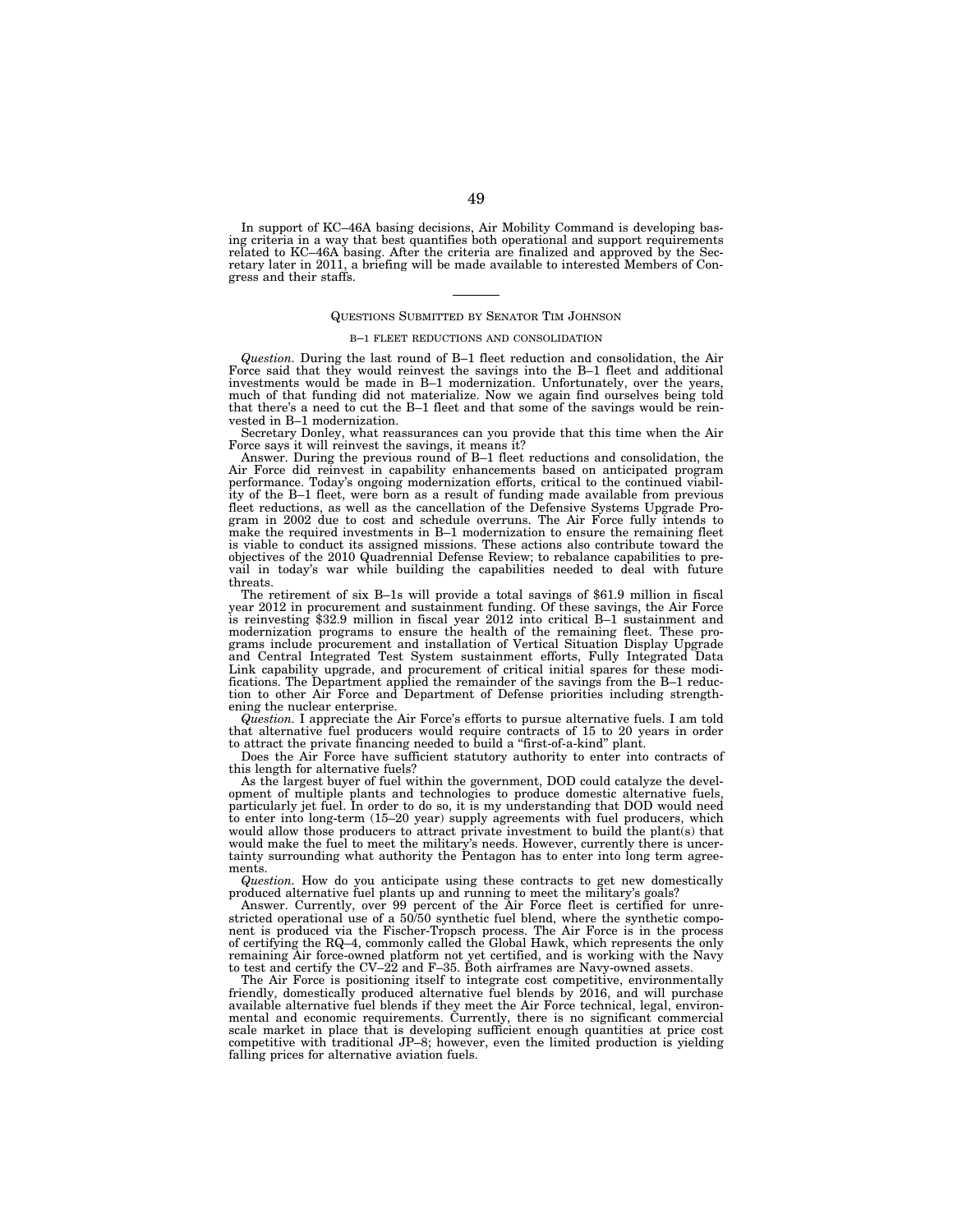*Question.* Can you also tell me when the Air Force expects to conclude testing of Fischer-Tropsch fuels?

Answer. Certification activities are expected to be completed for the synthetic fuel blend by the end of 2011 completion. To date, no performance or safety-of-flight anomalies have been identified.

#### QUESTION SUBMITTED BY SENATOR THAD COCHRAN

#### NEW PENETRATING BOMBER AIRCRAFT PROGRAM

*Question.* Secretary Donley, how is the Air Force going to be able to afford to buy this new long-range bomber given other high costs Air Force programs, such as, the Joint Strike Fighter aircraft, the new aerial refueling tanker aircraft, and satellite programs?

Answer. The fiscal year 2012 Air Force budget request represents a careful balance of resources among Air Force Core Functions necessary to implement the President's National Security Strategy and our Nation's defense. The Air Force realizes that it must balance between today's operations and investments to develop capabilities for the future.

The fiscal year 2012 budget request incorporates over \$33 billion in efficiencies across the Future Years Defense Program to improve business practices and eliminate excess troubled or lower priority programs. By consolidating organizational structures, improving acquisition processes, procurement, and streamlining operations, we have been able to increase investment in Core Functions, such as global precision attack in ISR in space and air superiority, and enhance combat capability through such programs as the new penetrating bomber.

The DOD aircraft procurement plan for fiscal years 2012–2041, presented to Congress on April 12, 2011 provides a comprehensive look at the Department of Defense's plan to ensure we have the capabilities needed to meet current and projected national security objectives, while prudently balancing security risks against fiscal realities.

#### QUESTIONS SUBMITTED BY SENATOR SUSAN COLLINS

## KC–46A BASING AND ACTIVE DUTY ASSOCIATE UNITS

*Question.* Secretary Donley, it was of interest to me that of the National Guard bases among the 11 bases included in the KC–X RFP each of them had an active duty "associate unit." Given your previous comments that these bases are not tied to the actual bed down selection process, can you reassure the committee that the presence of an associate Active Duty Unit will not be a requirement for National Guard candidate bases competing in the KC–46A basing process?

Answer. The Air Force is using its Strategic Basing Process to determine the future locations for the KC–46A. Our Strategic Basing process uses criteria-based analysis and the application of military judgment, linking mission and Combatant Commander requirements to installation attributes to identify locations that are best suited to support any given mission. The results of this analysis will be used to inform the basing decisions made by General Schwartz and me. There is nothing in this process to preclude an Air National Guard base from competing.

In support of KC–46A basing decisions, Air Mobility Command (AMC) is developing basing criteria in a way that best quantifies both operational and support requirements related to KC–46A basing from a Total Force perspective. After the criteria are finalized and approved, a briefing will be made available to interested Members of Congress and their staffs. AMC will then evaluate all Air Force installations against the criteria in an Enterprise-wide Look, to identify candidate bases.

After the release of the candidate bases list, Air Force site survey teams will conduct detailed, on-the-ground, evaluations at each candidate location covering a range of operational and facility issues. The results of the site surveys will be briefed to General Schwartz and I, and we will then select the preferred and reasonable alternatives for beddown locations.

Once the preferred and reasonable alternatives are identified, environmental analysis will be conducted in accordance with the National Environmental Policy Act. The site location decision will become final after the Environmental Impact Analysis Process is completed.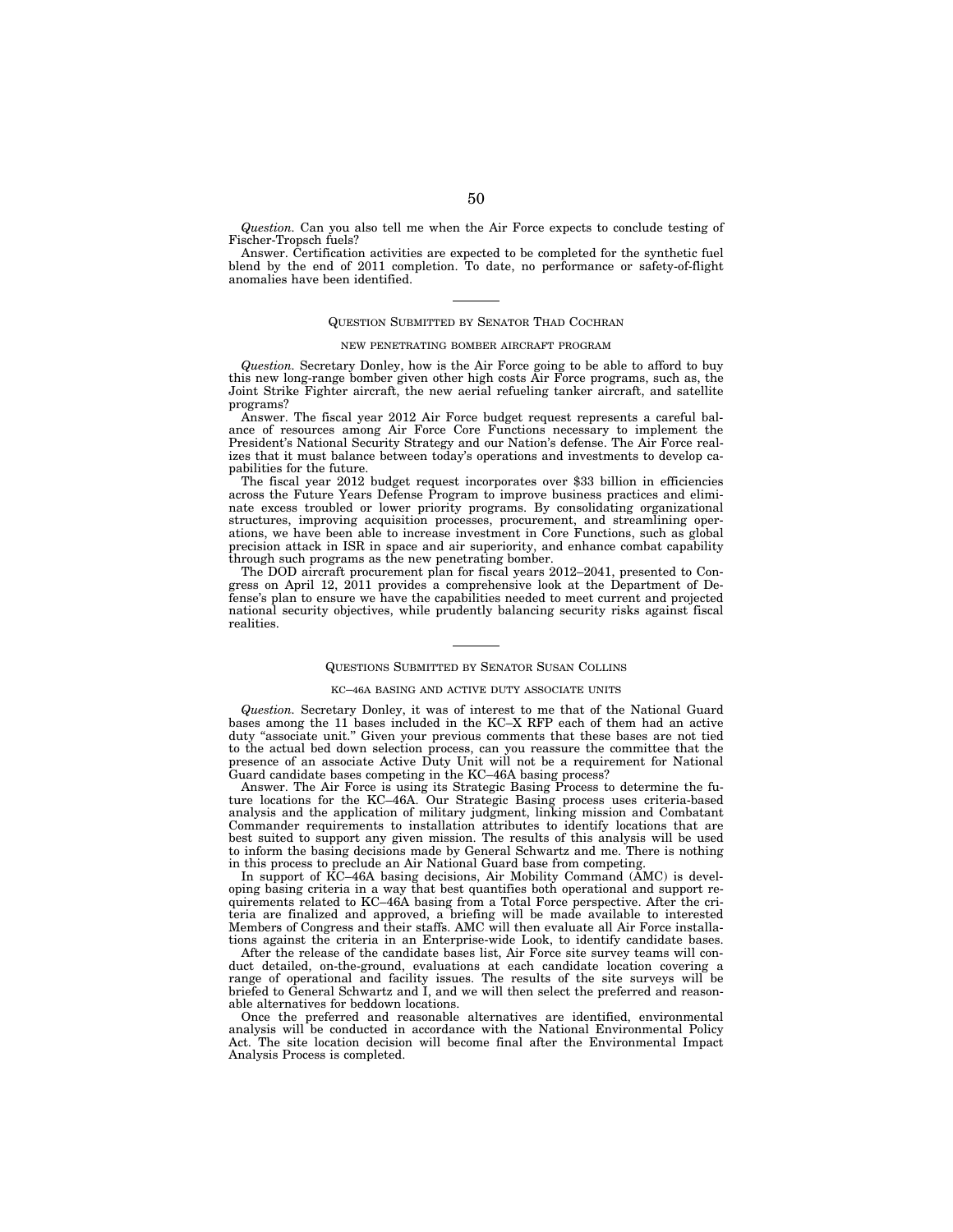## QUESTIONS SUBMITTED TO GENERAL NORTON A. SCHWARTZ

#### QUESTIONS SUBMITTED BY CHAIRMAN DANIEL K. INOUYE

#### HEALTHCARE PROPOSALS

*Question.* General Schwartz, I believe that the healthcare benefits we provide to our servicemembers and their families are one of the most basic benefits we can provide to the men and women serving our Nation and I also believe it is one of the most effective recruiting and retention tools you have at your disposal. The Department of Defense is proposing several changes to the military health system that could go into effect as early as October of this year.

Do you support these cost saving measures? Could you please explain what impact they might have on recruiting and retention?

Answer. As stated in our February 11, 2011, letter, I strongly support these modest changes to the military healthcare program in the fiscal year 2012 budget request.

I believe we have included the appropriate safeguards to ensure a careful and measured approach to protect our most vulnerable beneficiaries, while continuing to provide free healthcare to our active duty personnel. Additionally, all Services and the TRICARE Management Activity have looked internally to identify efficiencies and incorporate those into the system before the decision to pursue these changes.

Our commitment to our beneficiaries remains unchanged, with continued investment in wounded warrior care and enhanced access to superior health services to all our beneficiaries. I believe these changes to the military health system are critical to our continuing to provide the finest healthcare benefit in the world while also slowing the cost growth in that same healthcare system.

While there are many dynamics that impact military recruiting and retention, we do not believe the proposed change to TRICARE fees for working age retirees will adversely impact our recruiting and retention. Without these adjustments, we will need to reduce funding in other areas such as those programs supporting Airmen and their families. The latter funding reductions would more adversely impact recruiting and retention.

#### REMOTELY PILOTED AIRCRAFT PERSONNEL REQUIREMENTS

*Question.* General Schwartz, what is the status of using technology to ease some of the burden of processing, exploiting, and disseminating the additional data de-rived from the increase in Remotely Piloted Aircraft flights?

Answer. The Air Force is aware of the enormous tasking, processing, exploitation, and dissemination burden that the rapid expansion in the number of intelligence, surveillance, and reconnaissance (ISR) Remotely Piloted Aircraft missions is placing on our ISR analysts. While automation cannot completely replace the need for human analysis, the Air Force is taking the following steps to maximize the analytical effectiveness of our ISR force:

- —Partnering with the National Geospatial-Intelligence Agency, Air Force Research Laboratories, Defense Advanced Research Projects Agency, and industry to find and integrate automated target cueing and exploitation tools that reduce overall analyst workload.
- —Working with other military Services and Coalition partners to federate mission data, employing technology and forming habitual relationships to bring to bear more intelligence expertise from distributed locations.

The long-term solution for reducing the burden on Air Force analysts is through the continuous evaluation and integration of available technologies while also leveraging industry, other Service, and intelligence community investment in emerging technologies.

#### AIR FORCE ROLE IN LIBYA

*Question.* General Schwartz, now that there is an agreement that NATO will assume command and control responsibility for the no-fly zone over Libya and that the role of the U.S. forces is projected to decline, how dependent will the coalition air forces be on continuing U.S. support for fighter and tanker aircraft and intelligence, surveillance, and reconnaissance (ISR) assets to enforce the no-fly zone?

Answer. The Air Force will provide tanker and ISR support to meet NATO requirements. Strike support is in reserve and will require additional coordination between NATO and the United States.

*Question.* Will you have to reallocate assets from other ongoing operations in the region to continue to provide this level of support to the coalition?

Answer. No reallocation is anticipated at this time.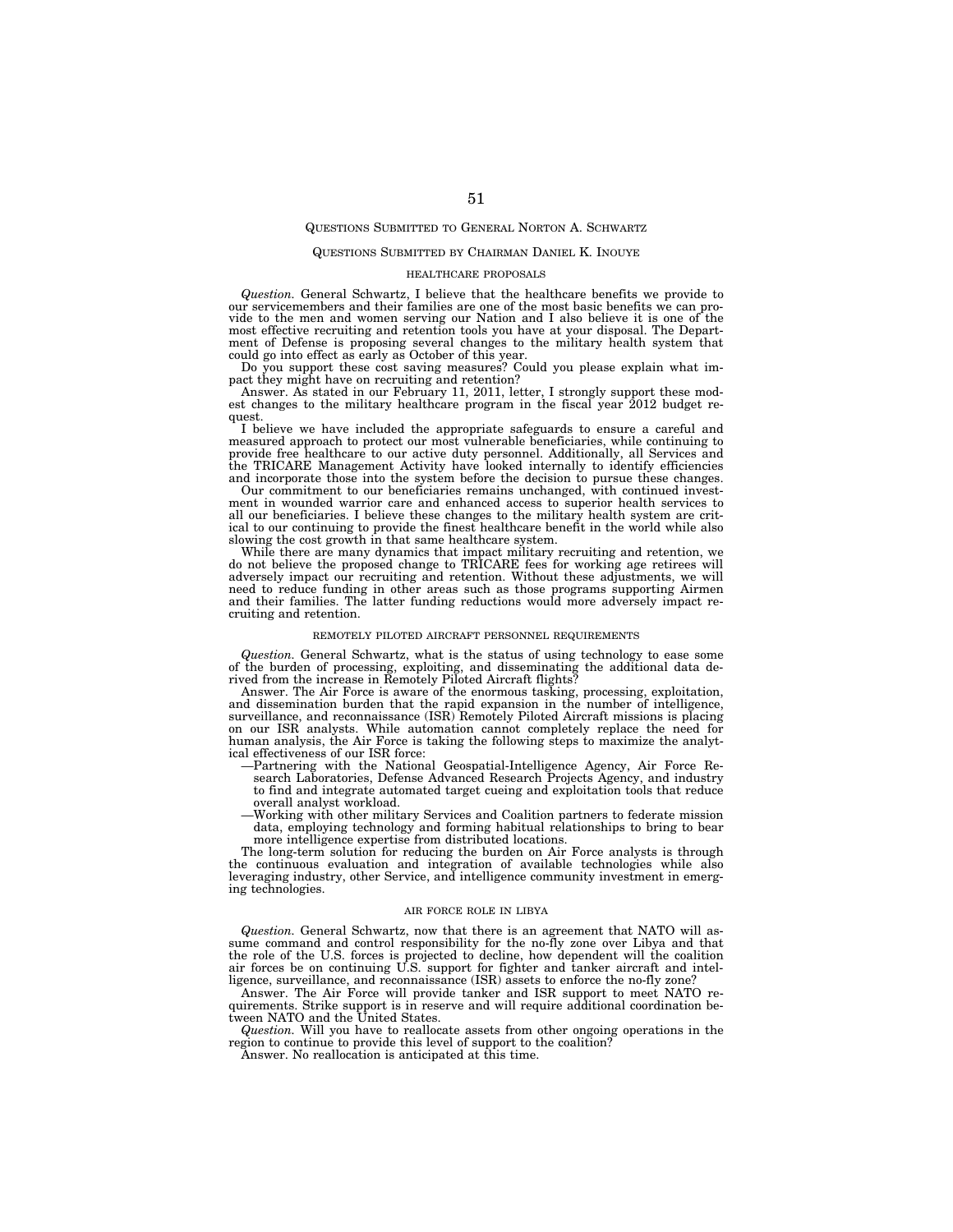*Question.* How long do you expect this operation to continue? Answer. The Air Force cannot speculate on the length of the Libya operation;

however, the Air Force will provide capabilities as long as our civilian leadership deems this support vital to U.S. national interests.

*Question.* General Schwartz, could you tell us what types of aircraft and capabilities the coalition nations are contributing to enforce the no-fly zone.

Answer. Coalition forces provide the following capabilities: Strike (Mirage, Tornado, F-16); Air Intercept (Rafale, F-16); Command and Control (E-2, E-3); Air Refueling (KC-135F, VC-10, KC-150); Intelligence, Surveillance, (specific aircraft are classified); and Theater Airlift (C–160).

#### ROLE FOR F–22 IN LIBYA

*Question.* General Schwartz, there has been speculation in the press as to why the F–22 has not participated in Operation Odyssey Dawn over Libya. Could you explain why the F–22 was not used? Answer. Whenever forces are required to support an operation, they are allocated

via Global Force Management, a joint structure to identify and provide the most appropriate and responsive force or capability that best meets the Combatant Commander's requirement. For Operation Odyssey Dawn, adequate capabilities were available in Europe to meet the Combatant Commander's needs.

*Question.* Was the F–22's limited air-to-ground capability a factor in the decision not to deploy it?

Answer. The F–22's air-to-ground capability was not a factor in the deployment decision. The Air Force had sufficient assets available in the area of responsibility to satisfy the Combatant Commander's request to accomplish the desired mission sets.

*Question.* General Schwartz, do you have a funded program to upgrade the F–22's air-to-ground capability? How much will it cost?

Answer. Yes, the F–22 has a funded program to upgrade the F–22s air-to-ground capability. Follow-on Test and Evaluation for F–22 Increment 3.1 began in January 2011 and is expected to be complete in June 2011 and will begin fielding in July 2011. Increment 3.1 will add air-to-ground capabilities including electronic location of surface threat emitters, radar ground mapping, and carriage of small diameter bombs.

Note, these upgrades are in addition to current  $F-22$  air-to-ground capabilities provided through internal carriage and supersonic delivery of two 1,000 pound Joint Direct Attack Munitions.

The fully funded Increment 3.1 retrofit program will cost \$150 million in fiscal year 2011 through fiscal year 2016.

#### QUESTIONS SUBMITTED BY SENATOR HERB KOHL

#### PRIMARY AIRCRAFT AUTHORIZED BY TRUAX FIELD, WISCONSIN

*Question.* Recently, the Air Force and National Guard Bureau announced a decision to reduce the Primary Aircraft Authorization at Truax Field in Madison, Wisconsin from 18 to 15 F–16 fighters. I understand that this was part of a larger reduction in the Primary Aircraft Authorization for F–16 fighters, which is being implemented over several years at many bases.

Did the Air Force consult the leadership of the Wisconsin Air National Guard in this decision? When was the decision made to reduce the Primary Aircraft Authorization at Truax Field, and when were the Wisconsin Air National Guard leaders informed of the decision?

Answer. The decision to reduce the Primary Aircraft Authorization at Truax Field was made early in 2006 as part of the fiscal year 2008 President's budget request. The leadership of the Wisconsin Air National Guard was informed of this action in December 2010 by the Director of the Air National Guard, approximately 4 months prior to the planned official force structure announcement.

*Question.* I understand that the decision to reduce the Primary Aircraft Authorization at Truax Field will lead to the loss of one full-time technician job and 76 drill-status guardsmen.

How will the people in these positions transition into other jobs and responsibilities with the Wisconsin Air National Guard?

Answer. With regard to the 76 drill-status guardsmen positions that will be affected by the reduction of primary aircraft authorization at Truax Field, there are provisions in written guidance, (Air National Guard Instruction 36–2101), that allow for the reassignment of personnel based on force structure changes. These force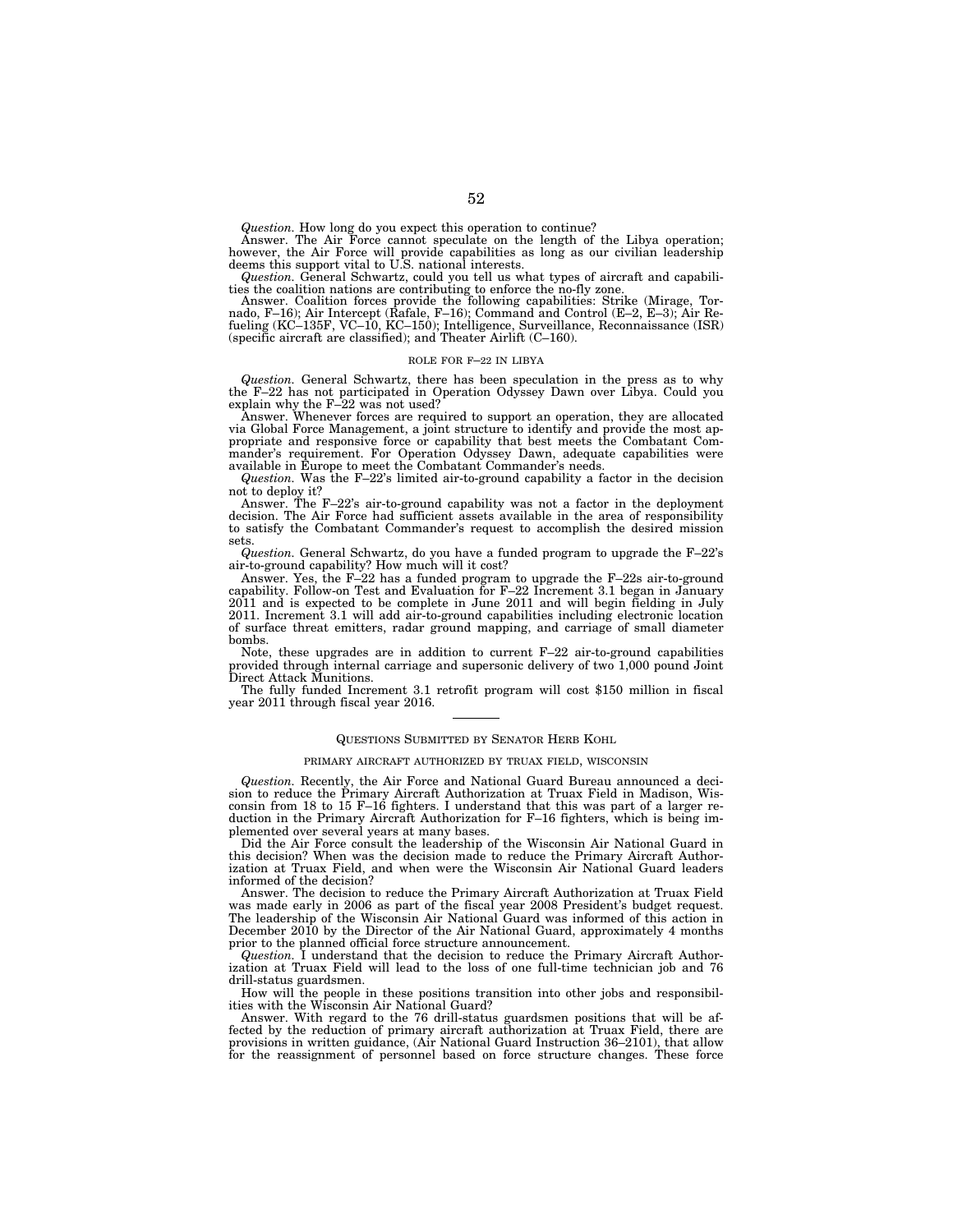management decisions would be made by the wing commander and the squadron commanders of the units affected in conjunction with State Headquarters Human Resources department. The National Guard Bureau would function in an advisory capacity to assist units with interpreting the above mentioned guidance and on how best to apply it to their situations.

In regard to the one full-time technician who is impacted by the reduction of the primary aircraft authorization at Truax Field, Wisconsin, there are provisions in written guidance, reference TPR 300, The Technician Personnel Regulation and TPR 303, The Military Technician Compatibility Program, that provide procedural directions based on force structure changes and manpower criteria. The National Guard Bureau, J1-Technician Program Division, will function in an advisory capacity to assist the Wisconsin Joint Forces Headquarters-HRO to execute the proper notification procedures, in compliance with the Technician Program Regulations, to reassign this technician into another full-time technician position that will closely align with their current position series, pay, duties, and responsibilities.

*Question.* On March 18, 2011, the Air Force Magazine reported that senior Air Force leaders are concerned about a shortfall in fighters over the next several years. Given this concern, is this the right time to reduce the Primary Aircraft Authorization for F–16 fighters in the Air National Guard?

Answer. The Air Force manages a balanced Total Force mix of approximately 1,200 Primary Mission Aircraft Inventory and 2,000 Total Aircraft Inventory combat fighter aircraft to execute the National Defense Strategy at a moderate risk level. The small aircraft reduction in the Air National Guard F–16 fleet transitions aircraft to the Backup Aircraft Inventory while retaining them in the total aircraft inventory. The Air Force's warfighting analysis accounted for this planned F–16 reduction over the recent budgetary cycles since it was implemented in the fiscal year 2008 program. The reduction does not increase current shortfall projections, but rather was a deliberate decision to accept near term risk while bridging to a fifth generation fleet.

#### QUESTIONS SUBMITTED BY SENATOR PATTY MURRAY

#### ANALYSIS OF ALTERNATIVES ON JSTARS GMTI

*Question.* We understand that Air Combat Command (ACC) is finalizing an Analysis of Alternatives (AOA) on the Joint STARS Ground Moving Target Indicator (GMTI) Mission Area, which is planned to be completed this year.

Is the Air Force looking at efficient alternatives such as existing systems like the Navy P–8 that DOD has already invested in as an alternative for Joint STARS?

Answer. The ACC analysis underway is studying 29 alternatives ranging from existing systems to future concepts. The 29 alternatives being evaluated were provided by both the Office of the Secretary of Defense, Cost Assessment and Program Evaluation (OSD–CAPE) and identified via industry days. The analysis is considering the P–8 option, future KC–X platforms, a Business Jet, multiple remotely piloted aircraft (RPA), and an airship among others.

*Question.* Would the re-engining of the E–8 platform create a significant increase in the fleet's overall mission capability and what is the cost of that program?

Answer. We believe re-engining the E–8 would increase overall mission capability. However, until the results of both the analysis of alternatives and the Fleet Viability Board are complete and presented, it is premature to invest in fleet-wide reengining.

*Question.* Beyond re-engining, are the current E–8 cockpits fully compliant with all operational requirements?

Answer. Yes, the E–8 cockpit is currently fully compliant. ACC is working an avionics Diminishing Manufacturing Source (DMS) program to ensure the  $E-\overline{8}$  is compliant with pending FAA/ICAO regulations.

*Question.* What would be needed to upgrade the E–8 to the same capabilities as a P–8 AGS and how much would the program cost?

Answer. Until the results of both the analysis of alternatives and the Fleet Viability Board are completed and presented, it is premature to speculate in favor of one system or another. We will know much more as these studies report out.

*Question.* When will the new AOA be completed?

Answer. The analysis of alternatives is scheduled to complete by September 2011. *Question.* What specifically will be addressed in the AOA?

Answer. As detailed in the original Resource Management Directive 700 direction, the analysis of alternatives team will evaluate materiel solutions to fulfill all, or part of, the Departments overall Synthetic Aperture Radar/MTI requirements. The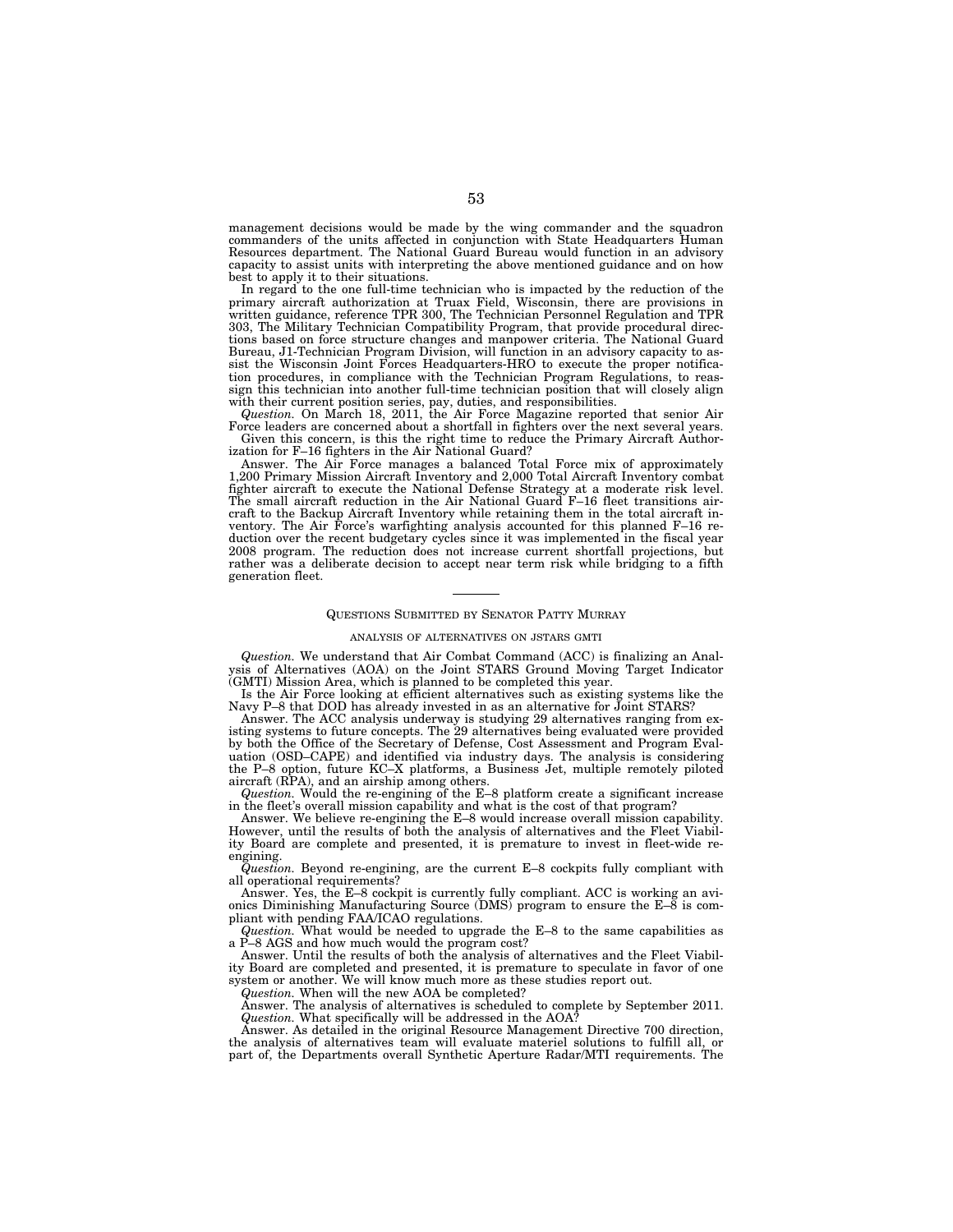team was further instructed by OSD–CAPE to investigate alternatives to replace, refurbish, modernize JSTARS and to support acquisition of JSTARS replacement, refurbishment or other SAR/MTI system(s).

*Question.* Will the Air Force consider other platforms in lieu of the E–8, such as capitalizing on other DOD programs with similar requirements?

Answer. The ACC analysis underway is studying 29 alternatives which were provided by both the Office of the Secretary of Defense, Cost Assessment and Program Evaluation (OSD–CAPE) and identified via industry days. The anal ering the P–8 option, future KC–X platforms, a Business Jet, multiple remotely piloted aircraft, and an airship among others.

## QUESTION SUBMITTED BY SENATOR TIM JOHNSON

#### B–1S IN LIBYA

*Question.* To what extent are B–1s being used in Libya?

Answer. B–1B aircraft based in Continental United States (CONUS) were utilized in support of Operation Odyssey Dawn. A pair of B–1 aircraft conducted two sorties,<br>striking over 40 fixed targets in Libya in order to protect the Libyan population as<br>outlined in United Nation Security Council Resolution time CONUS B–1 aircraft were launched to strike overseas targets. CONUS aircraft were utilized to minimize impact to OND/OEF missions. Currently, B–1 aircraft are not directly tasked in support of Operation Unified Protector (previously Operation Odyssey Dawn); however, aircraft remain postured to support Global Strike Command missions if tasked.

#### QUESTION SUBMITTED BY SENATOR THAD COCHRAN

#### NEW PENETRATING BOMBER AIRCRAFT PROGRAM

*Question.* General Schwartz, your prepared testimony indicates that the Air Force is developing a new long-range, penetrating bomber with a focus on affordability. Our experience with the B–1 and B–2 bomber programs resulted in very high development and production costs for relatively few aircraft. Can you share with the Committee in further detail how the Air Force plans to meet requirements while controlling costs and maintaining schedule on this new bomber program?<br>Answer. The new penetrating bomber program is very much focused on affor

will use a streamlined management and acquisition approach to balance capability with affordability. The new bomber will use existing, mature technologies and lever-age systems and subsystems from other programs to the maximum extent practical. Additionally, the Air Force will limit requirements based on affordability using realistic cost targets to inform capability and cost trade-offs.

#### QUESTIONS SUBMITTED BY SENATOR LISA MURKOWSKI

#### MILITARY SEXUAL ASSAULT

*Question.* Concerning sexual assault in the Air Force, can you comment on what is being done on the front lines of this fight to protect airmen. Is specialized training given to the most vulnerable, which studies consistently indicate are the female, junior enlisted?

Answer. All Airmen receive initial accessions training, that is scenario/vignette based education, when they first enter military service that incorporates learning what constitutes sexual assault; differences between offenders, victims, facilitators, and bystanders; and effective risk reduction strategies that include the following:

- —Clearly communicate boundaries. If you are in any kind of relationship, talk with your partner. If you are unsure about what your partner wants or is thinking, ask. Don't make assumptions. State your boundaries and be aware of nonverbal communications that could send unintended messages.
- —Assert yourself. If you don't want to do something, say ''No'' clearly. Avoid phrases meant to let him/her down easy; these are often misunderstood. ''I don't phrases meant to let him/her down easy; these are often misunderstood. "I don't know," "I don't think so," and "We'll see," can each be interpreted as "Keep on coming.'' When you mean no, say, ''No!''
- —Be ''situation smart.'' Don't drink alone with people you do not know well or who are all drinking. Leave a public place with a peer, not alone. Don't go to a room after a night of drinking alone with another person.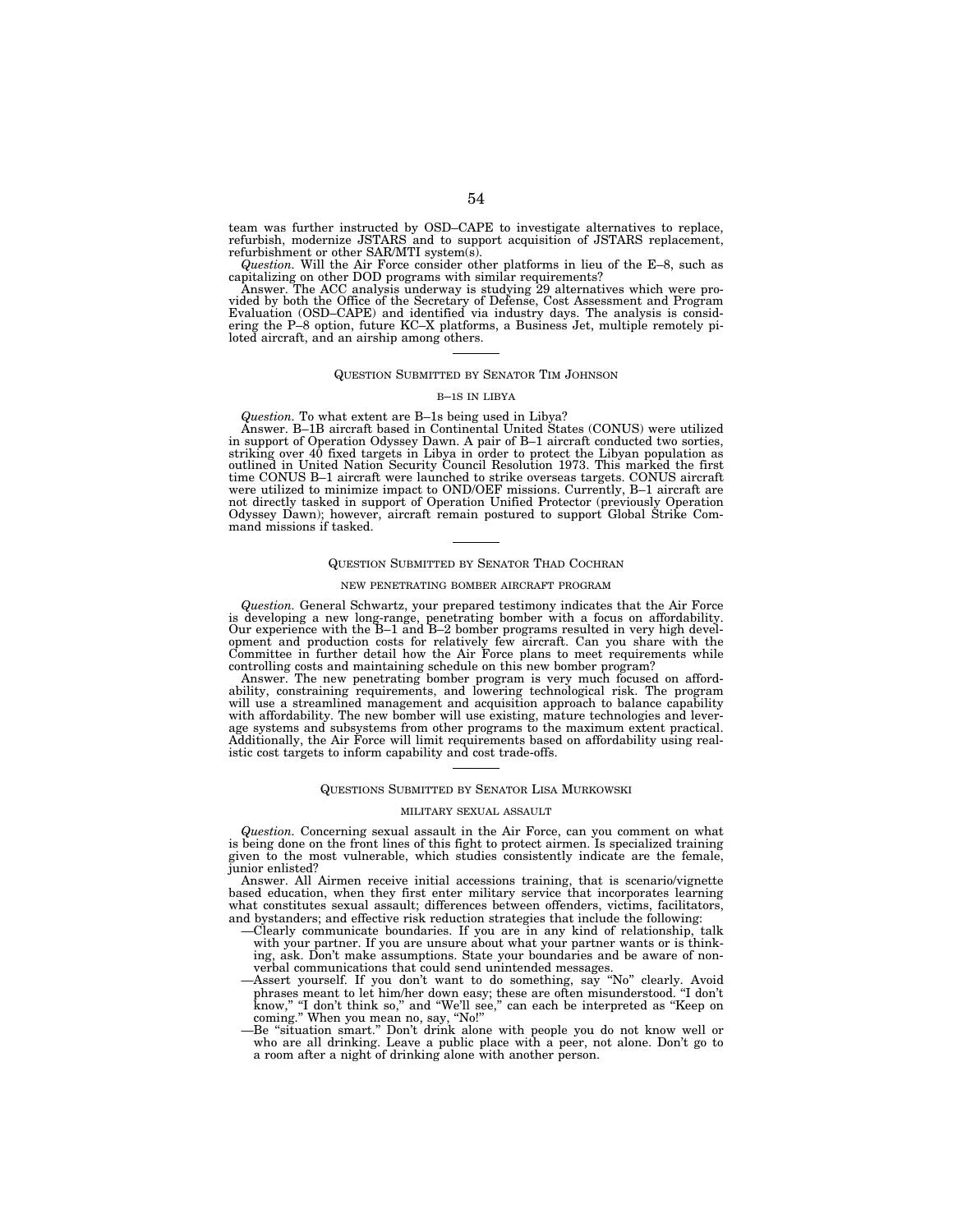- —Use the buddy system. Your job may be to protect your wingman—but it's also your wingman's job to protect you. Make a plan for getting home together. Give each other feedback on how much you've been drinking to reduce the risk of assault. Develop a signal you can use when you are in an uncomfortable situation.
- —Be smart if using alcohol. Drink responsibly and don't accept ''freebies.'' Watch out for dates who try to get you drunk or high. Don't EVER leave your drink alone or accept a drink from someone else. Date rape drugs are used by perpetrators to take advantage of victims.
- —Trust your instincts. You know when things don't feel right or safe. Have the intelligence and strength to trust yourself in those situations, and get out of danger. Tell your wingman you need support to get out now—then do it. Fur-thermore, annual refresher training incorporates the cycle of sexual assault, circumstances in which it occurs, and broad awareness of situations when Airmen may be most at risk. The Air Force is committed to eliminating behavior that may lead to sexual assault and implemented bystander intervention training (BIT): BIT is designed based on specific target populations for women, men, and leaders. Bystander intervention is a strategy that motivates and mobilizes people who may see, hear or otherwise recognize signs of an inappropriate or unsafe situation, to act. Using an interactive and dynamic model, the 90-minute courses provide basic education about recognizing dangerous situations/behavior, analyzing for best approach, and practicing effective bystander intervention strategies. The Air Force has a keen focus on key learning objectives for all of its target populations; here are key learning objectives for the women's (includes junior enlisted members) module:
	- —Raise awareness of female Airmen regarding the continuum of behaviors that can lead to a sexual assault.
	- —Empower female Airmen to develop concrete Bystander Intervention Strate-
	- gies and problem solving competencies. —Foster female Airman responsibility, for ourselves and fellow Airmen, in addressing inappropriate sexual behaviors at all levels of conduct.

Additionally, the Air Force is finalizing a Risk Reduction module designed uniquely for the female most at-risk population. The design of Risk Reduction includes education for those actions and choices individuals may make to ensure their own safety and increase situational awareness. However, this must be done carefully to avoid any inherent victim self-blame/guilt if sexually assaulted even after following all possible safety measures.

*Question.* Alcohol is prominent as a factor in reported sexual assaults and from reviewing specific cases, is an obstacle to prosecuting offenders. How are you addressing the role of alcohol in your prevention efforts?

Answer. The Air Force remains committed to eliminating situations and circumstances which may lead to sexual assault through educating Airmen in effective bystander intervention training (BIT) in separate sessions for men, women, and leaders. Since the majority of known reports involve alcohol, and the vast majority of sexual assaults are committed by males, the men's BIT module has specific learning points focused exclusively on alcohol related sexual assault. As part of the interactive, facilitated sessions, dialogue introduced includes:

- —People are always looking for a bright line where alcohol and consent are involved. There isn't one. The legal definition of consent in this area is ''Words or overt acts indicating a freely given agreement to the sexual conduct at issue by a competent person.'' When alcohol is involved, you can't consent if you are ''substantially incapable of appraising the nature of the sexual conduct at issue due to mental impairment or unconsciousness resulting from consumption of alcohol, drugs, a similar substance, or otherwise.
- —You have to look at the facts of each situation, and if there isn't ''freely given agreement to the sexual conduct at issue by a competent person'' because the person was too drunk to understand what was going on, there isn't consent.
- —Participants are provided an alcohol based scenario to further discussion of the issues surrounding alcohol and sexual consent. This is a highly realistic and common scenario. Most Airmen have been in this situation, either as participants or observers.
- —Alcohol impairs cognitive functioning, specifically increases focus on short-term positive outcomes, and lessens consideration of long-term negative consequences of actions. Alcohol makes it easier for individuals to cross their personal violence threshold and feel justified for using force. Perpetrator motives may vary. It takes multiple motives and the ''right'' circumstances when sexual assault may occur. Alcohol increases the likelihood that an individual will cross his/her personal violence threshold more easily.